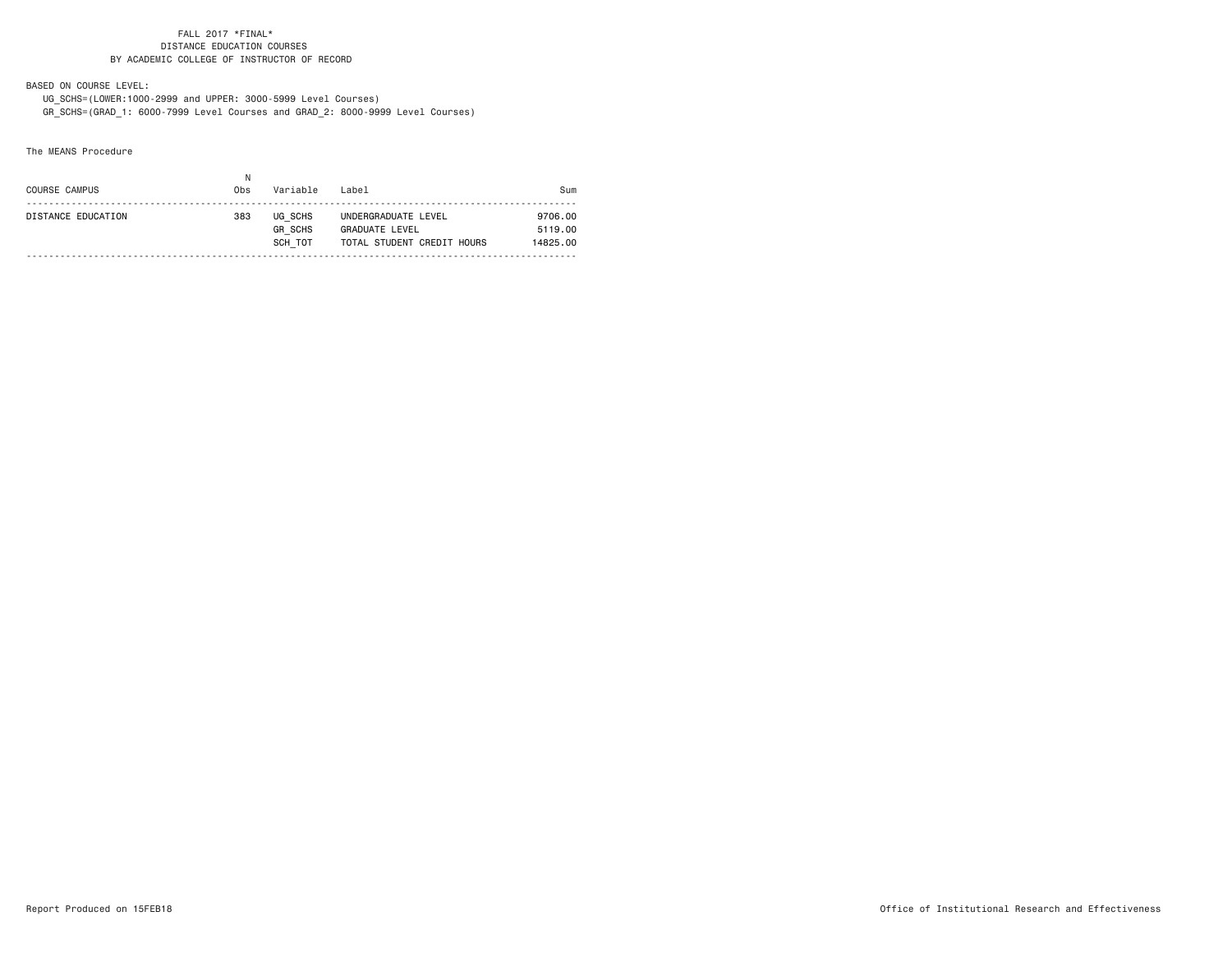BASED ON COURSE LEVEL:

 UG\_SCHS=(LOWER:1000-2999 and UPPER: 3000-5999 Level Courses \*\*Excludes CVM 5000-5999 Level Courses\*\*) GR\_SCHS=(GRAD\_1: 6000-7999 Level Courses and GRAD\_2: 8000-9999 Level Courses)

## The MEANS Procedure

| ACADEMIC COLLEGE             | N   | Obs Variable Label            |                                                                                       | Sum                           |
|------------------------------|-----|-------------------------------|---------------------------------------------------------------------------------------|-------------------------------|
|                              |     |                               | GR SCHS GRADUATE LEVEL<br>SCH_TOT TOTAL STUDENT CREDIT HOURS                          | 744.00<br>213.00<br>957.00    |
| Architecture, Art & Design 5 |     | UG SCHS<br>GR SCHS<br>SCH TOT | UNDERGRADUATE LEVEL<br><b>GRADUATE LEVEL</b><br>TOTAL STUDENT CREDIT HOURS            | 231.00<br>0.00<br>231.00      |
| Arts & Sciences              | 138 | UG SCHS                       | UNDERGRADUATE LEVEL<br>GR_SCHS GRADUATE LEVEL<br>SCH TOT   TOTAL STUDENT CREDIT HOURS | 5459.00<br>1198.00<br>6657.00 |
| <b>Business</b>              | 25  | UG SCHS<br>SCH TOT            | UNDERGRADUATE LEVEL<br>GR_SCHS GRADUATE LEVEL<br>TOTAL STUDENT CREDIT HOURS           | 918.00<br>840.00<br>1758.00   |
| Education                    | 101 | UG SCHS<br>GR SCHS<br>SCH TOT | UNDERGRADUATE LEVEL<br><b>GRADUATE LEVEL</b><br>TOTAL STUDENT CREDIT HOURS            | 2330.00<br>1847.00<br>4177.00 |
| Engineering                  | 89  | UG SCHS<br>GR SCHS<br>SCH TOT | UNDERGRADUATE LEVEL<br><b>GRADUATE LEVEL</b><br>TOTAL STUDENT CREDIT HOURS            | 24.00<br>973.00<br>997.00     |
| Forest Resources             | 10  | SCH TOT                       | UG SCHS UNDERGRADUATE LEVEL<br>GR SCHS GRADUATE LEVEL<br>TOTAL STUDENT CREDIT HOURS   | 0.00<br>48.00<br>48.00        |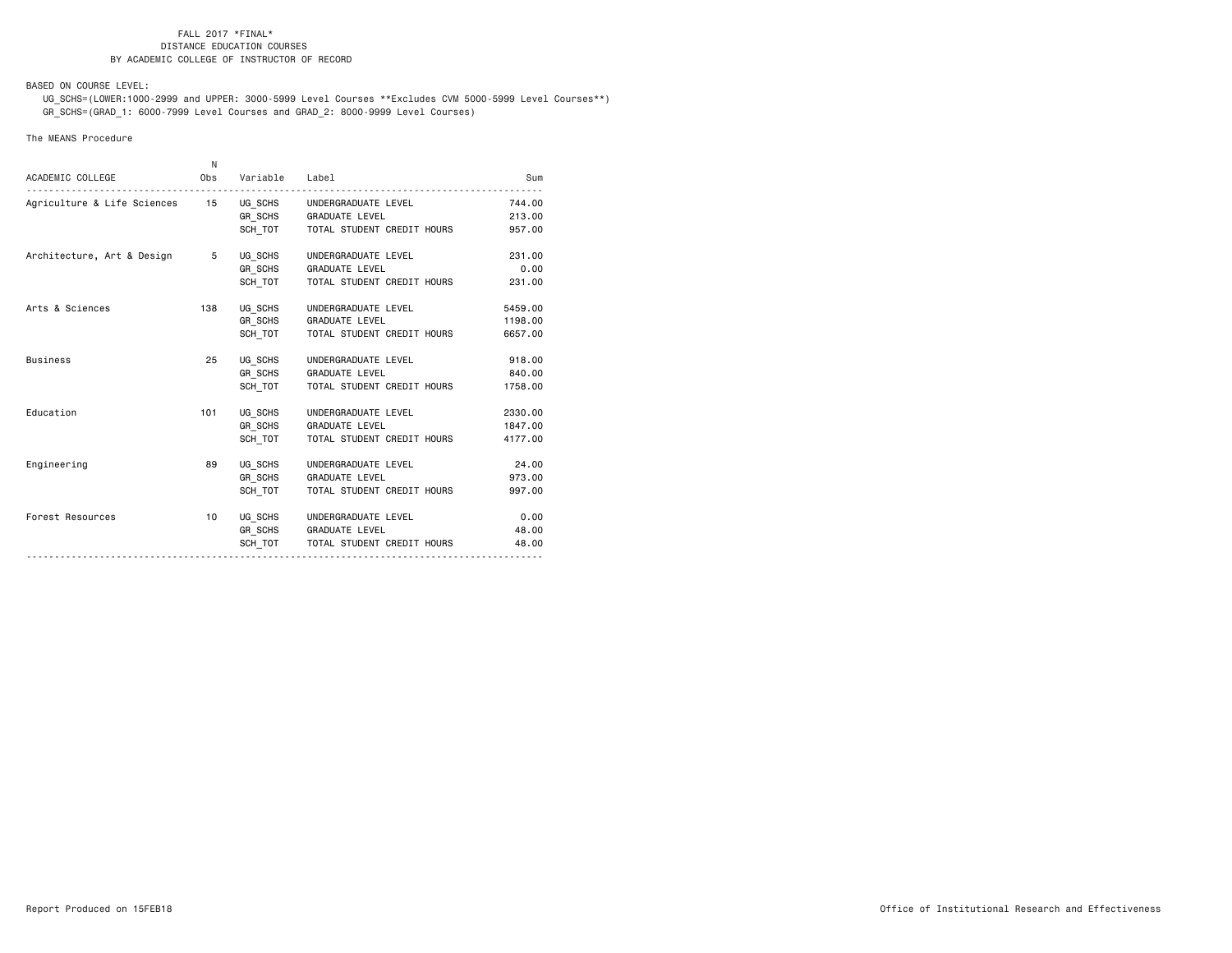BASED ON COURSE LEVEL:

 UG\_SCHS=(LOWER:1000-2999 and UPPER: 3000-5999 Level Courses \*\*Excludes CVM 5000-5999 Level Courses\*\*) GR\_SCHS=(GRAD\_1: 6000-7999 Level Courses and GRAD\_2: 8000-9999 Level Courses)

|                                            | UNDERGRADUATE | GRADUATE |        |
|--------------------------------------------|---------------|----------|--------|
| ACADEMIC DEPARTMENT                        | LEVEL         | LEVEL    | TOTAL  |
|                                            |               |          |        |
| Agricultural Economics                     | 0.00          | 15.00    | 15.00  |
| Food Science, Nutrition & Health Promotion | 468.00        | 198.00   | 666.00 |
| Landscape Architecture                     | 195.00        | 0.00     | 195.00 |
| School of Human Sciences                   | 81.00         | 0.00     | 81.00  |
|                                            |               |          |        |
|                                            | 744.00        | 213.00   | 957.00 |
|                                            |               |          |        |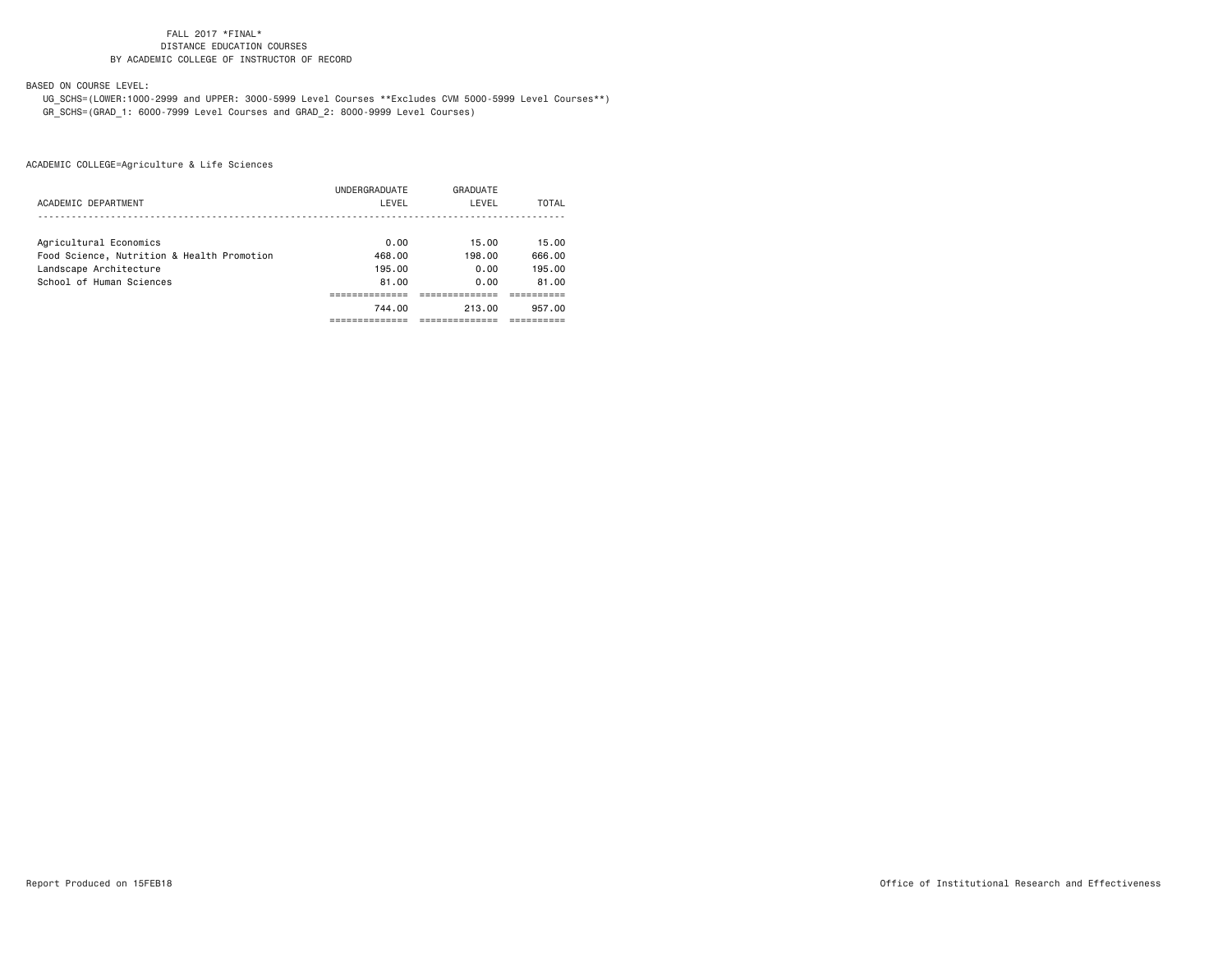BASED ON COURSE LEVEL:

 UG\_SCHS=(LOWER:1000-2999 and UPPER: 3000-5999 Level Courses \*\*Excludes CVM 5000-5999 Level Courses\*\*) GR\_SCHS=(GRAD\_1: 6000-7999 Level Courses and GRAD\_2: 8000-9999 Level Courses)

|                        | UNDERGRADUATE | GRADUATE |        |
|------------------------|---------------|----------|--------|
| ACADEMIC DEPARTMENT    | LEVEL         | LEVEL    | TOTAL  |
|                        |               |          |        |
| Art AAD                | 141.00        | 0.00     | 141.00 |
| Interior Design        | 42.00         | 0.00     | 42.00  |
| School of Architecture | 48.00         | 0.00     | 48.00  |
|                        |               |          |        |
|                        | 231.00        | 0.00     | 231.00 |
|                        |               |          |        |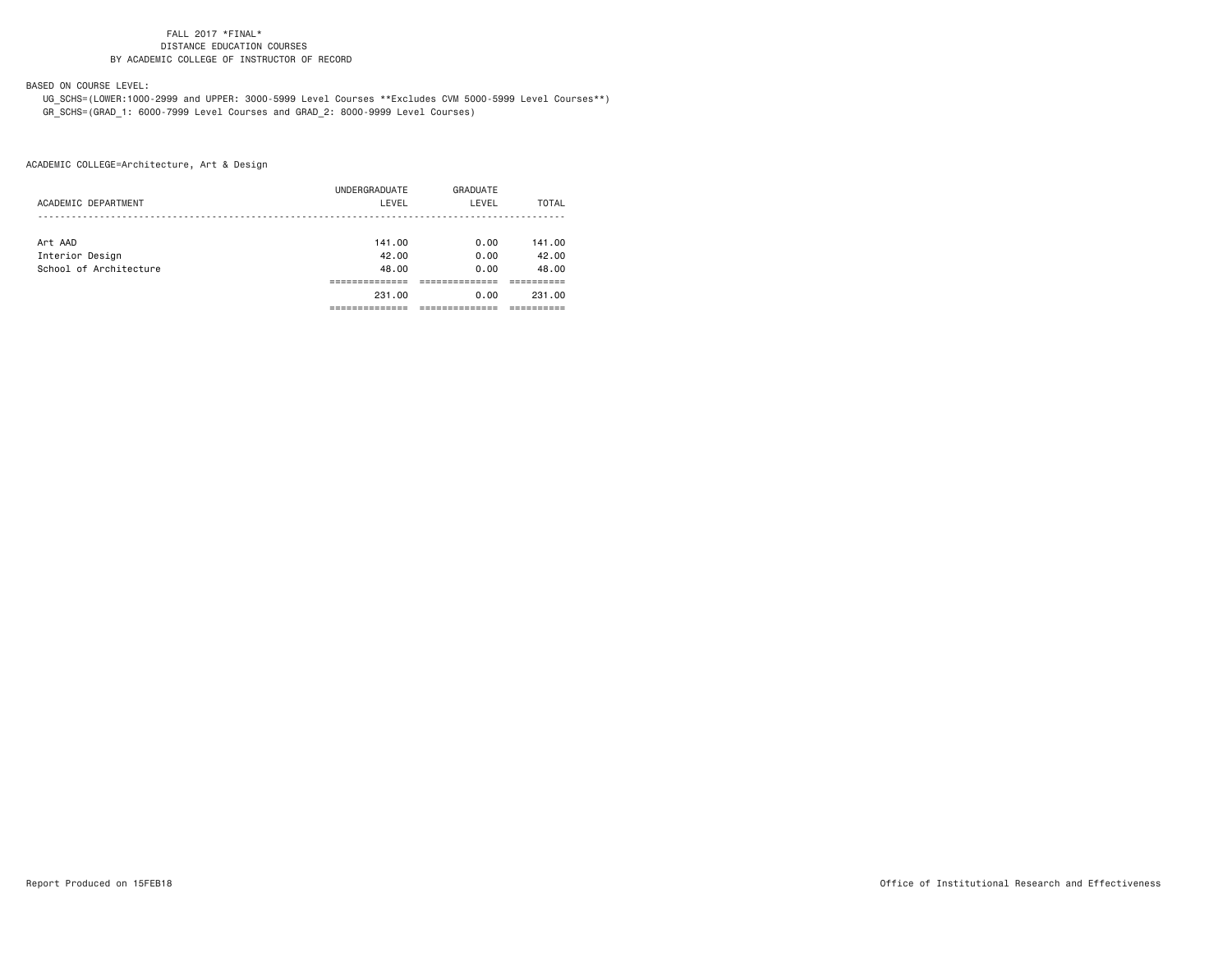BASED ON COURSE LEVEL:

 UG\_SCHS=(LOWER:1000-2999 and UPPER: 3000-5999 Level Courses \*\*Excludes CVM 5000-5999 Level Courses\*\*) GR\_SCHS=(GRAD\_1: 6000-7999 Level Courses and GRAD\_2: 8000-9999 Level Courses)

|                                            | UNDERGRADUATE  | <b>GRADUATE</b> |            |
|--------------------------------------------|----------------|-----------------|------------|
| ACADEMIC DEPARTMENT                        | LEVEL          | LEVEL           | TOTAL      |
|                                            |                |                 |            |
| Biological Sciences                        | 0.00           | 173.00          | 173.00     |
| Chemistry                                  | 85.00          | 0.00            | 85.00      |
| Classical & Modern Languages & Literatures | 366,00         | 0.00            | 366,00     |
| Communication                              | 765,00         | 0.00            | 765.00     |
| English                                    | 273.00         | 6.00            | 279,00     |
| Geosciences                                | 1752.00        | 905.00          | 2657.00    |
| History                                    | 465,00         | 12.00           | 477.00     |
| Mathematics & Statistics                   | 546.00         | 12.00           | 558.00     |
| Philosophy & Religion                      | 171.00         | 0.00            | 171.00     |
| Physics & Astronomy                        | 97.00          | 0.00            | 97.00      |
| Political Science & Public Administration  | 78.00          | 72.00           | 150.00     |
| Psychology                                 | 348.00         | 0.00            | 348,00     |
| Sociology                                  | 513.00         | 18.00           | 531.00     |
|                                            | ============== | ==============  |            |
|                                            | 5459.00        | 1198.00         | 6657,00    |
|                                            | ============== | ==============  | ========== |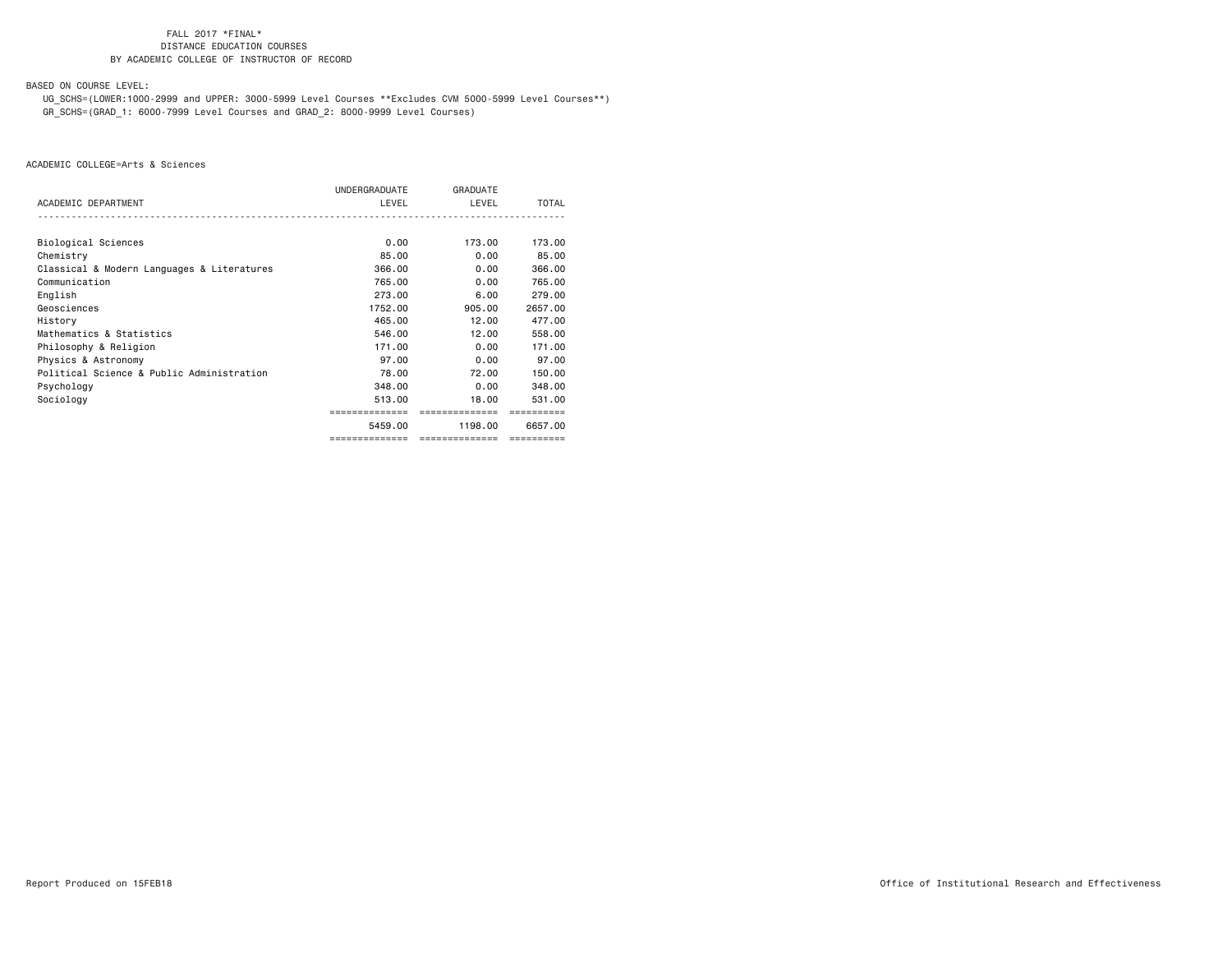BASED ON COURSE LEVEL:

 UG\_SCHS=(LOWER:1000-2999 and UPPER: 3000-5999 Level Courses \*\*Excludes CVM 5000-5999 Level Courses\*\*) GR\_SCHS=(GRAD\_1: 6000-7999 Level Courses and GRAD\_2: 8000-9999 Level Courses)

|                                                 | UNDERGRADUATE | GRADUATE |         |
|-------------------------------------------------|---------------|----------|---------|
| ACADEMIC DEPARTMENT                             | LEVEL         | LEVEL    | TOTAL   |
|                                                 |               |          |         |
| Finance & Economics                             | 666.00        | 171.00   | 837.00  |
| Management & Information Systems                | 0.00          | 315.00   | 315.00  |
| Marketing, Quantitative Analysis & Business Law | 123.00        | 270.00   | 393.00  |
| School of Accountancy                           | 129.00        | 84.00    | 213.00  |
|                                                 |               |          |         |
|                                                 | 918.00        | 840.00   | 1758.00 |
|                                                 |               |          |         |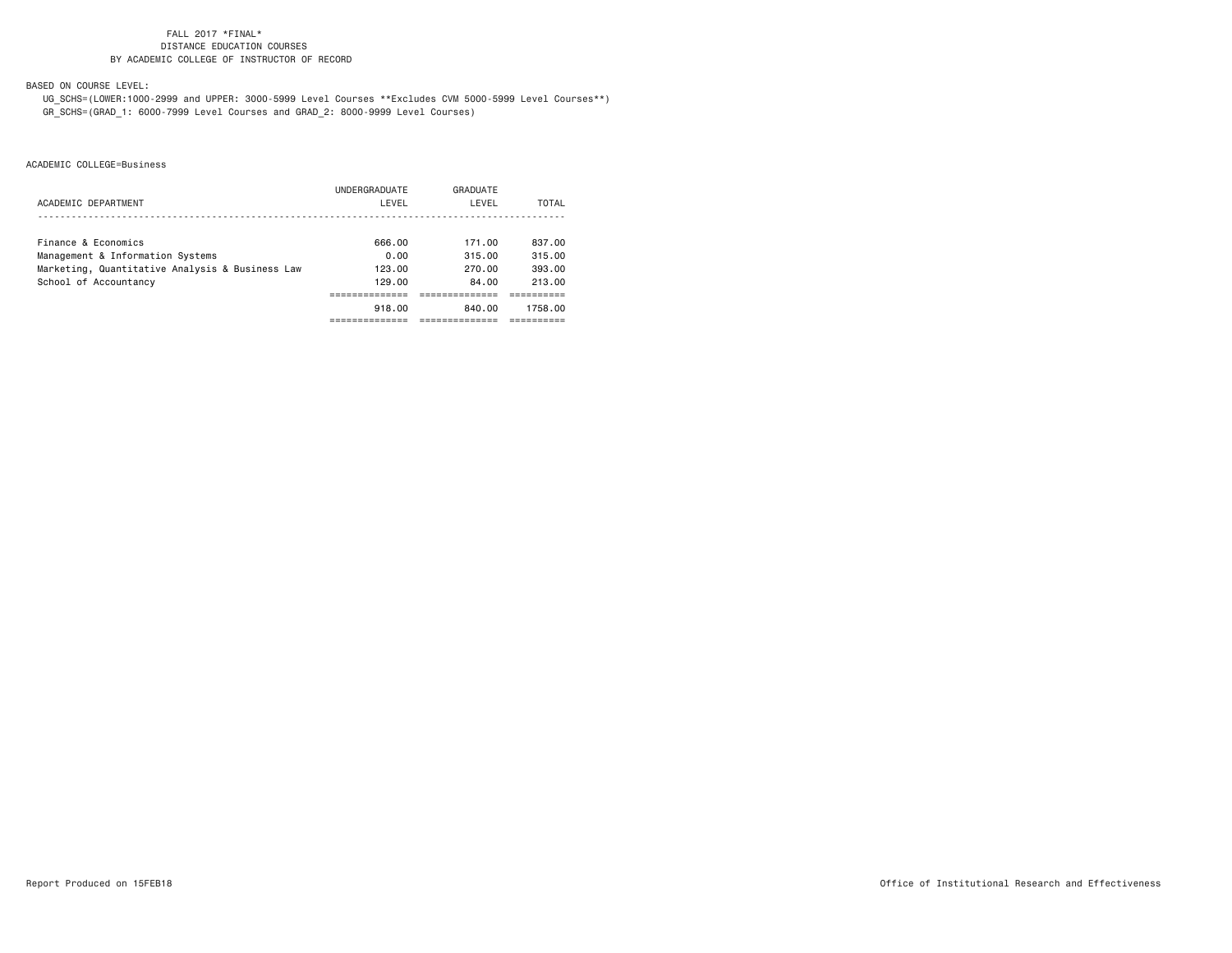BASED ON COURSE LEVEL:

 UG\_SCHS=(LOWER:1000-2999 and UPPER: 3000-5999 Level Courses \*\*Excludes CVM 5000-5999 Level Courses\*\*) GR\_SCHS=(GRAD\_1: 6000-7999 Level Courses and GRAD\_2: 8000-9999 Level Courses)

|                                                    | UNDERGRADUATE | GRADUATE |         |
|----------------------------------------------------|---------------|----------|---------|
| ACADEMIC DEPARTMENT                                | LEVEL         | LEVEL    | TOTAL   |
|                                                    |               |          |         |
| Counseling, Educational Psychology, and Foundation | 162.00        | 134.00   | 296.00  |
| Curriculum, Instruction & Special Education        | 1161.00       | 763.00   | 1924.00 |
| Educational Leadership                             | 232.00        | 512.00   | 744.00  |
| Instructional Systems & Workforce Development      | 502.00        | 438.00   | 940.00  |
| Kinesiology                                        | 12.00         | 0.00     | 12.00   |
| Music                                              | 261.00        | 0.00     | 261.00  |
|                                                    |               |          |         |
|                                                    | 2330.00       | 1847.00  | 4177.00 |
|                                                    |               |          |         |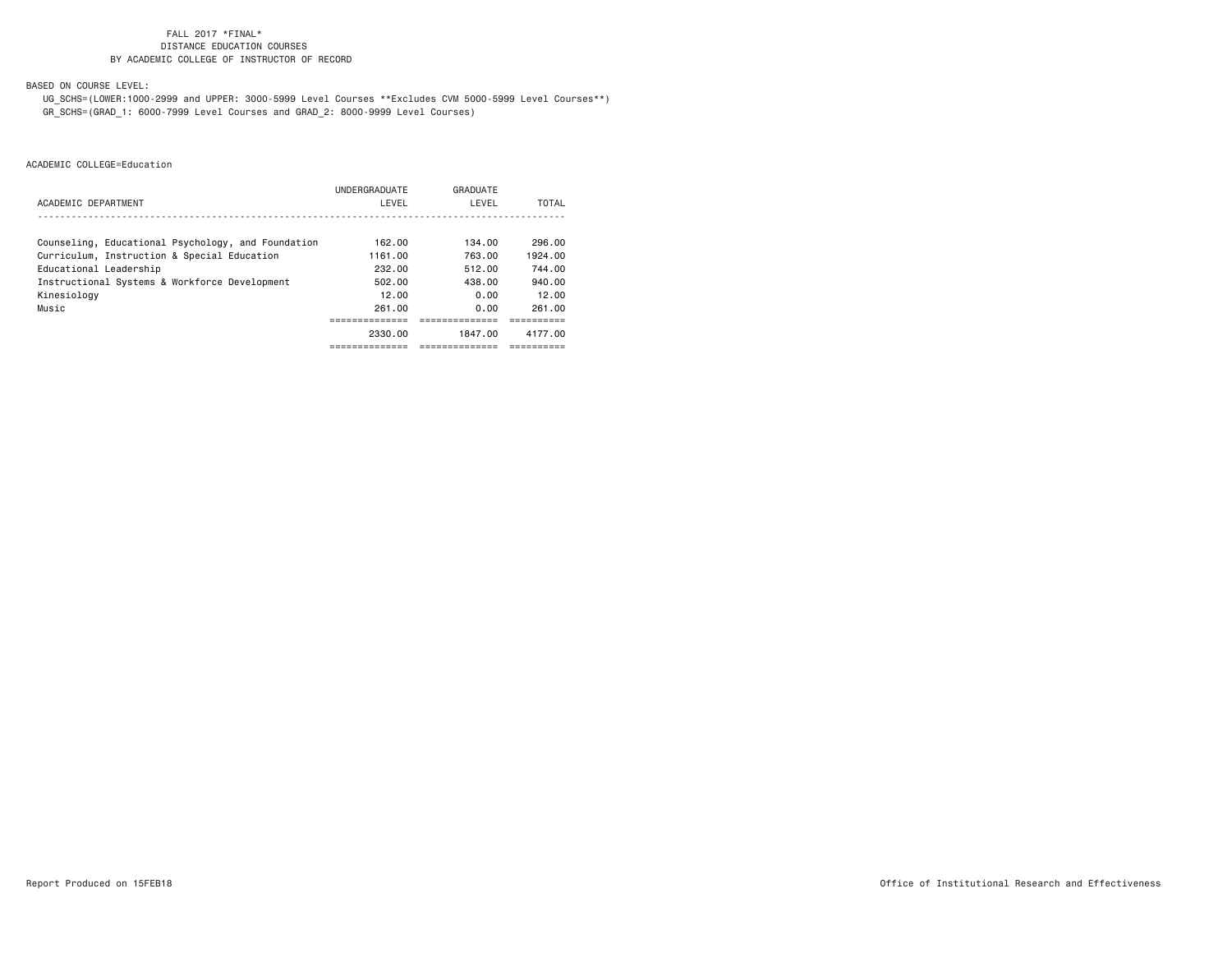BASED ON COURSE LEVEL:

 UG\_SCHS=(LOWER:1000-2999 and UPPER: 3000-5999 Level Courses \*\*Excludes CVM 5000-5999 Level Courses\*\*) GR\_SCHS=(GRAD\_1: 6000-7999 Level Courses and GRAD\_2: 8000-9999 Level Courses)

|                                   | <b>UNDERGRADUATE</b> | GRADUATE |        |
|-----------------------------------|----------------------|----------|--------|
| ACADEMIC DEPARTMENT               | LEVEL                | LEVEL    | TOTAL  |
|                                   |                      |          |        |
| Aerospace Engineering             | 0.00                 | 27.00    | 27.00  |
| Civil & Environmental Engineering | 0.00                 | 293.00   | 293.00 |
| Computer Science & Engineering    | 0.00                 | 27.00    | 27.00  |
| Electrical & Computer Engineering | 0.00                 | 112.00   | 112.00 |
| Industrial & Systems Engineering  | 24.00                | 413.00   | 437.00 |
| Mechanical Engineering            | 0.00                 | 101.00   | 101.00 |
|                                   |                      |          |        |
|                                   | 24.00                | 973.00   | 997.00 |
|                                   |                      |          |        |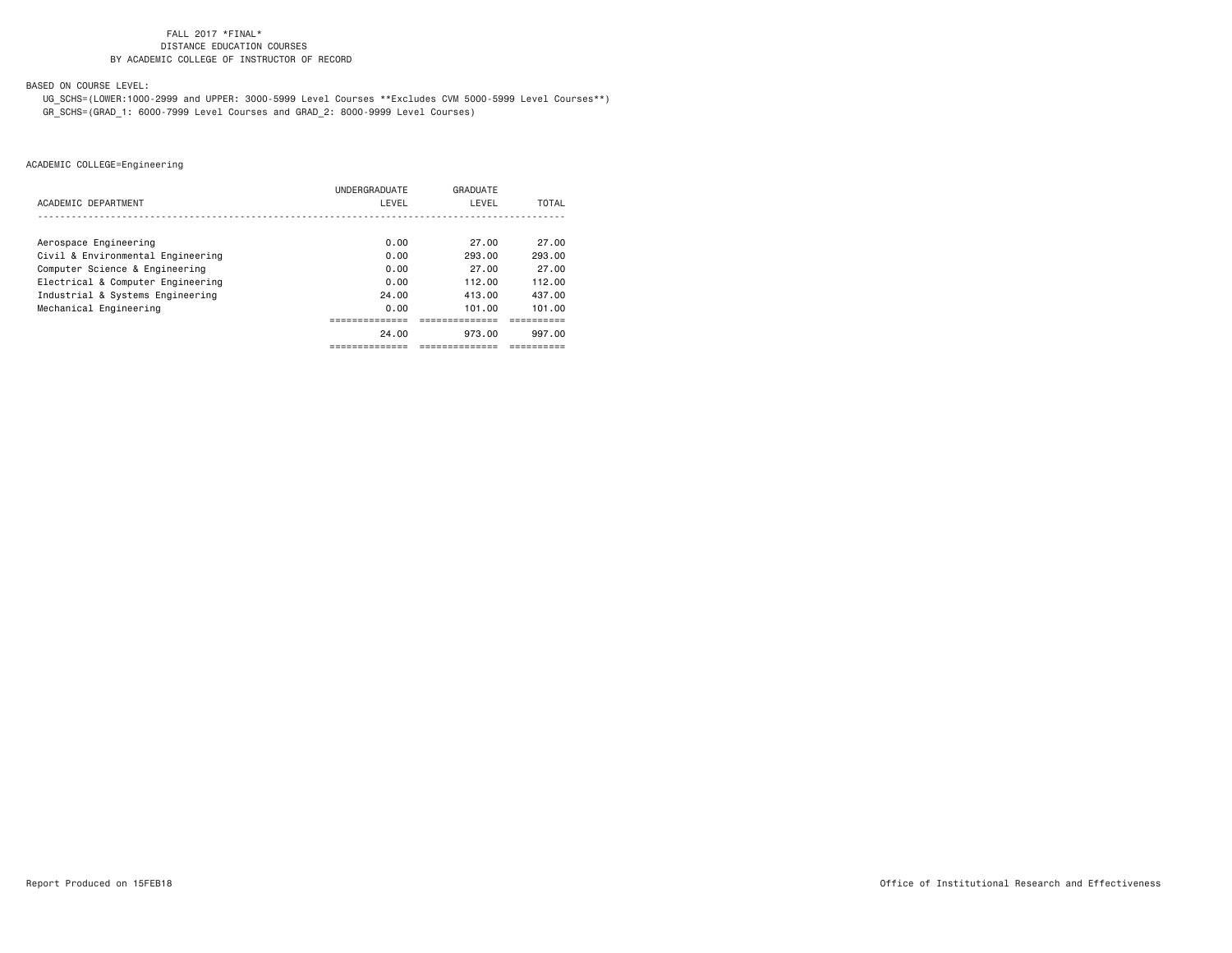BASED ON COURSE LEVEL:

 UG\_SCHS=(LOWER:1000-2999 and UPPER: 3000-5999 Level Courses \*\*Excludes CVM 5000-5999 Level Courses\*\*) GR\_SCHS=(GRAD\_1: 6000-7999 Level Courses and GRAD\_2: 8000-9999 Level Courses)

ACADEMIC COLLEGE=Forest Resources

|                     | UNDERGRADUATE | GRADUATE |       |
|---------------------|---------------|----------|-------|
| ACADEMIC DEPARTMENT | LEVEL         | LEVEL    | TOTAL |
|                     |               |          |       |
|                     |               |          |       |
| Forestry            | 0.00          | 48.00    | 48.00 |
|                     |               |          |       |
|                     | 0.00          | 48.00    | 48.00 |
|                     |               |          |       |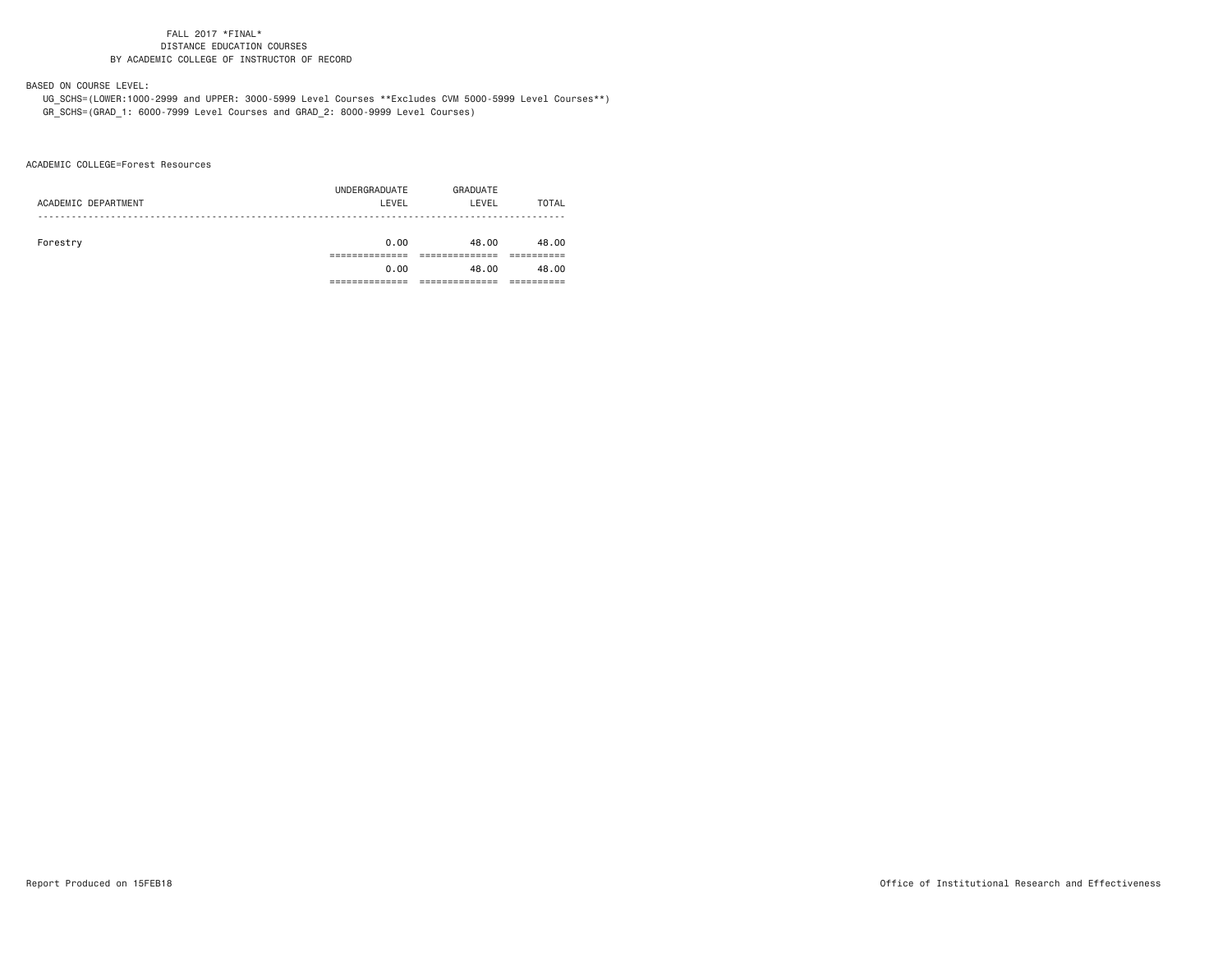| ACADEMIC DEPARTMENT    | Instructor Name | Rank                              | Tenure<br>Status | Course<br>Cip # | CRN | Course #                    | Sec | Crs | Type Title          | Delvy    | Inst<br>Per | UG<br><b>SCHS</b>                     | GR<br><b>SCHS</b>             | Total<br><b>SCHS</b>              |
|------------------------|-----------------|-----------------------------------|------------------|-----------------|-----|-----------------------------|-----|-----|---------------------|----------|-------------|---------------------------------------|-------------------------------|-----------------------------------|
| Agricultural Economics | Barnes, James   | Extension Assoc Pro Non-Ten Track |                  |                 |     | 450602 34083 AEC 6323 501 C |     |     | Applied Region Econ | $\Omega$ | 1.00        | 0.00<br>.<br>0.00                     | 15.00<br>.<br>15.00           | 15.00<br>.<br>15.00               |
| Agricultural Economics |                 |                                   |                  |                 |     |                             |     |     |                     |          |             | $=$ = = = = = = =<br>0.00<br>======== | ========<br>15.00<br>======== | ==========<br>15.00<br>========== |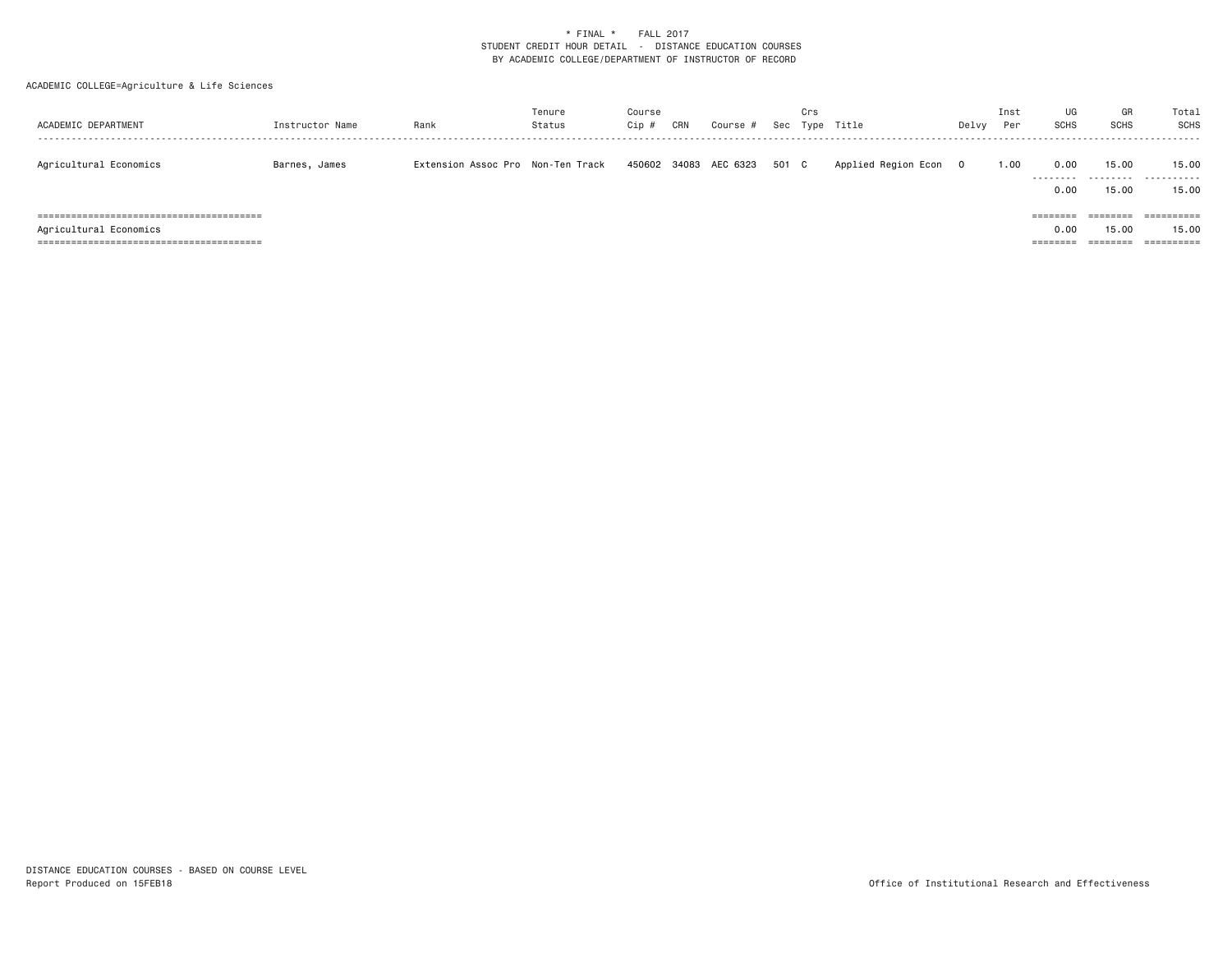| ACADEMIC DEPARTMENT                                       | Instructor Name  | Rank                          | Tenure<br>Status | Course<br>Cip # | CRN   | Course                | Sec   | Crs          | Type Title             | Delvy        | Inst<br>Per | UG<br><b>SCHS</b>  | GR<br><b>SCHS</b>                                                                                                                                             | Total<br><b>SCHS</b> |
|-----------------------------------------------------------|------------------|-------------------------------|------------------|-----------------|-------|-----------------------|-------|--------------|------------------------|--------------|-------------|--------------------|---------------------------------------------------------------------------------------------------------------------------------------------------------------|----------------------|
| Food Science, Nutrition & Health Promoti Gardner, Antonio |                  | Assistant Professor Ten Track |                  | 512207          |       | 34234 FNH 8543        | 501   | $\mathbf{C}$ | Health Ed for Divers 0 |              | 1.00        | 0.00               | 48.00                                                                                                                                                         | 48.00                |
|                                                           |                  |                               |                  |                 |       |                       |       |              |                        |              |             | --------<br>0.00   | 48.00                                                                                                                                                         | 48.00                |
|                                                           | Hunt, Barry      | Professor                     | Tenured          | 512207          |       | 34232 FNH 8513        | 501 C |              | Theory Pract in Hlt 0  |              | 1.00        | 0.00               | 57.00                                                                                                                                                         | 57.00                |
|                                                           |                  |                               |                  |                 |       | 34236 FNH 8673        | 501 I |              | Appl Proj for CHES     | $\mathbf 0$  | 1.00        | 0.00               | 42.00                                                                                                                                                         | 42.00                |
|                                                           |                  |                               |                  |                 |       |                       |       |              |                        |              |             | .<br>0.00          | $\frac{1}{2} \left( \frac{1}{2} \right) \left( \frac{1}{2} \right) \left( \frac{1}{2} \right) \left( \frac{1}{2} \right) \left( \frac{1}{2} \right)$<br>99.00 | 99.00                |
|                                                           | Oliver, Brittney | Assistant Professor Ten Track |                  | 190501          | 34626 | <b>FNH 4393</b>       | 501 C |              | Prevention of Diseas 0 |              | 1.00        | 60.00              | 0.00                                                                                                                                                          | 60.00                |
|                                                           |                  |                               |                  | 512207          |       | 34233 FNH 8523        | 501 C |              | Health Promotion Tec 0 |              | 1.00        | 0.00               | 51.00                                                                                                                                                         | 51.00                |
|                                                           |                  |                               |                  |                 |       |                       |       |              |                        |              |             | .<br>60.00         | -----<br>51.00                                                                                                                                                | 111.00               |
|                                                           | Pylate, Leah     | Non-Faculty                   | Not Applicable   |                 |       | 512207 34231 FNH 3163 | 501 C |              | Basic Principle Heal 0 |              | 1.00        | 120.00             | 0.00                                                                                                                                                          | 120.00               |
|                                                           |                  |                               |                  |                 |       |                       |       |              |                        |              |             | .<br>120.00        | .<br>0.00                                                                                                                                                     | 120.00               |
|                                                           | Street, Susan    | Lecturer                      | Non-Ten Track    | 190504          |       | 34229 FNH 2283        | 501 C |              | Child Health & Nutri 0 |              | 1.00        | 84.00              | 0.00                                                                                                                                                          | 84.00                |
|                                                           |                  |                               |                  |                 |       | 34230 FNH 2293        | 501 C |              | Indiv & Family Nutri 0 |              | 1.00        | 114.00             | 0.00                                                                                                                                                          | 114.00               |
|                                                           |                  |                               |                  |                 |       | 34298 HS 2283         | 501 C |              | Child Health & Nutri 0 |              | 1.00        | 36.00              | 0.00                                                                                                                                                          | 36.00                |
|                                                           |                  |                               |                  |                 |       | 34299 HS 2293         | 501 C |              | Indiv & Family Nutri 0 |              | 1.00        | 30.00              | 0.00                                                                                                                                                          | 30.00                |
|                                                           |                  |                               |                  |                 |       |                       |       |              |                        |              |             | .<br>264.00        | 0.00                                                                                                                                                          | 264.00               |
|                                                           | White, Kelly     | Non-Faculty                   | Not Applicable   |                 |       | 190504 36356 FNH 4223 | 501 C |              | Sports Nutrition       | $\mathsf{o}$ | 1.00        | 24,00              | 0.00                                                                                                                                                          | 24.00                |
|                                                           |                  |                               |                  |                 |       |                       |       |              |                        |              |             | .<br>24.00         | . <b>.</b><br>0.00                                                                                                                                            | 24.00                |
| --------------------------------------                    |                  |                               |                  |                 |       |                       |       |              |                        |              |             | ========           | ========                                                                                                                                                      | ==========<br>666.00 |
| Food Science, Nutrition & Health Promoti                  |                  |                               |                  |                 |       |                       |       |              |                        |              |             | 468.00<br>======== | 198.00<br>========                                                                                                                                            | ==========           |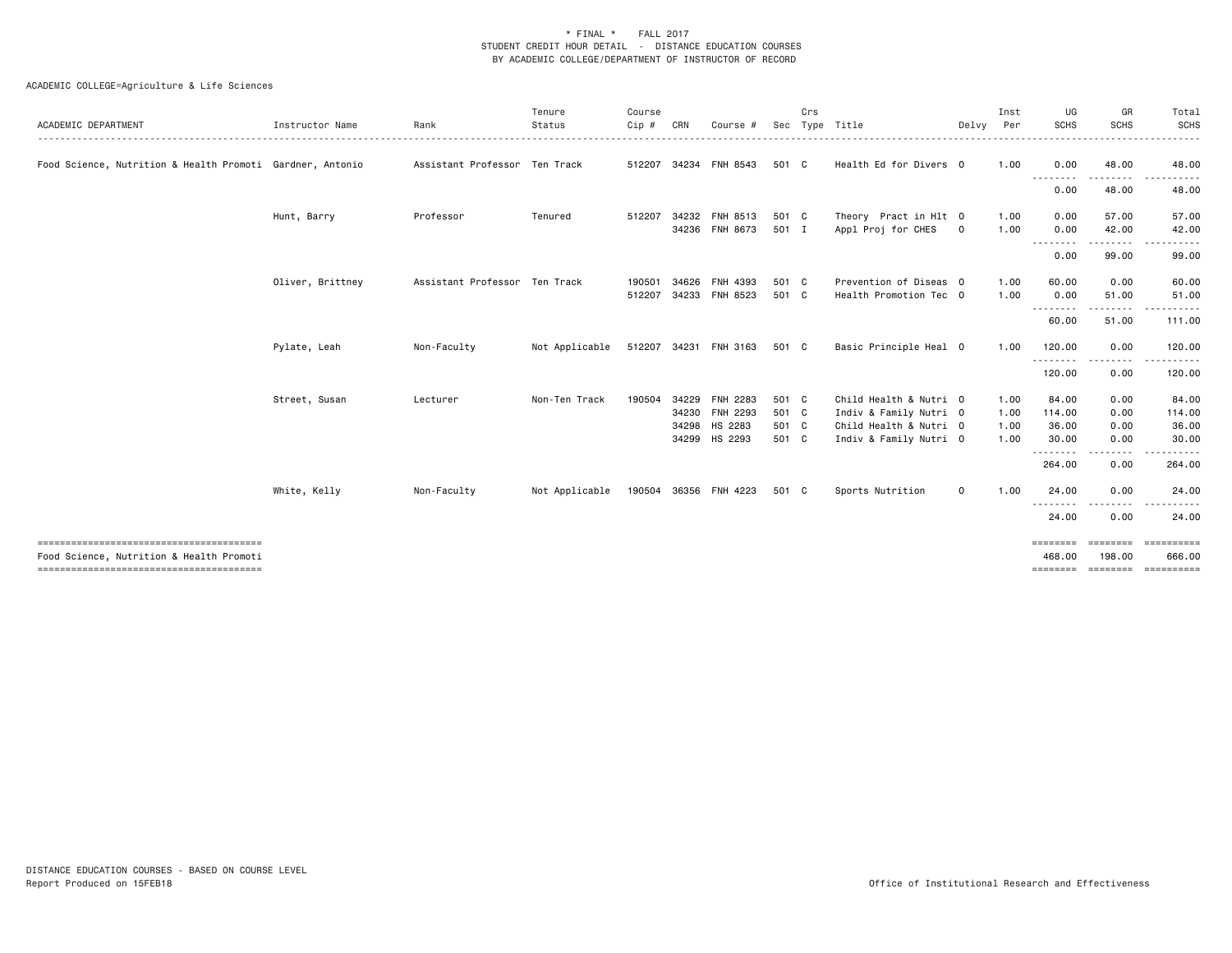| ACADEMIC DEPARTMENT    | Instructor Name | Rank     | Tenure<br>Status | Course<br>Cip # | CRN | Course #      |       | Crs | Sec Type Title  | Delvy    | Inst<br>Per | UG<br>SCHS        | GR<br><b>SCHS</b> | Total<br><b>SCHS</b> |
|------------------------|-----------------|----------|------------------|-----------------|-----|---------------|-------|-----|-----------------|----------|-------------|-------------------|-------------------|----------------------|
| Landscape Architecture | Rood, Cynthia   | Lecturer | Non-Ten Track    | 040601          |     | 34316 LA 1803 | 501 C |     | Land Arch Appre | $\Omega$ | 1.00        | 195.00<br>.       | 0.00<br>.         | 195,00<br>.          |
|                        |                 |          |                  |                 |     |               |       |     |                 |          |             | 195.00            | 0.00              | 195,00               |
|                        |                 |          |                  |                 |     |               |       |     |                 |          |             | $=$ = = = = = = = | ========          | ==========           |
| Landscape Architecture |                 |          |                  |                 |     |               |       |     |                 |          |             | 195,00            | 0.00              | 195.00               |
|                        |                 |          |                  |                 |     |               |       |     |                 |          |             | ========          | ========          | ==========           |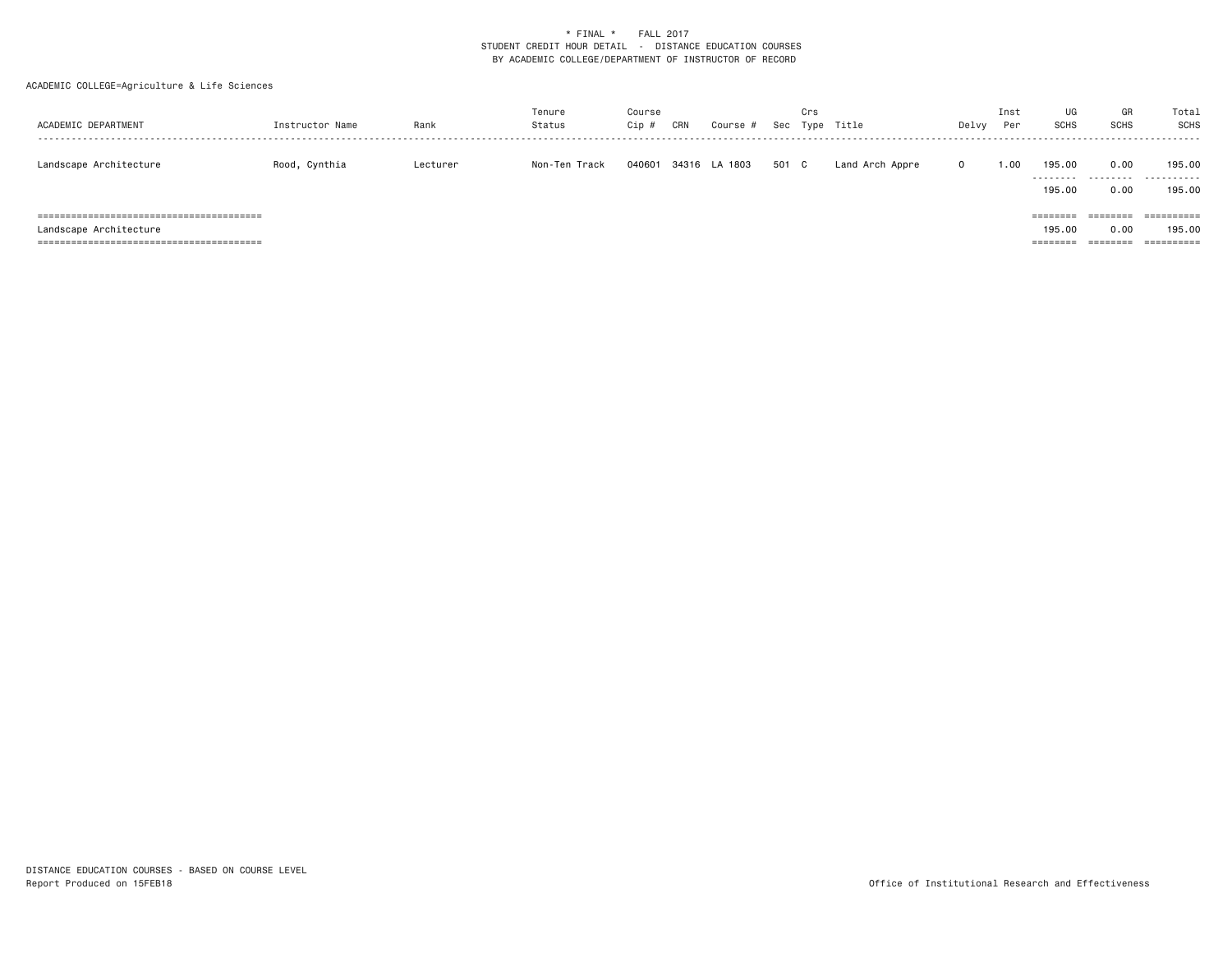| ACADEMIC DEPARTMENT      | Instructor Name  | Rank                              | Tenure<br>Status | Course<br>Cip # | CRN | Course #              | Sec   | Crs<br>Tvpe | Title                  | Delvy | Inst<br>Per | UG<br>SCHS         | GR<br><b>SCHS</b> | Total<br>SCHS |
|--------------------------|------------------|-----------------------------------|------------------|-----------------|-----|-----------------------|-------|-------------|------------------------|-------|-------------|--------------------|-------------------|---------------|
| School of Human Sciences | Boutwell, Angela | Lecturer                          | Non-Ten Track    | 190706          |     | 34850 HDFS 2803 501 B |       |             | Prenatal & Infant De 0 |       | 1.00        | 30.00<br>--------- | 0.00              | 30.00<br>.    |
|                          |                  |                                   |                  |                 |     |                       |       |             |                        |       |             | 30.00              | 0.00              | 30.00         |
|                          | Owen, Sean       | Research Assoc Prof Non-Ten Track |                  | 130901          |     | 36563 EDF 3333        | 502 C |             | Social Foundation Ed F |       | 1.00        | 51.00<br>--------- | 0.00              | 51.00         |
|                          |                  |                                   |                  |                 |     |                       |       |             |                        |       |             | 51.00              | 0.00              | 51.00         |
|                          |                  |                                   |                  |                 |     |                       |       |             |                        |       |             | $=$ = = = = = = =  | $=$ = = = = = = = | ==========    |
| School of Human Sciences |                  |                                   |                  |                 |     |                       |       |             |                        |       |             | 81.00              | 0.00              | 81.00         |
|                          |                  |                                   |                  |                 |     |                       |       |             |                        |       |             | $=$ = = = = = = =  | $=$ = = = = = = = | ==========    |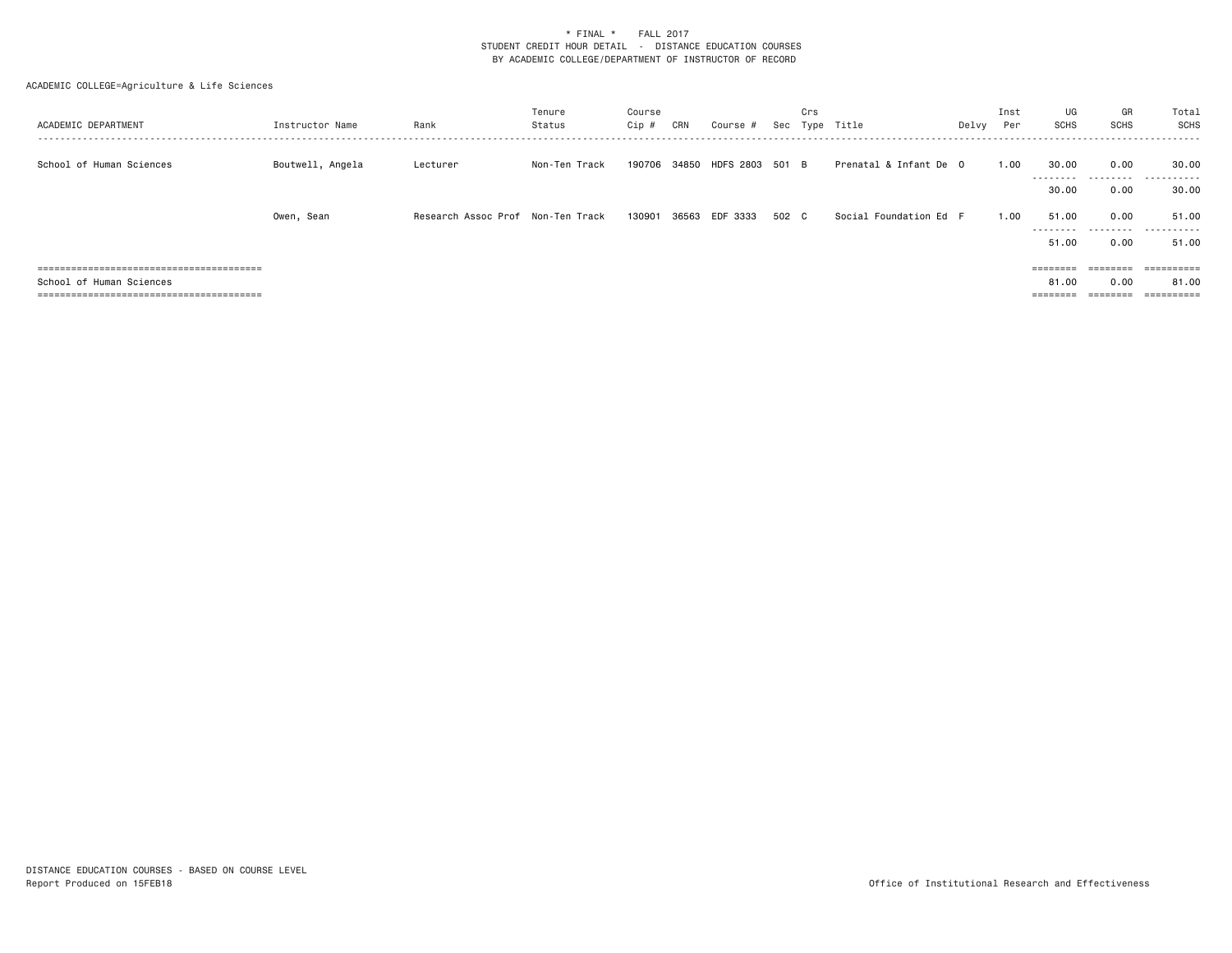| ACADEMIC DEPARTMENT | Instructor Name | Rank     | Tenure<br>Status | Course<br>Cip # | CRN | Course #                    | Sec   | Crs<br>Type | Title              | Delvy        | Inst<br>Per | UG<br>SCHS          | GR<br><b>SCHS</b> | Total<br>SCHS             |
|---------------------|-----------------|----------|------------------|-----------------|-----|-----------------------------|-------|-------------|--------------------|--------------|-------------|---------------------|-------------------|---------------------------|
| Art AAD             | Hitt, Candace   | Lecturer | Non-Ten Track    |                 |     | 500605 34086 ART 2103       | 501 B |             | Photography Survey | $\mathbf{0}$ | 1.00        | 27.00               | 0.00              | 27.00                     |
|                     |                 |          |                  |                 |     |                             |       |             |                    |              |             | ---------<br>27.00  | .<br>0.00         | .<br>27.00                |
|                     | Luke, Bradley   | Lecturer | Non-Ten Track    |                 |     | 500703 34085 ART 1113 501 C |       |             | Art Appreciation   | $\mathbf{0}$ | 1.00        | 114.00<br>--------- | 0.00              | 114.00<br>.               |
|                     |                 |          |                  |                 |     |                             |       |             |                    |              |             | 114,00              | 0.00              | 114,00                    |
|                     |                 |          |                  |                 |     |                             |       |             |                    |              |             | $=$ = = = = = = =   | $=$ = = = = = = = | ==========                |
| Art AAD             |                 |          |                  |                 |     |                             |       |             |                    |              |             | 141.00              | 0.00              | 141.00                    |
|                     |                 |          |                  |                 |     |                             |       |             |                    |              |             | $=$ = = = = = = =   | $=$ = = = = = = = | -----------<br>---------- |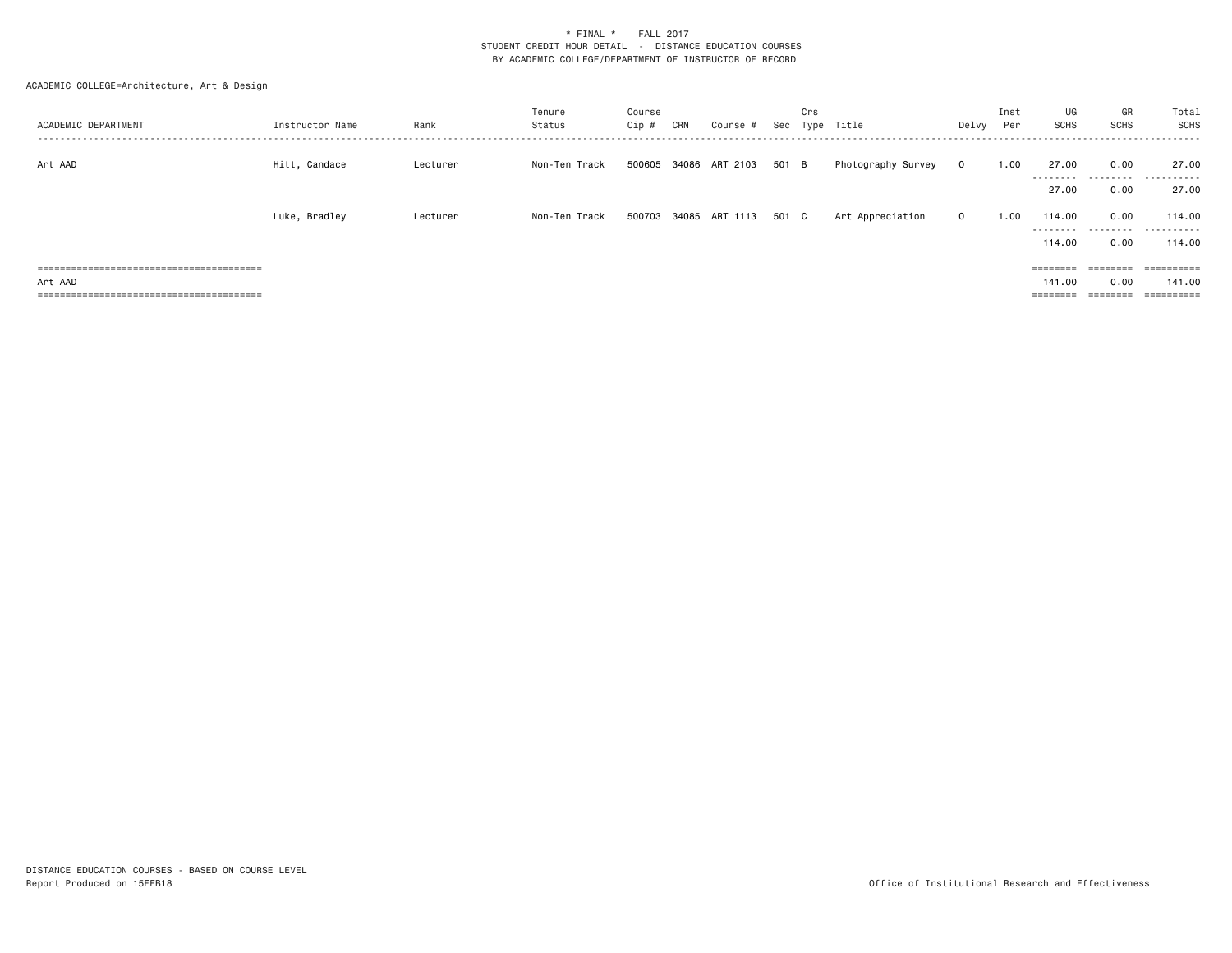| ACADEMIC DEPARTMENT | Instructor Name | Rank       | Tenure<br>Status | Course<br>Cip # | CRN   | Course #                 | Sec            | Crs | Type Title                                   | Delvy   | Inst<br>Per  | UG<br><b>SCHS</b>          | GR<br><b>SCHS</b>         | Total<br>SCHS       |
|---------------------|-----------------|------------|------------------|-----------------|-------|--------------------------|----------------|-----|----------------------------------------------|---------|--------------|----------------------------|---------------------------|---------------------|
| Interior Design     | Carroll, Robin  | Instructor | Non-Ten Track    | 190601          | 34301 | HS 3673<br>34302 ID 3673 | 501 C<br>501 C |     | Envir For Sp Needs<br>Environments for Spe 0 | $\circ$ | 1.00<br>1.00 | 21,00<br>21,00<br>-------- | 0.00<br>0.00<br>--------- | 21.00<br>21.00<br>. |
|                     |                 |            |                  |                 |       |                          |                |     |                                              |         |              | 42.00                      | 0.00                      | 42.00               |
|                     |                 |            |                  |                 |       |                          |                |     |                                              |         |              |                            | ========                  |                     |
| Interior Design     |                 |            |                  |                 |       |                          |                |     |                                              |         |              | 42.00                      | 0.00                      | 42.00               |
|                     |                 |            |                  |                 |       |                          |                |     |                                              |         |              | ========                   | ========                  | ==========          |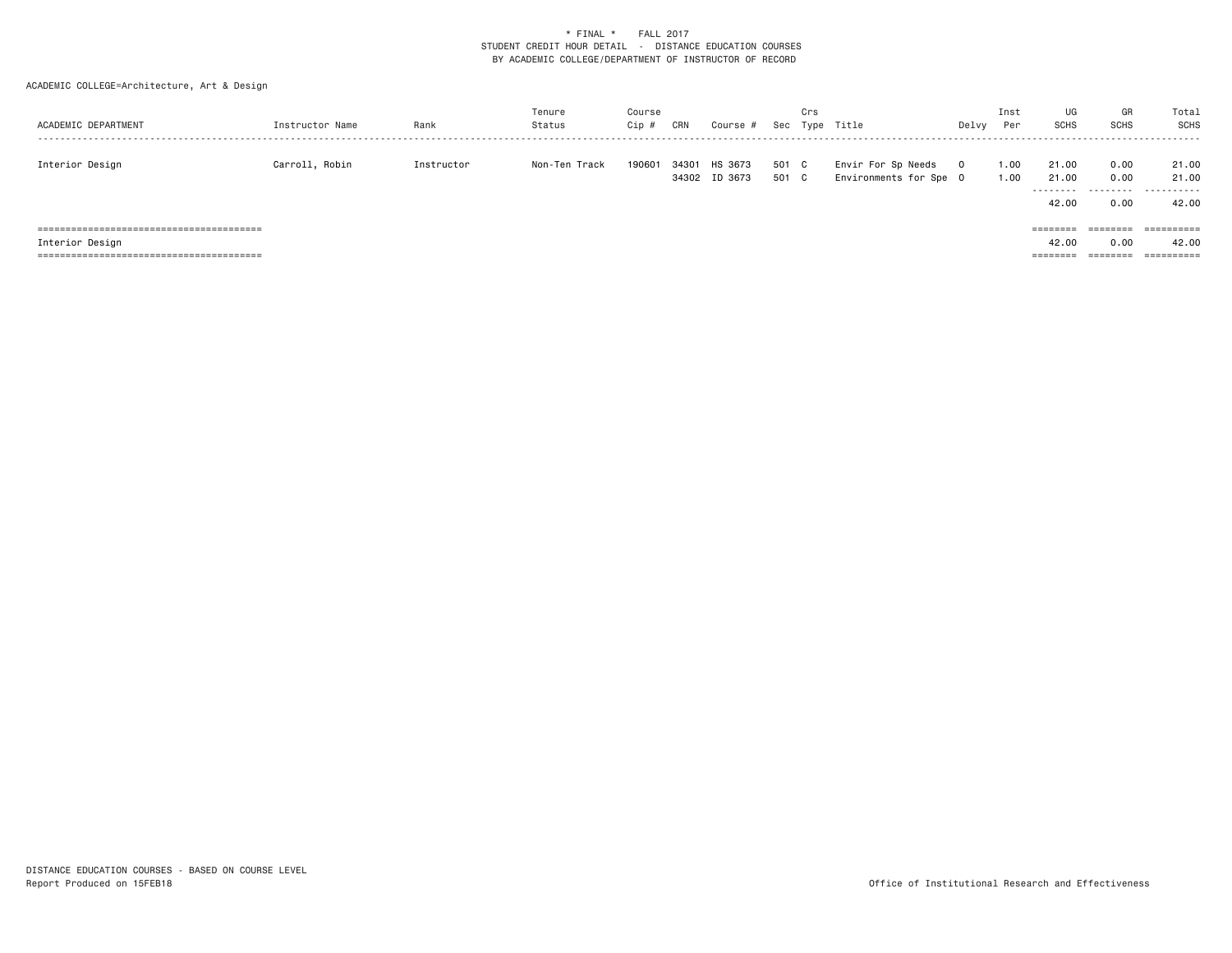| ACADEMIC DEPARTMENT    | Instructor Name | Rank        | Tenure<br>Status | Course<br>$Cip$ # | CRN | Course #       | Sec   | Crs | Type Title        | Delvy    | Inst<br>Per | UG<br><b>SCHS</b>                      | GR<br><b>SCHS</b>            | Total<br><b>SCHS</b>              |
|------------------------|-----------------|-------------|------------------|-------------------|-----|----------------|-------|-----|-------------------|----------|-------------|----------------------------------------|------------------------------|-----------------------------------|
| School of Architecture | Kemp, Leah      | Non-Faculty | Not Applicable   | 040201            |     | 34084 ARC 1013 | 501 C |     | Arch Appreciation | $\Omega$ | 1.00        | 48.00<br>.<br>48.00                    | 0.00<br>.<br>0.00            | 48.00<br>.<br>48.00               |
| School of Architecture |                 |             |                  |                   |     |                |       |     |                   |          |             | $=$ = = = = = = =<br>48.00<br>======== | ========<br>0.00<br>======== | ==========<br>48.00<br>========== |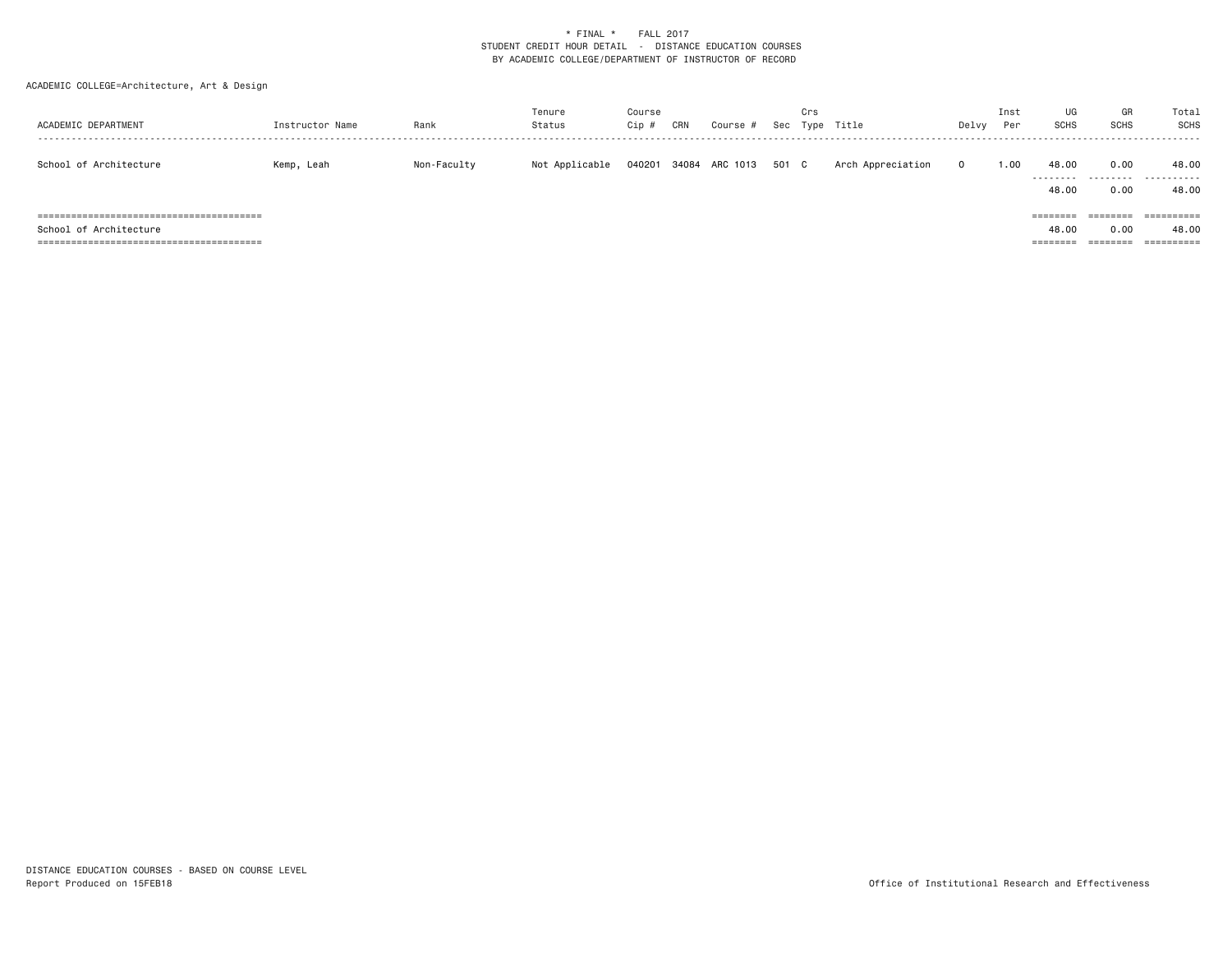| ACADEMIC DEPARTMENT | Instructor Name   | Rank                        | Tenure<br>Status | Course<br>Cip # | CRN   | Course #       | Sec   | Crs<br>Type | Title                  | Delvy          | Inst<br>Per | UG<br><b>SCHS</b>                              | GR<br><b>SCHS</b>              | Total<br><b>SCHS</b>              |
|---------------------|-------------------|-----------------------------|------------------|-----------------|-------|----------------|-------|-------------|------------------------|----------------|-------------|------------------------------------------------|--------------------------------|-----------------------------------|
| Biological Sciences | Chevalier, David  | Lecturer                    | Non-Ten Track    | 260701          | 34090 | BIO 6043       | 501 C |             | Develop & Reproduct    | $\mathbf 0$    | 1.00        | 0.00<br>--------                               | 39.00<br>. <b>.</b> .          | 39.00<br>. <i>.</i><br>$- - -$    |
|                     |                   |                             |                  |                 |       |                |       |             |                        |                |             | 0.00                                           | 39.00                          | 39.00                             |
|                     | Gordon, Donna     | Associate Professor Tenured |                  | 260101          | 34093 | BIO 8191       | 501 S |             | Seminar in General B 0 |                | 1.00        | 0.00<br>----                                   | 2.00<br>----                   | 2.00                              |
|                     |                   |                             |                  |                 |       |                |       |             |                        |                |             | 0.00                                           | 2.00                           | 2.00                              |
|                     | McCurdy, Victoria | Instructor                  | Non-Ten Track    | 260802          | 34089 | BIO 6013       | 501   | C.          | Genetics & Molecular 0 |                | 1.00        | 0.00                                           | 54.00<br>.                     | 54.00<br>. <b>.</b> .             |
|                     |                   |                             |                  |                 |       |                |       |             |                        |                |             | 0.00                                           | 54.00                          | 54.00                             |
|                     | Roberts, Brandy   | Lecturer                    | Non-Ten Track    | 260502          |       | 34091 BIO 8023 | 501 C |             | Modern Microbiology    | $\overline{0}$ | 1.00        | 0.00                                           | 48.00<br>--------              | 48.00<br>.<br>$\sim$ $\sim$       |
|                     |                   |                             |                  |                 |       |                |       |             |                        |                |             | 0.00                                           | 48.00                          | 48.00                             |
|                     | Stewart, James    | Lecturer                    | Non-Ten Track    | 260701          |       | 34092 BIO 8053 | 501 C |             | Comp Study of Animal 0 |                | 1.00        | 0.00<br>- - - - - - - -                        | 30.00<br>------                | 30.00<br>.                        |
|                     |                   |                             |                  |                 |       |                |       |             |                        |                |             | 0.00                                           | 30.00                          | 30.00                             |
| Biological Sciences |                   |                             |                  |                 |       |                |       |             |                        |                |             | $=$ = = = = = = =<br>0.00<br>$=$ = = = = = = = | ========<br>173,00<br>======== | EEEEEEEEE<br>173.00<br>========== |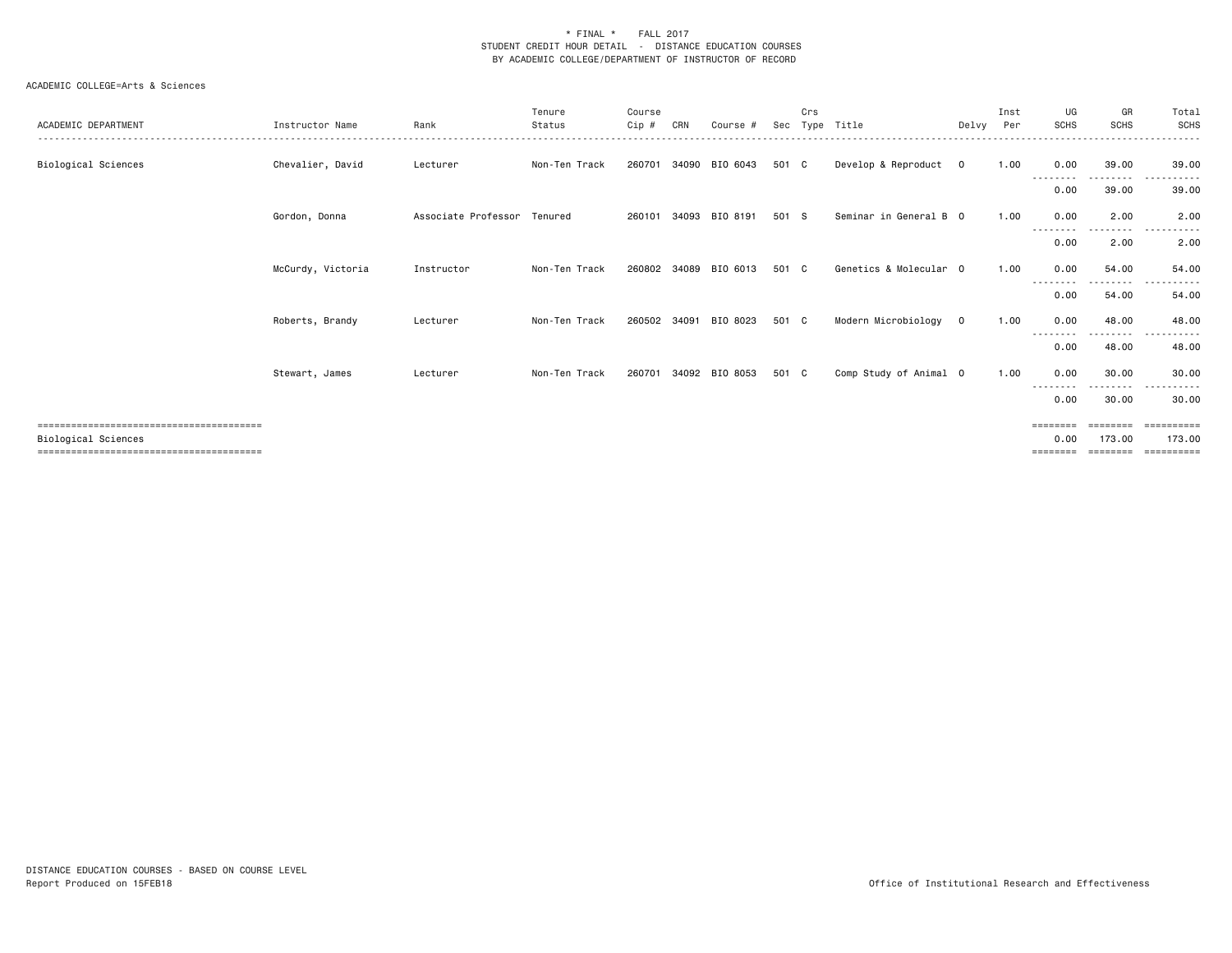| ACADEMIC DEPARTMENT | Instructor Name | Rank       | Tenure<br>Status | Course<br>Cip # | CRN   | Course #                 | Sec            | Crs | Type Title                               | Delvy               | Inst<br>Per  | UG<br><b>SCHS</b>          | GR<br><b>SCHS</b>         | Total<br>SCHS       |
|---------------------|-----------------|------------|------------------|-----------------|-------|--------------------------|----------------|-----|------------------------------------------|---------------------|--------------|----------------------------|---------------------------|---------------------|
| Chemistry           | Smith, Laura    | Instructor | Non-Ten Track    | 400501          | 34121 | CH 1043<br>34122 CH 1051 | 501 C<br>501 L |     | Survey of Chemistry<br>Experimental Chem | $\circ$<br>$\Omega$ | 1.00<br>1.00 | 75.00<br>10.00<br>-------- | 0.00<br>0.00<br>--------- | 75.00<br>10.00<br>. |
|                     |                 |            |                  |                 |       |                          |                |     |                                          |                     |              | 85.00                      | 0.00                      | 85.00               |
|                     |                 |            |                  |                 |       |                          |                |     |                                          |                     |              |                            | ========                  |                     |
| Chemistry           |                 |            |                  |                 |       |                          |                |     |                                          |                     |              | 85,00                      | 0.00                      | 85.00               |
|                     |                 |            |                  |                 |       |                          |                |     |                                          |                     |              | ========                   | ========                  | ==========          |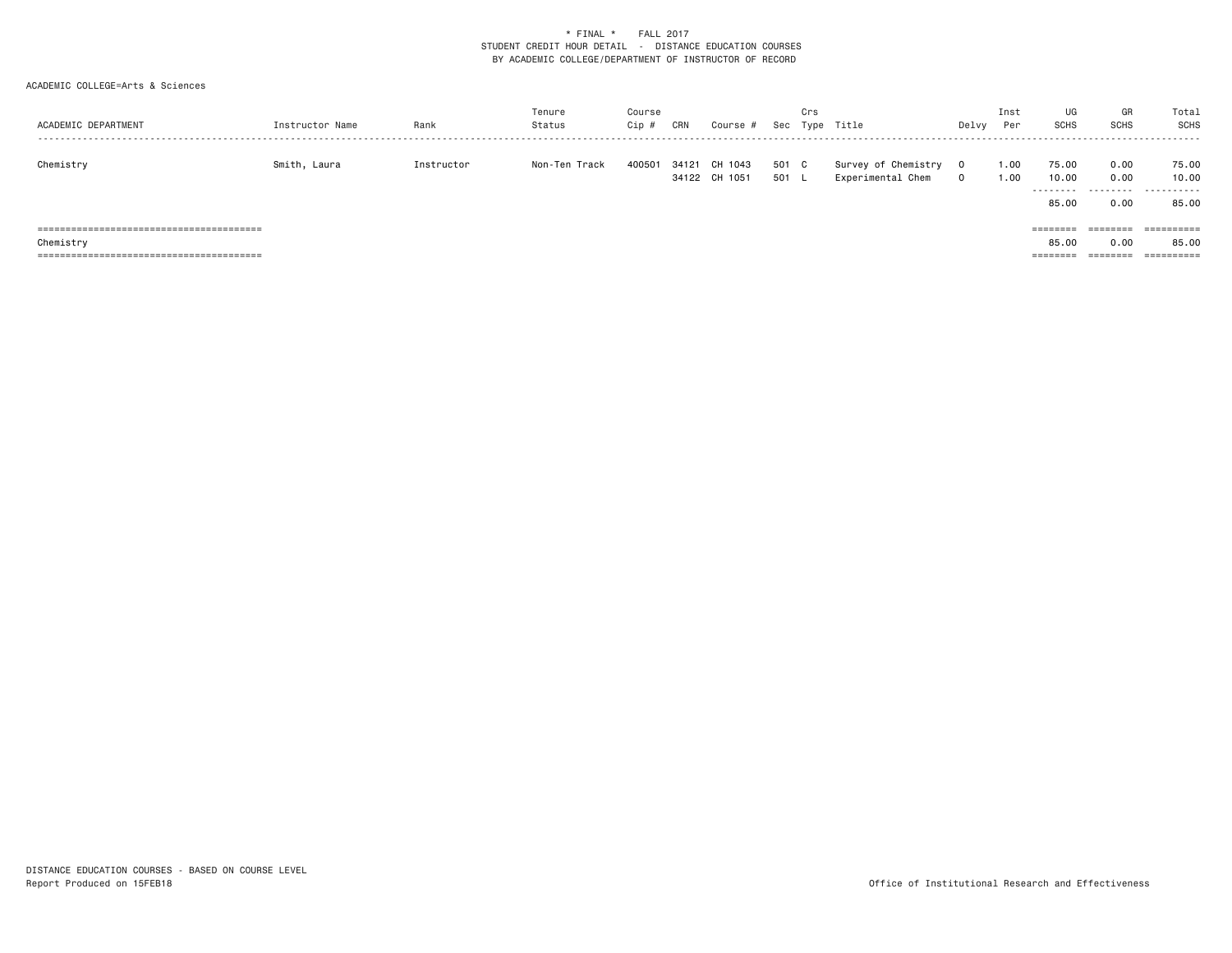| ACADEMIC DEPARTMENT                                    | Instructor Name | Rank     | Tenure<br>Status | Course<br>Cip # | CRN | Course #                         | Sec            | Crs | Type Title               | Delvy                      | Inst<br>Per  | UG<br><b>SCHS</b>              | GR<br>SCHS                    | Total<br>SCHS                       |
|--------------------------------------------------------|-----------------|----------|------------------|-----------------|-----|----------------------------------|----------------|-----|--------------------------|----------------------------|--------------|--------------------------------|-------------------------------|-------------------------------------|
| Classical & Modern Languages & Literatur Bunz, Morgane |                 | Lecturer | Non-Ten Track    | 160901          |     | 34223 FLF 1113                   | 501 C          |     | French I                 | $\mathbf{0}$               | 1.00         | 39.00                          | 0.00                          | 39.00                               |
|                                                        |                 |          |                  |                 |     | 34851 FLF 1123                   | 501 C          |     | French II                | $\mathbf{0}$               | 1.00         | 24.00<br>--------<br>63.00     | 0.00<br>.<br>0.00             | 24.00<br>.<br>63.00                 |
|                                                        | Kraker, Julia   | Lecturer | Non-Ten Track    | 160905          |     | 34226 FLS 1123                   | 501 C          |     | Spanish II               | $\mathbf 0$                | 1.00         | 45.00                          | 0.00                          | 45.00                               |
|                                                        |                 |          |                  |                 |     | 34227 FLS 1123                   | 503 C          |     | Spanish II               | $\mathbf 0$                | 1.00         | 66.00<br>--------<br>111.00    | 0.00<br>--------<br>0.00      | 66.00<br>.<br>111.00                |
|                                                        | Ricketts, Maria | Lecturer | Non-Ten Track    | 160905          |     | 34224 FLS 1113<br>34225 FLS 1113 | 501 C<br>502 C |     | Spanish I                | $\mathbf 0$<br>$\mathbf 0$ | 1.00<br>1.00 | 60.00<br>63.00                 | 0.00<br>0.00                  | 60.00<br>63.00                      |
|                                                        |                 |          |                  |                 |     | 34228 FLS 2133                   | 501 C          |     | Spanish I<br>Spanish III | $\mathbf{0}$               | 1.00         | 69.00                          | 0.00<br>.                     | 69.00                               |
|                                                        |                 |          |                  |                 |     |                                  |                |     |                          |                            |              | 192.00                         | 0.00                          | 192.00                              |
| Classical & Modern Languages & Literatur               |                 |          |                  |                 |     |                                  |                |     |                          |                            |              | ========<br>366.00<br>======== | ========<br>0.00<br>--------- | ==========<br>366.00<br>----------- |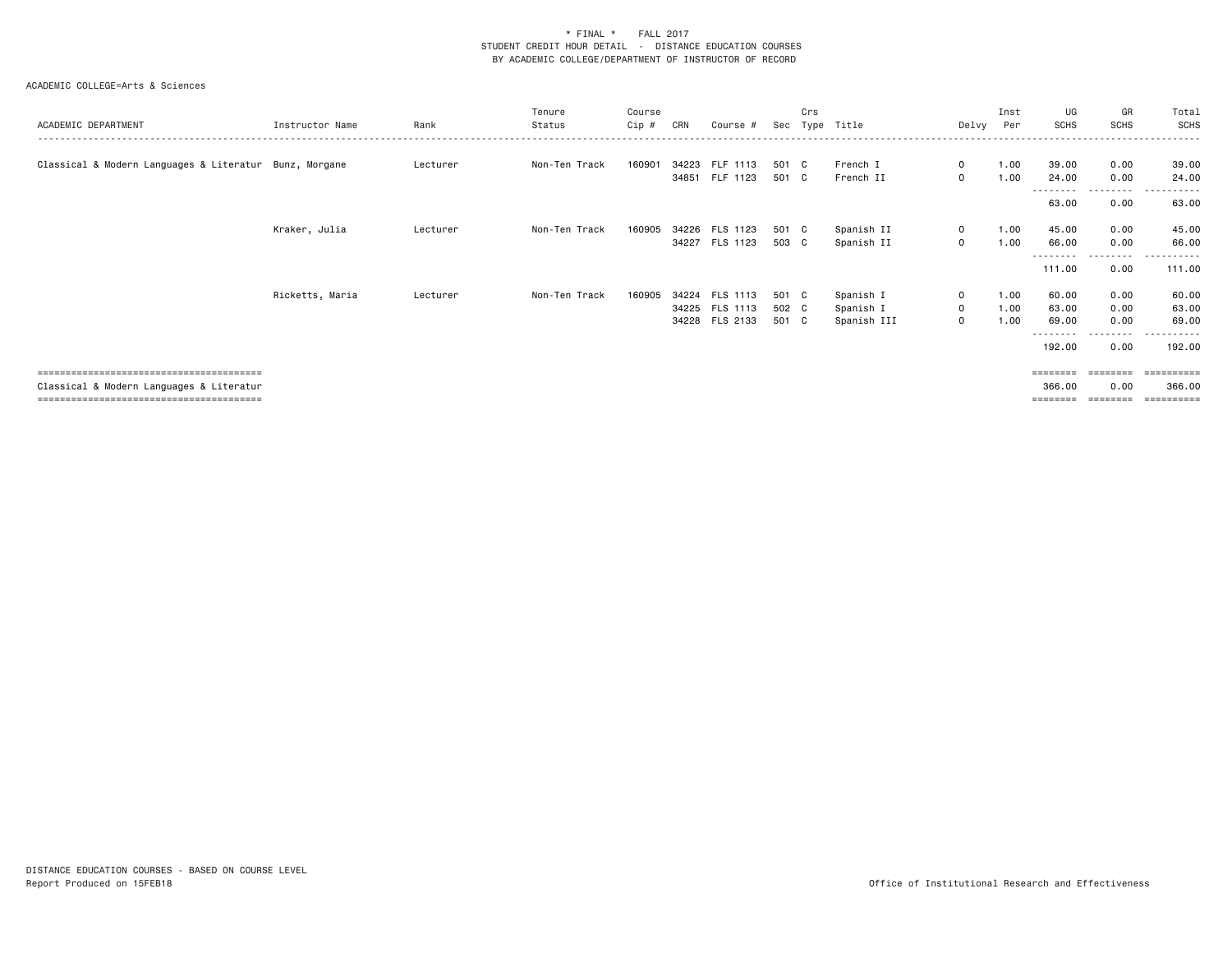|                     |                   |                               | Tenure        | Course |     |                       |       | Crs |                        |              | Inst | UG                | GR                | Total             |
|---------------------|-------------------|-------------------------------|---------------|--------|-----|-----------------------|-------|-----|------------------------|--------------|------|-------------------|-------------------|-------------------|
| ACADEMIC DEPARTMENT | Instructor Name   | Rank                          | Status<br>.   | Cip #  | CRN | Course                | Sec   |     | Type Title             | Delvy        | Per  | SCHS              | <b>SCHS</b><br>.  | <b>SCHS</b><br>.  |
| Communication       | Anthony, Kelli    | Instructor                    | Non-Ten Track | 090101 |     | 34126 CO 1223         | 501 C |     | Intro Comm Theory      | 0            | 1.00 | 96.00             | 0.00              | 96.00             |
|                     |                   |                               |               |        |     | 34130 CO 3833         | 501 C |     | Interviewing           | $\Omega$     | 1.00 | 60.00             | 0.00              | 60.00             |
|                     |                   |                               |               | 090401 |     | 34127 CO 1403         | 501 C |     | Intro Mass Media       | $\mathsf{o}$ | 1.00 | 144.00            | 0.00              | 144.00            |
|                     |                   |                               |               | 090900 |     | 34129 CO 3813         | 501 C |     | PR Case Problems       | $\Omega$     | 1.00 | 24.00<br>-------- | 0.00<br><u>.</u>  | 24.00<br>.        |
|                     |                   |                               |               |        |     |                       |       |     |                        |              |      | 324.00            | 0.00              | 324.00            |
|                     | Bogue, Patty      | Instructor                    | Non-Ten Track |        |     | 520201 34332 MGT 3213 | 506 C |     | Org Communications     | $\mathbf 0$  | 1.00 | 120.00<br>.       | 0.00<br>.         | 120.00<br>.       |
|                     |                   |                               |               |        |     |                       |       |     |                        |              |      | 120.00            | 0.00              | 120.00            |
|                     | Chambers, Cheryl  | Instructor                    | Non-Ten Track |        |     | 090102 34132 CO 4323  | 501 C |     | Mass Media-Society     | $\mathbf 0$  | 1.00 | 93.00<br>.        | 0.00<br>.         | 93.00<br>.        |
|                     |                   |                               |               |        |     |                       |       |     |                        |              |      | 93.00             | 0.00              | 93.00             |
|                     | Forde, John       | Professor                     | Tenured       |        |     | 090900 34128 CO 3803  | 501 C |     | Prin Public Relation 0 |              | 1.00 | 60.00<br>-------- | 0.00<br>--------- | 60.00<br><u>.</u> |
|                     |                   |                               |               |        |     |                       |       |     |                        |              |      | 60.00             | 0.00              | 60.00             |
|                     | Goodman, Mark     | Professor                     | Tenured       | 090701 |     | 34133 CO 4433         | 501 C |     | Television Criticism 0 |              | 1.00 | 33.00<br>-------- | 0.00<br>--------- | 33.00<br><u>.</u> |
|                     |                   |                               |               |        |     |                       |       |     |                        |              |      | 33.00             | 0.00              | 33.00             |
|                     | Knight, Amy       | Instructor                    | Non-Ten Track |        |     | 090101 34124 CO 1013  | 501 C |     | Intro to Communicati 0 |              | 1.00 | 96.00             | 0.00              | 96.00             |
|                     |                   |                               |               |        |     |                       |       |     |                        |              |      | .<br>96.00        | .<br>0.00         | 96.00             |
|                     | Loehwing, Melanie | Assistant Professor Ten Track |               |        |     | 231304 34131 CO 4253  | 501 C |     | Elements Of Persuasn 0 |              | 1.00 | 39.00             | 0.00              | 39.00             |
|                     |                   |                               |               |        |     |                       |       |     |                        |              |      | --------<br>39.00 | --------<br>0.00  | ------<br>39.00   |
|                     |                   |                               |               |        |     |                       |       |     |                        |              |      | ========          | ========          | ==========        |
| Communication       |                   |                               |               |        |     |                       |       |     |                        |              |      | 765.00            | 0.00              | 765.00            |
|                     |                   |                               |               |        |     |                       |       |     |                        |              |      |                   |                   |                   |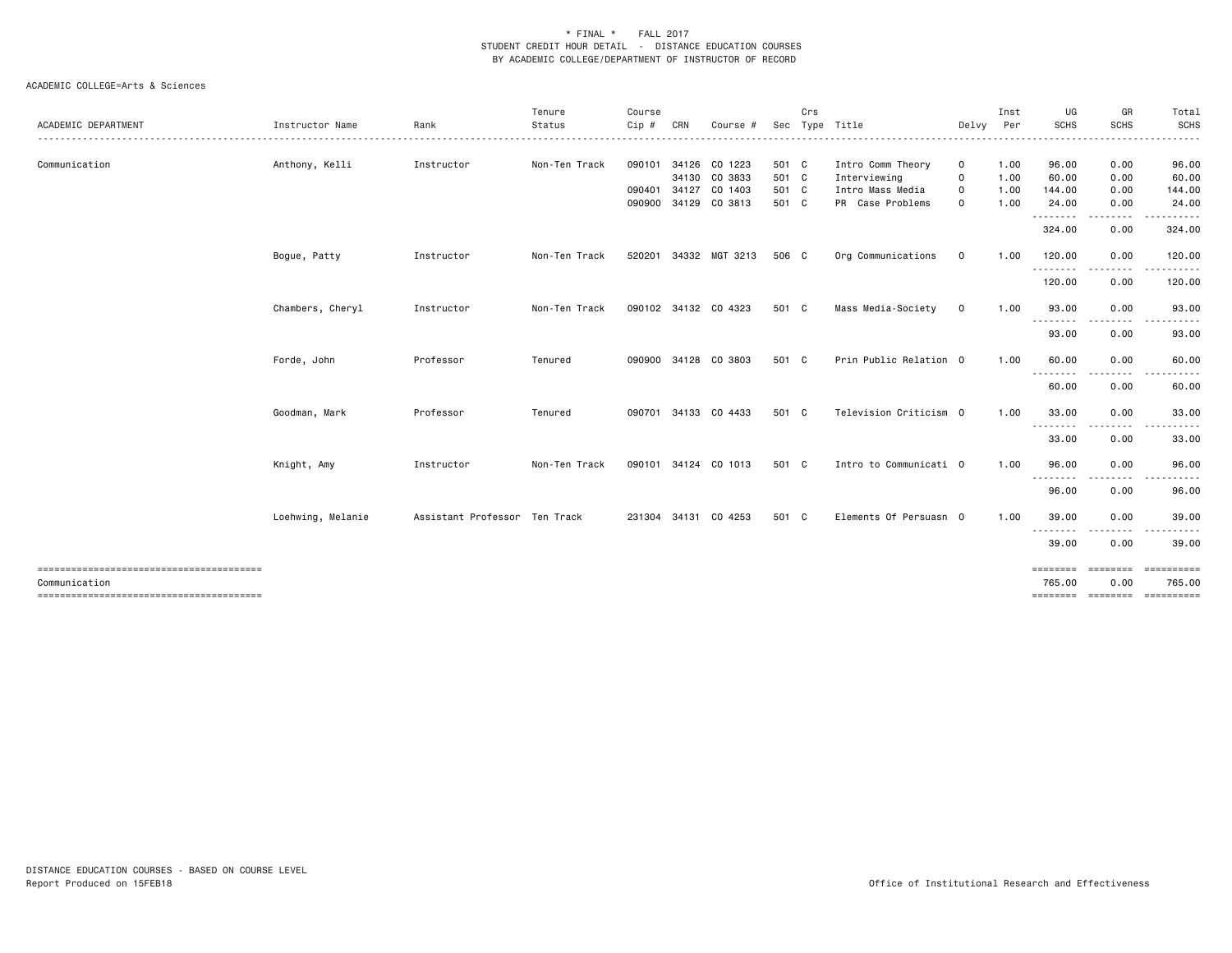| Chancellor, Marian<br>Professional Seminar 0<br>0.00<br>English<br>Non-Faculty<br>Not Applicable<br>240102 34303 IDS 4111<br>501 C<br>0.50<br>9.00<br>9.00<br>.<br>9.00<br>0.00<br>9.00<br>Little, Matthew<br>Associate Professor Tenured<br>36261 EN 4223<br>501 C<br>Prin Legal Writing<br>1.00<br>0.00<br>18.00<br>231303<br>18.00<br>$\circ$<br>36262 EN 6223<br>Prin Legal Writing<br>1.00<br>6.00<br>6.00<br>501 C<br>0.00<br>$\circ$<br>---------<br>-----<br>18.00<br>6.00<br>24.00<br>Olson, Peter<br>Non-Ten Track<br>34213 EN 1103<br>En Composition I<br>33.00<br>0.00<br>33.00<br>Lecturer<br>231301<br>501 C<br>$\mathbf 0$<br>1.00<br>34216 EN 3313<br>Writing for the Work 0<br>24.00<br>0.00<br>24.00<br>231303<br>501 C<br>1.00<br>34217 EN 3313<br>502 C<br>Writing for the Work 0<br>0.00<br>27.00<br>1.00<br>27.00<br>231401 34214 EN 2273<br>501 C<br>World Literature Bef 0<br>0.00<br>45.00<br>1.00<br>45.00<br>--------<br>129.00<br>0.00<br>129.00<br>Raymond, Richard<br>35246 EN 3313<br>503 C<br>0.00<br>36.00<br>Non-Ten Track<br>231303<br>Writing for the Work 0<br>1.00<br>36.00<br>Lecturer<br>501 C<br>42.00<br>42.00<br>231404 36038 EN 2213<br>English Lit Before 1 0<br>1.00<br>0.00<br>---------<br>.<br>78.00<br>0.00<br>78.00<br>World Literature Bef 0<br>Redd, James<br>Non-Ten Track<br>502 C<br>1.00<br>39.00<br>0.00<br>39.00<br>34215 EN 2273<br>Lecturer<br>231401<br>.<br>39.00<br>0.00<br>39.00<br>==========<br>========<br>$\qquad \qquad \equiv \equiv \equiv \equiv \equiv \equiv \equiv \equiv$<br>273.00<br>6.00<br>279.00<br>English<br>-----------<br>================= | ACADEMIC DEPARTMENT | Instructor Name | Rank | Tenure<br>Status | Course<br>Cip # | CRN | Course # | Sec | Crs | Type Title | Delvy | Inst<br>Per | UG<br><b>SCHS</b> | GR<br><b>SCHS</b> | Total<br><b>SCHS</b> |
|-----------------------------------------------------------------------------------------------------------------------------------------------------------------------------------------------------------------------------------------------------------------------------------------------------------------------------------------------------------------------------------------------------------------------------------------------------------------------------------------------------------------------------------------------------------------------------------------------------------------------------------------------------------------------------------------------------------------------------------------------------------------------------------------------------------------------------------------------------------------------------------------------------------------------------------------------------------------------------------------------------------------------------------------------------------------------------------------------------------------------------------------------------------------------------------------------------------------------------------------------------------------------------------------------------------------------------------------------------------------------------------------------------------------------------------------------------------------------------------------------------------------------------------------------------------------------------------------------------------------------------------|---------------------|-----------------|------|------------------|-----------------|-----|----------|-----|-----|------------|-------|-------------|-------------------|-------------------|----------------------|
|                                                                                                                                                                                                                                                                                                                                                                                                                                                                                                                                                                                                                                                                                                                                                                                                                                                                                                                                                                                                                                                                                                                                                                                                                                                                                                                                                                                                                                                                                                                                                                                                                                   |                     |                 |      |                  |                 |     |          |     |     |            |       |             |                   |                   |                      |
|                                                                                                                                                                                                                                                                                                                                                                                                                                                                                                                                                                                                                                                                                                                                                                                                                                                                                                                                                                                                                                                                                                                                                                                                                                                                                                                                                                                                                                                                                                                                                                                                                                   |                     |                 |      |                  |                 |     |          |     |     |            |       |             |                   |                   |                      |
|                                                                                                                                                                                                                                                                                                                                                                                                                                                                                                                                                                                                                                                                                                                                                                                                                                                                                                                                                                                                                                                                                                                                                                                                                                                                                                                                                                                                                                                                                                                                                                                                                                   |                     |                 |      |                  |                 |     |          |     |     |            |       |             |                   |                   |                      |
|                                                                                                                                                                                                                                                                                                                                                                                                                                                                                                                                                                                                                                                                                                                                                                                                                                                                                                                                                                                                                                                                                                                                                                                                                                                                                                                                                                                                                                                                                                                                                                                                                                   |                     |                 |      |                  |                 |     |          |     |     |            |       |             |                   |                   |                      |
|                                                                                                                                                                                                                                                                                                                                                                                                                                                                                                                                                                                                                                                                                                                                                                                                                                                                                                                                                                                                                                                                                                                                                                                                                                                                                                                                                                                                                                                                                                                                                                                                                                   |                     |                 |      |                  |                 |     |          |     |     |            |       |             |                   |                   |                      |
|                                                                                                                                                                                                                                                                                                                                                                                                                                                                                                                                                                                                                                                                                                                                                                                                                                                                                                                                                                                                                                                                                                                                                                                                                                                                                                                                                                                                                                                                                                                                                                                                                                   |                     |                 |      |                  |                 |     |          |     |     |            |       |             |                   |                   |                      |
|                                                                                                                                                                                                                                                                                                                                                                                                                                                                                                                                                                                                                                                                                                                                                                                                                                                                                                                                                                                                                                                                                                                                                                                                                                                                                                                                                                                                                                                                                                                                                                                                                                   |                     |                 |      |                  |                 |     |          |     |     |            |       |             |                   |                   |                      |
|                                                                                                                                                                                                                                                                                                                                                                                                                                                                                                                                                                                                                                                                                                                                                                                                                                                                                                                                                                                                                                                                                                                                                                                                                                                                                                                                                                                                                                                                                                                                                                                                                                   |                     |                 |      |                  |                 |     |          |     |     |            |       |             |                   |                   |                      |
|                                                                                                                                                                                                                                                                                                                                                                                                                                                                                                                                                                                                                                                                                                                                                                                                                                                                                                                                                                                                                                                                                                                                                                                                                                                                                                                                                                                                                                                                                                                                                                                                                                   |                     |                 |      |                  |                 |     |          |     |     |            |       |             |                   |                   |                      |
|                                                                                                                                                                                                                                                                                                                                                                                                                                                                                                                                                                                                                                                                                                                                                                                                                                                                                                                                                                                                                                                                                                                                                                                                                                                                                                                                                                                                                                                                                                                                                                                                                                   |                     |                 |      |                  |                 |     |          |     |     |            |       |             |                   |                   |                      |
|                                                                                                                                                                                                                                                                                                                                                                                                                                                                                                                                                                                                                                                                                                                                                                                                                                                                                                                                                                                                                                                                                                                                                                                                                                                                                                                                                                                                                                                                                                                                                                                                                                   |                     |                 |      |                  |                 |     |          |     |     |            |       |             |                   |                   |                      |
|                                                                                                                                                                                                                                                                                                                                                                                                                                                                                                                                                                                                                                                                                                                                                                                                                                                                                                                                                                                                                                                                                                                                                                                                                                                                                                                                                                                                                                                                                                                                                                                                                                   |                     |                 |      |                  |                 |     |          |     |     |            |       |             |                   |                   |                      |
|                                                                                                                                                                                                                                                                                                                                                                                                                                                                                                                                                                                                                                                                                                                                                                                                                                                                                                                                                                                                                                                                                                                                                                                                                                                                                                                                                                                                                                                                                                                                                                                                                                   |                     |                 |      |                  |                 |     |          |     |     |            |       |             |                   |                   |                      |
|                                                                                                                                                                                                                                                                                                                                                                                                                                                                                                                                                                                                                                                                                                                                                                                                                                                                                                                                                                                                                                                                                                                                                                                                                                                                                                                                                                                                                                                                                                                                                                                                                                   |                     |                 |      |                  |                 |     |          |     |     |            |       |             |                   |                   |                      |
|                                                                                                                                                                                                                                                                                                                                                                                                                                                                                                                                                                                                                                                                                                                                                                                                                                                                                                                                                                                                                                                                                                                                                                                                                                                                                                                                                                                                                                                                                                                                                                                                                                   |                     |                 |      |                  |                 |     |          |     |     |            |       |             |                   |                   |                      |
|                                                                                                                                                                                                                                                                                                                                                                                                                                                                                                                                                                                                                                                                                                                                                                                                                                                                                                                                                                                                                                                                                                                                                                                                                                                                                                                                                                                                                                                                                                                                                                                                                                   |                     |                 |      |                  |                 |     |          |     |     |            |       |             |                   |                   |                      |
|                                                                                                                                                                                                                                                                                                                                                                                                                                                                                                                                                                                                                                                                                                                                                                                                                                                                                                                                                                                                                                                                                                                                                                                                                                                                                                                                                                                                                                                                                                                                                                                                                                   |                     |                 |      |                  |                 |     |          |     |     |            |       |             |                   |                   |                      |
|                                                                                                                                                                                                                                                                                                                                                                                                                                                                                                                                                                                                                                                                                                                                                                                                                                                                                                                                                                                                                                                                                                                                                                                                                                                                                                                                                                                                                                                                                                                                                                                                                                   |                     |                 |      |                  |                 |     |          |     |     |            |       |             |                   |                   |                      |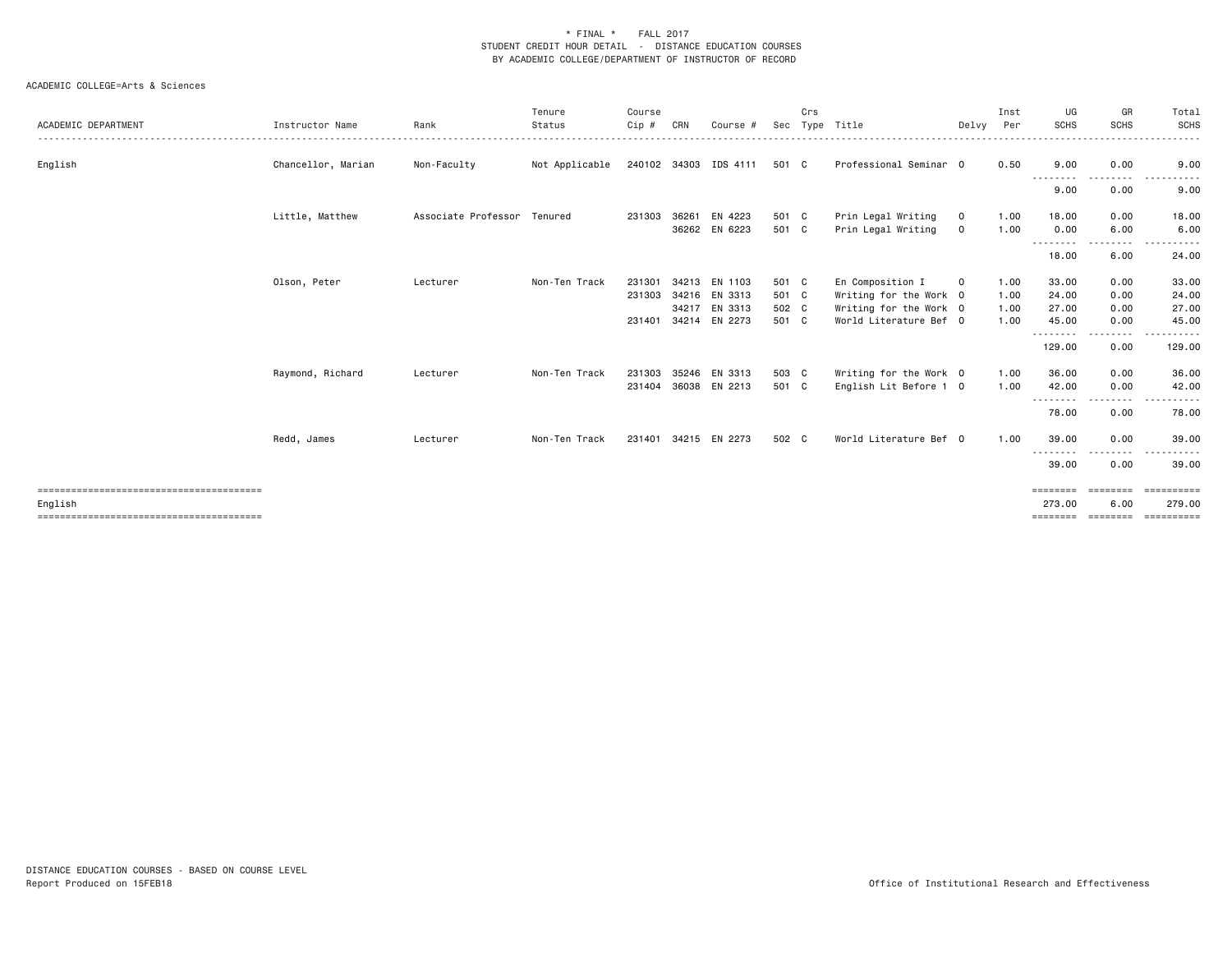## ACADEMIC COLLEGE=Arts & Sciences

| ACADEMIC DEPARTMENT                                | Instructor Name  | Rank                              | Tenure<br>Status | Course<br>Cip # | CRN          | Course #             |       | Crs          | Sec Type Title         | Delvy                   | Inst<br>Per | UG<br><b>SCHS</b>  | GR<br><b>SCHS</b>  | Total<br><b>SCHS</b> |
|----------------------------------------------------|------------------|-----------------------------------|------------------|-----------------|--------------|----------------------|-------|--------------|------------------------|-------------------------|-------------|--------------------|--------------------|----------------------|
| Geosciences                                        | Clary, Renee     | Associate Professor Tenured       |                  | 400601          | 34249        | GG 8123              | 501 C |              | Geol II: Earth and T 0 |                         | 1.00        | 0.00               | 72.00              | 72.00                |
|                                                    |                  |                                   |                  |                 | 34250        | GG 8123              | 502 C |              | Geol II: Earth and T 0 |                         | 1.00        | 0.00               | 18.00              | 18.00                |
|                                                    |                  |                                   |                  |                 |              | 34619 GG 8000        | 501 D |              | Research / Thesis      | $\mathsf 0$             | 1.00        | 0.00               | 1.00<br>.          | 1.00                 |
|                                                    |                  |                                   |                  |                 |              |                      |       |              |                        |                         |             | .<br>$  -$<br>0.00 | 91.00              | 91.00                |
|                                                    | Cooke, William   | Professor                         | Tenured          | 450701 34281    |              | GR 6333              | 501 B |              | Remote Sensing Phys    | $\mathbf{o}$            | 0.10        | 0.00               | 4.80               | 4.80                 |
|                                                    |                  |                                   |                  |                 |              | 450702 34262 GR 4333 | 501 B |              | Remote Sensing Phys    | $\overline{\mathbf{0}}$ | 0.10        | 0.90<br>$  -$      | 0.00               | 0.90                 |
|                                                    |                  |                                   |                  |                 |              |                      |       |              |                        |                         |             | 0.90               | 4.80               | 5.70                 |
|                                                    | Fraza, Erik      | Clinical Assist Pro Non-Ten Track |                  | 400401          | 34283        | GR 6943              | 501 C |              | Tropical Meteorology 0 |                         | 1.00        | 0.00               | 78.00              | 78.00                |
|                                                    |                  |                                   |                  | 400404          | 34263        | GR 4623              | 501 C |              | Physical Meteorology 0 |                         | 1.00        | 93.00              | 0.00               | 93.00                |
|                                                    |                  |                                   |                  |                 | 34264        | GR 4623              | 502 C |              | Physical Meteorology 0 |                         | 1.00        | 84.00              | 0.00               | 84.00                |
|                                                    |                  |                                   |                  |                 | 34275        | GR 4943              | 501 C |              | Tropical Meteorology 0 |                         | 1.00        | 18.00              | 0.00               | 18.00                |
|                                                    |                  |                                   |                  |                 |              | 450701 34276 GR 6113 | 501 C |              | Met I: Observations 0  |                         | 1.00        | 0.00<br>.          | 78.00              | 78.00                |
|                                                    |                  |                                   |                  |                 |              |                      |       |              |                        |                         |             | 195.00             | 156.00             | 351.00               |
|                                                    | Grala, Katarzyna | Non-Faculty                       | Not Applicable   | 450701 34281    |              | GR 6333              | 501 B |              | Remote Sensing Phys    | $\mathbf 0$             | 0.90        | 0.00               | 43.20              | 43.20                |
|                                                    |                  |                                   |                  |                 |              | 34622 GR 6363        | 501 B |              | GIS Programming        | 0                       | 0.90        | 0.00               | 21.60              | 21.60                |
|                                                    |                  |                                   |                  |                 |              | 450702 34262 GR 4333 | 501 B |              | Remote Sensing Phys    | $\mathbf 0$             | 0.90        | 8.10<br>.          | 0.00<br>.          | 8.10<br>.            |
|                                                    |                  |                                   |                  |                 |              |                      |       |              |                        |                         |             | 8.10               | 64.80              | 72.90                |
|                                                    | Gutter, Barrett  | Clinical Assist Pro Non-Ten Track |                  | 400404          | 34270        | GR 4713              | 501 B |              | Synoptic Met I         | 0                       | 1.00        | 111.00             | 0.00               | 111.00               |
|                                                    |                  |                                   |                  |                 | 34271        | GR 4713              | 502 B |              | Synoptic Met I         | $\circ$                 | 1.00        | 108.00             | 0.00               | 108.00               |
|                                                    |                  |                                   |                  |                 | 34623        | GR 8143              | 501 C |              | Adv Forecasting Tech   | $\overline{0}$          | 1.00        | 0.00               | 42.00              | 42.00                |
|                                                    |                  |                                   |                  |                 | 450701 34282 | GR 6923              | 501 C |              | Severe Weather         | $\circ$                 | 1.00        | 0.00<br><u>.</u>   | 66.00<br>المتمامين | 66.00<br>.           |
|                                                    |                  |                                   |                  |                 |              |                      |       |              |                        |                         |             | 219.00             | 108.00             | 327.00               |
|                                                    | Haney, Christa   | Instructor                        | Non-Ten Track    | 400401          | 34266        | GR 4633              | 501 B |              | Statistical Clim       | $\mathsf{O}$            | 1.00        | 105.00             | 0.00               | 105.00               |
|                                                    |                  |                                   |                  |                 | 34267        | GR 4633              | 502 B |              | Statistical Clim       | $\circ$                 | 1.00        | 105.00             | 0.00               | 105.00               |
|                                                    |                  |                                   |                  | 400601          | 34251        | GG 8233              | 501 C |              | Environmental Geosci 0 |                         | 0.90        | 0.00               | 51.30              | 51.30                |
|                                                    |                  |                                   |                  |                 |              | 34252 GG 8233        | 502 C |              | Environmental Geosci 0 |                         | 0.90        | 0.00<br>.          | 45.90<br>.         | 45.90<br>.           |
|                                                    |                  |                                   |                  |                 |              |                      |       |              |                        |                         |             | 210.00             | 97.20              | 307.20               |
|                                                    | Lalk, Sarah      | Instructor                        | Non-Ten Track    |                 |              | 450701 34258 GR 1123 | 501 C |              | Intro World Geog       | $\mathsf{O}$            | 0.10        | 10.20<br>.         | 0.00<br>.          | 10.20                |
|                                                    |                  |                                   |                  |                 |              |                      |       |              |                        |                         |             | 10.20              | 0.00               | 10.20                |
|                                                    | Moe Hoffman, Amy | Instructor                        | Non-Ten Track    | 400601          | 34246        | GG 1111              | 501   | $\mathsf{L}$ | Earth Science I Lab    | $\mathbf{o}$            | 1.00        | 24.00              | 0.00               | 24.00                |
|                                                    |                  |                                   |                  |                 |              | 34247 GG 1113        | 501 C |              | Survey Earth Sci I     | $\mathsf{O}$            | 1.00        | 78.00              | 0.00               | 78.00                |
|                                                    |                  |                                   |                  |                 |              |                      |       |              |                        |                         |             |                    |                    |                      |
|                                                    |                  |                                   |                  |                 |              |                      |       |              |                        |                         |             | 102.00             | 0.00               | 102.00               |
|                                                    | Muir, Jennifer   | Lecturer                          | Non-Ten Track    |                 |              | 400601 34248 GG 1113 | 502 C |              | Survey Earth Sci I     | 0                       | 1.00        | 78.00<br>.         | 0.00               | 78.00                |
|                                                    |                  |                                   |                  |                 |              |                      |       |              |                        |                         |             | 78.00              | 0.00               | 78.00                |
|                                                    | Nagel, Athena    | Clinical Assist Pro Non-Ten Track |                  |                 |              | 400699 34253 GG 8333 | 501 C |              | Planetary Science      | $\mathsf{O}$            | 1.00        | 0.00               | 57.00              | 57.00                |
| DISTANCE EDUCATION COURSES - BASED ON COURSE LEVEL |                  |                                   |                  |                 |              |                      |       |              |                        |                         |             |                    |                    |                      |

DISTANCE EDUCATION COURSES - BASED ON COURSE LEVEL Report Produced on 15FEB18 Office of Institutional Research and Effectiveness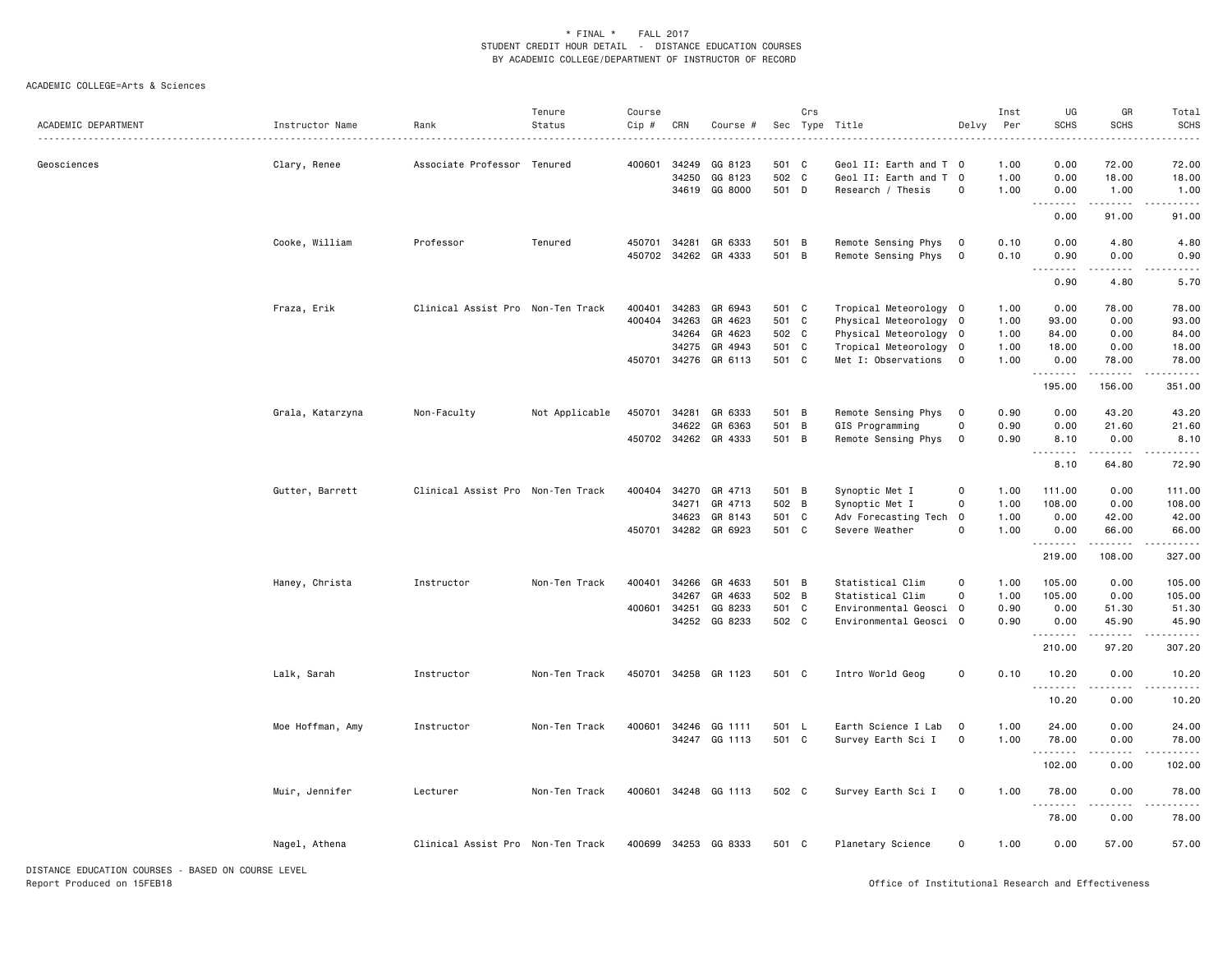| ACADEMIC DEPARTMENT                    | Instructor Name                                     | Rank                              | Tenure<br>Status | Course<br>Cip # | CRN   | Course #             |       | Crs | Sec Type Title         | Delvy        | Inst<br>Per | UG<br><b>SCHS</b>                 | GR<br><b>SCHS</b>       | Total<br><b>SCHS</b>  |
|----------------------------------------|-----------------------------------------------------|-----------------------------------|------------------|-----------------|-------|----------------------|-------|-----|------------------------|--------------|-------------|-----------------------------------|-------------------------|-----------------------|
| Geosciences                            | Nagel, Athena                                       | Clinical Assist Pro Non-Ten Track |                  | 400699          | 34254 | GG 8333              | 502 C |     | Planetary Science      | 0            | 1.00        | 0.00                              | 33.00                   | 33.00                 |
|                                        |                                                     |                                   |                  |                 |       | 450701 34278 GR 6303 | 501 B |     | Principles of GIS      | $\mathbf 0$  | 1.00        | 0.00                              | 42.00                   | 42.00                 |
|                                        |                                                     |                                   |                  |                 |       | 34279 GR 6303        | 502 B |     | Principles of GIS      | $\mathsf{O}$ | 1.00        | 0.00                              | 39.00                   | 39.00                 |
|                                        |                                                     |                                   |                  |                 |       | 36617 GR 6303        | 503 B |     | Principles of GIS      | $\mathsf{O}$ | 1.00        | 0.00                              | 48.00                   | 48.00                 |
|                                        |                                                     |                                   |                  | 450702 34261    |       | GR 4303              | 501 B |     | Principles of GIS      | $\mathbf 0$  | 1.00        | 12.00                             | 0.00                    | 12.00                 |
|                                        |                                                     |                                   |                  |                 | 34620 | GR 4303              | 502 B |     | Principles of GIS      | 0            | 1.00        | 12.00                             | 0.00                    | 12.00                 |
|                                        |                                                     |                                   |                  |                 |       | 36616 GR 4303        | 503 B |     | Principles of GIS      | $\mathbf 0$  | 1.00        | 3.00<br>.                         | 0.00                    | 3.00                  |
|                                        |                                                     |                                   |                  |                 |       |                      |       |     |                        |              |             | 27.00                             | 219.00                  | 246.00                |
|                                        | Nordstrom, Gregory                                  | Instructor                        | Non-Ten Track    | 450701          |       | 34255 GR 1114        | 501 B |     | Physical Geography     | 0            | 1.00        | 124.00                            | 0.00                    | 124.00                |
|                                        |                                                     |                                   |                  |                 | 34256 | GR 1114              | 502 B |     | Physical Geography     | $\mathsf{O}$ | 1.00        | 156.00                            | 0.00                    | 156.00                |
|                                        |                                                     |                                   |                  |                 |       | 34257 GR 1114        | 503 B |     | Physical Geography     | $\mathsf{O}$ | 1.00        | 128.00<br>.                       | 0.00<br>.               | 128.00                |
|                                        |                                                     |                                   |                  |                 |       |                      |       |     |                        |              |             | 408.00                            | 0.00                    | 408.00                |
|                                        | Rodgers, John                                       | Professor                         | Tenured          | 400601          | 34251 | GG 8233              | 501 C |     | Environmental Geosci 0 |              | 0.10        | 0.00                              | 5.70                    | 5.70                  |
|                                        |                                                     |                                   |                  |                 | 34252 | GG 8233              | 502 C |     | Environmental Geosci 0 |              | 0.10        | 0.00                              | 5.10                    | 5.10                  |
|                                        |                                                     |                                   |                  |                 |       | 450701 34622 GR 6363 | 501 B |     | GIS Programming        | $\circ$      | 0.10        | 0.00<br>$\sim$ $\sim$ $\sim$<br>. | 2.40                    | 2.40                  |
|                                        |                                                     |                                   |                  |                 |       |                      |       |     |                        |              |             | 0.00                              | 13.20                   | 13.20                 |
|                                        | Sherman-Morris, Kathlee Associate Professor Tenured |                                   |                  |                 |       | 400404 34269 GR 4640 | 501 E |     | Met Internship         | $\mathsf 0$  | 1.00        | 3.00                              | 0.00                    | 3.00                  |
|                                        |                                                     |                                   |                  |                 | 34624 | GR 8813              | 501 C |     | Advanc Hazard & Disa 0 |              | 1.00        | 0.00                              | 78.00                   | 78.00                 |
|                                        |                                                     |                                   |                  | 400601 34284    |       | GR 8191              | 501 S |     | Geoscience Review      | $\circ$      | 1.00        | 0.00                              | 4.00                    | 4.00                  |
|                                        |                                                     |                                   |                  |                 |       | 450701 34285 GR 8553 | 501 S |     | Research Methods in    | $\mathbf 0$  | 1.00        | 0.00<br>.                         | 69.00                   | 69.00                 |
|                                        |                                                     |                                   |                  |                 |       |                      |       |     |                        |              |             | 3.00                              | 151.00                  | 154.00                |
|                                        | Singh, Shatrughan                                   | Lecturer                          | Non-Ten Track    |                 |       | 450701 34258 GR 1123 | 501 C |     | Intro World Geog       | 0            | 0.90        | 91.80<br><u>.</u>                 | 0.00                    | 91.80                 |
|                                        |                                                     |                                   |                  |                 |       |                      |       |     |                        |              |             | 91.80                             | 0.00                    | 91.80                 |
|                                        | Threatt, Patrick                                    | Lecturer                          | Non-Ten Track    | 450701          | 34259 | GR 1123              | 502 C |     | Intro World Geog       | $\mathsf{O}$ | 1.00        | 111.00                            | 0.00                    | 111.00                |
|                                        |                                                     |                                   |                  |                 |       | 34260 GR 1123        | 503 C |     | Intro World Geog       | $\mathbf 0$  | 1.00        | 102.00                            | 0.00                    | 102.00                |
|                                        |                                                     |                                   |                  |                 |       |                      |       |     |                        |              |             | .                                 | $\cdots \cdots \cdots$  | .                     |
|                                        |                                                     |                                   |                  |                 |       |                      |       |     |                        |              |             | 213.00                            | 0.00                    | 213.00                |
|                                        | Williams, Christopher                               | Lecturer                          | Non-Ten Track    |                 |       | 400404 34272 GR 4913 | 501 C |     | Thermodynamic Met      | 0            | 1.00        | 108.00                            | 0.00                    | 108.00                |
|                                        |                                                     |                                   |                  |                 |       | 34273 GR 4913        | 502 C |     | Thermodynamic Met      | $\mathbf 0$  | 1.00        | 78.00                             | 0.00<br>$\frac{1}{2}$   | 78.00                 |
|                                        |                                                     |                                   |                  |                 |       |                      |       |     |                        |              |             | --------<br>186.00                | 0.00                    | 186.00                |
| Geosciences                            |                                                     |                                   |                  |                 |       |                      |       |     |                        |              |             | ========<br>1752.00               | $= 222222222$<br>905.00 | ==========<br>2657.00 |
| -------------------------------------- |                                                     |                                   |                  |                 |       |                      |       |     |                        |              |             | ========                          | ========                | ==========            |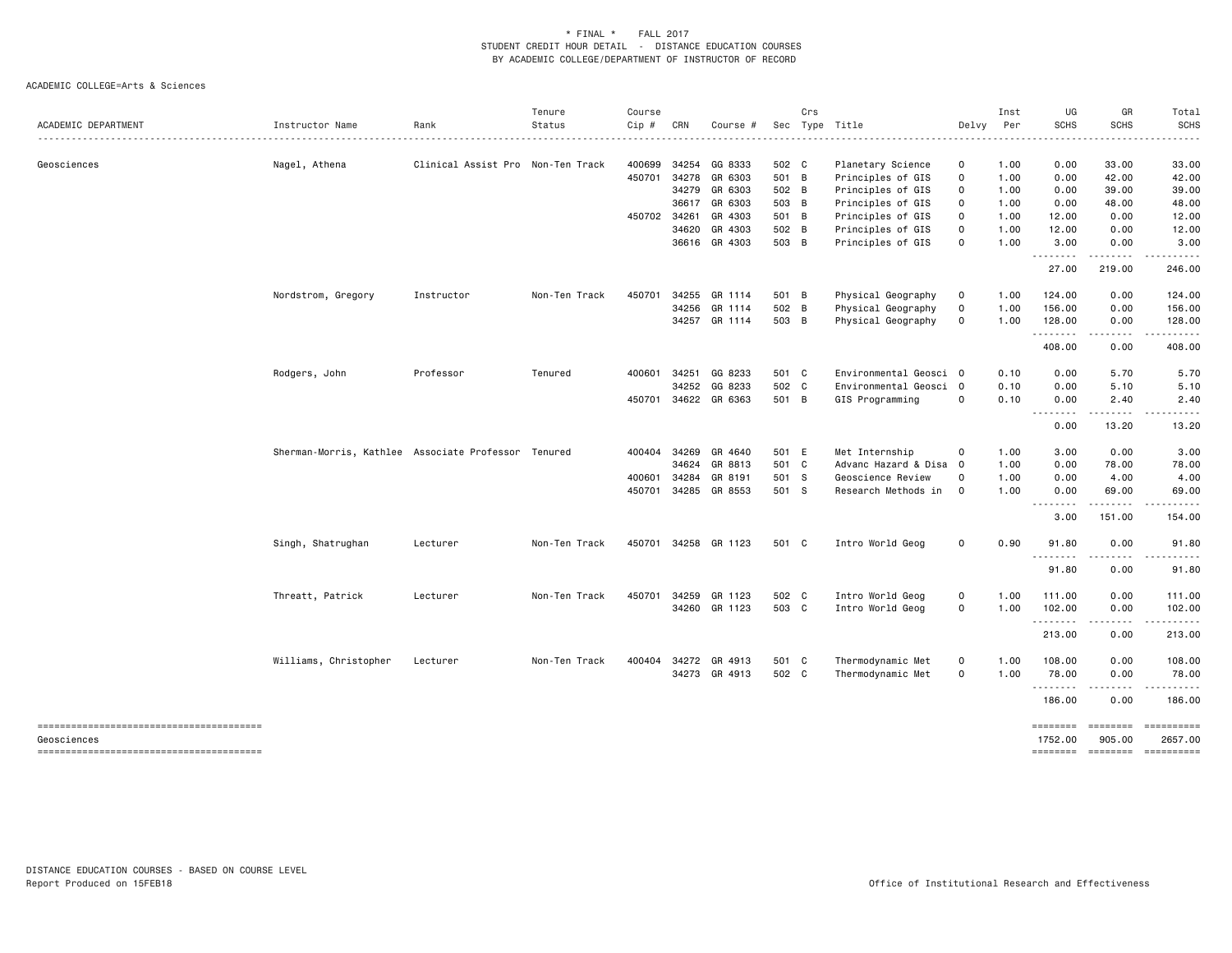| ACADEMIC DEPARTMENT                               | Instructor Name     | Rank                        | Tenure<br>Status | Course<br>Cip # | CRN   | Course #             |       | Crs | Sec Type Title         | Delvy                   | Inst<br>Per | UG<br><b>SCHS</b> | GR<br><b>SCHS</b> | Total<br><b>SCHS</b>                 |
|---------------------------------------------------|---------------------|-----------------------------|------------------|-----------------|-------|----------------------|-------|-----|------------------------|-------------------------|-------------|-------------------|-------------------|--------------------------------------|
|                                                   |                     |                             |                  |                 |       |                      |       |     |                        |                         |             |                   |                   |                                      |
| History                                           | Hauser, Jason       | Lecturer                    | Non-Ten Track    |                 |       | 540102 34287 HI 1063 | 501 C |     | Early U S History      | 0                       | 0.75        | 56.25             | 0.00              | 56.25                                |
|                                                   |                     |                             |                  |                 |       | 34288 HI 1073        | 501 C |     | Modern U S History     | 0                       | 0.75        | 67.50<br>.        | 0.00              | 67.50                                |
|                                                   |                     |                             |                  |                 |       |                      |       |     |                        |                         |             | 123.75            | 0.00              | 123.75                               |
|                                                   | Lavine, Matthew     | Associate Professor Tenured |                  |                 |       | 050114 34289 HI 1213 | 501 C |     | Early Western World 0  |                         | 0.25        | 11.25             | 0.00              | 11.25                                |
|                                                   |                     |                             |                  |                 | 34290 | HI 1223              | 501 C |     | Modern Western World 0 |                         | 0.25        | 6.00              | 0.00              | 6.00                                 |
|                                                   |                     |                             |                  | 050201          | 34293 | HI 4363              | 501 C |     | African American His 0 |                         | 0.25        | 9.75              | 0.00              | 9.75                                 |
|                                                   |                     |                             |                  | 540101          | 35254 | HI 3333              | 501 C |     | Mississippi History    | $\circ$                 | 0.25        | 24.75             | 0.00              | 24.75                                |
|                                                   |                     |                             |                  | 540102 34287    |       | HI 1063              | 501 C |     | Early U S History      | 0                       | 0.25        | 18.75             | 0.00              | 18.75                                |
|                                                   |                     |                             |                  |                 | 34288 | HI 1073              | 501 C |     | Modern U S History     | $\mathbf 0$             | 0.25        | 22.50             | 0.00              | 22.50                                |
|                                                   |                     |                             |                  |                 |       | 34292 HI 4313        | 501 C |     | The New South          | $\mathbf 0$             | 0.25        | 14.25             | 0.00              | 14.25                                |
|                                                   |                     |                             |                  | 540104 34294    |       | HI 4653              | 501 C |     | Hist Science & Tech    | $\mathbf 0$             | 0.25        | 9.00              | 0.00              | 9.00                                 |
|                                                   |                     |                             |                  |                 |       | 34296 HI 6653        | 501 C |     | Hist Science & Tech    | $\circ$                 | 0.75        | 0.00              | 9.00              | 9.00                                 |
|                                                   |                     |                             |                  |                 |       |                      |       |     |                        |                         |             | .<br>116.25       | .<br>9.00         | 125.25                               |
|                                                   | Mosley, Kasey       | Grad Teach Assist           | Not Applicable   |                 |       | 540101 35254 HI 3333 | 501 C |     | Mississippi History    | $\overline{0}$          | 0.75        | 74.25             | 0.00              | 74.25                                |
|                                                   |                     |                             |                  |                 |       |                      |       |     |                        |                         |             | --------<br>74.25 | .<br>0.00         | 74.25                                |
|                                                   | Thomas, Tommy       | Grad Teach Assist           | Not Applicable   |                 |       | 050114 34290 HI 1223 | 501 C |     | Modern Western World 0 |                         | 0.75        | 18.00             | 0.00              | 18.00                                |
|                                                   |                     |                             |                  |                 |       |                      |       |     |                        |                         |             | .<br>18.00        | 0.00              | 18.00                                |
|                                                   | Timmerman, Nicholas | Lecturer                    | Non-Ten Track    | 050114          | 34289 | HI 1213              | 501 C |     | Early Western World 0  |                         | 0.75        | 33.75             | 0.00              | 33.75                                |
|                                                   |                     |                             |                  | 050201          |       | 34293 HI 4363        | 501 C |     | African American His 0 |                         | 0.75        | 29.25             | 0.00              | 29.25                                |
|                                                   |                     |                             |                  |                 |       |                      |       |     |                        |                         |             | .<br>63.00        | .<br>0.00         | 63.00                                |
|                                                   | Traylor, Nancy      | Grad Teach Assist           | Not Applicable   | 540104          |       | 34294 HI 4653        | 501 C |     | Hist Science & Tech    | $\circ$                 | 0.75        | 27.00             | 0.00              | 27.00                                |
|                                                   |                     |                             |                  |                 |       | 34296 HI 6653        | 501 C |     | Hist Science & Tech    | $\overline{\mathbf{0}}$ | 0.25        | 0.00              | 3.00              | 3.00                                 |
|                                                   |                     |                             |                  |                 |       |                      |       |     |                        |                         |             | .<br>27.00        | 3.00              | 30.00                                |
|                                                   | Zinsou, Cameron     | Grad Teach Assist           | Not Applicable   |                 |       | 540102 34292 HI 4313 | 501 C |     | The New South          | $\mathsf{O}\xspace$     | 0.75        | 42.75             | 0.00              | 42.75                                |
|                                                   |                     |                             |                  |                 |       |                      |       |     |                        |                         |             | .<br>42.75        | 0.00              | 42.75                                |
|                                                   |                     |                             |                  |                 |       |                      |       |     |                        |                         |             | ========          | ========          | ==========                           |
| History<br>-------------------------------------- |                     |                             |                  |                 |       |                      |       |     |                        |                         |             | 465.00            | 12.00             | 477.00<br>-------- ------- --------- |
|                                                   |                     |                             |                  |                 |       |                      |       |     |                        |                         |             |                   |                   |                                      |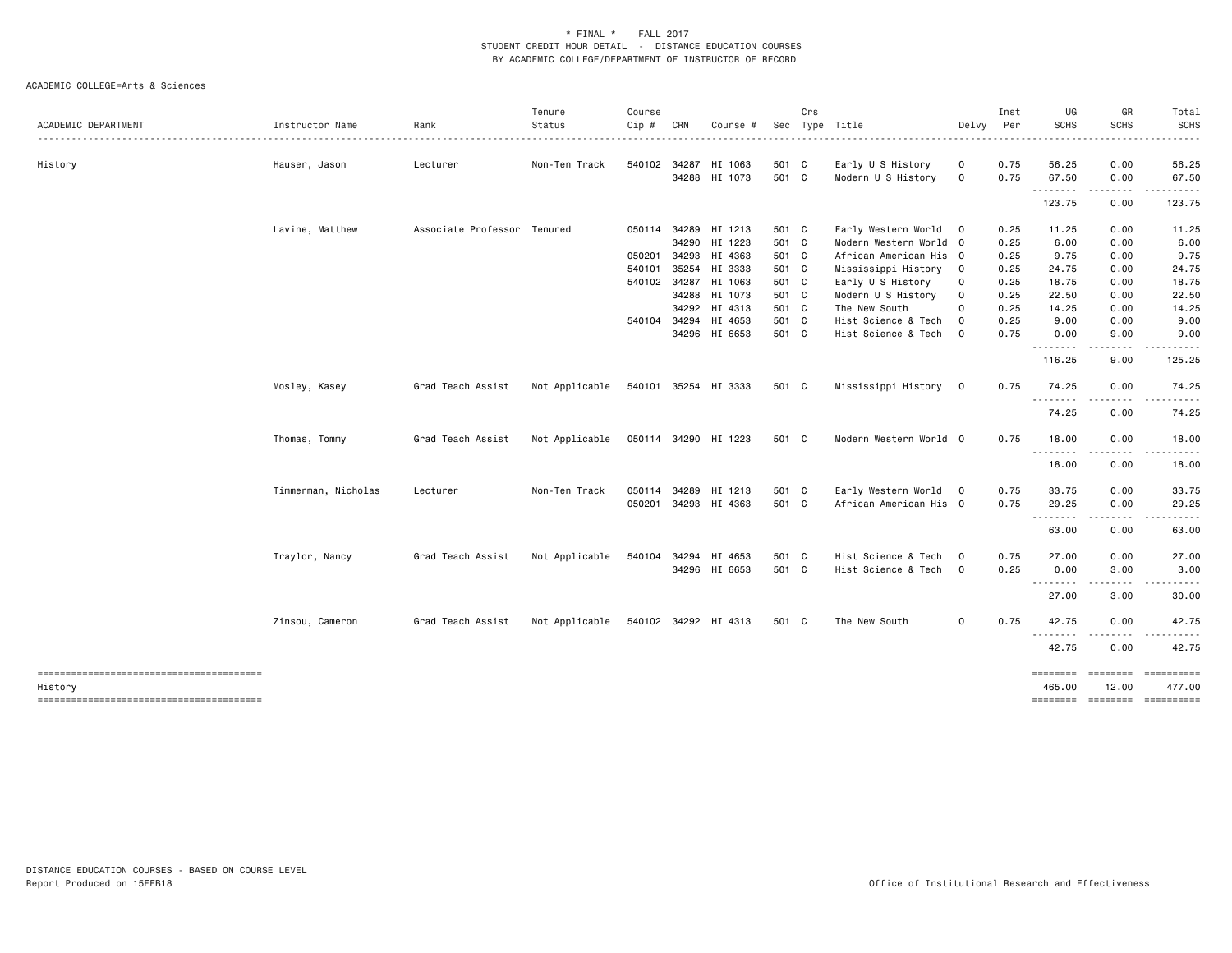|                          |                      |                             | Tenure        | Course |     |                      |       | Crs |                        |                         | Inst | UG                 | GR               | Total                |
|--------------------------|----------------------|-----------------------------|---------------|--------|-----|----------------------|-------|-----|------------------------|-------------------------|------|--------------------|------------------|----------------------|
| ACADEMIC DEPARTMENT      | Instructor Name      | Rank                        | Status        | Cip #  | CRN | Course               | Sec   |     | Type Title             | Delvy                   | Per  | <b>SCHS</b>        | <b>SCHS</b>      | SCHS                 |
| Mathematics & Statistics | Beckman, Jennifer    | Instructor                  | Non-Ten Track | 270501 |     | 36364 ST 3123        | 501 B |     | Intro to Stat. Inf.    | $\overline{\mathbf{0}}$ | 1.00 | 15.00              | 0.00             | 15.00                |
|                          |                      |                             |               |        |     | 36371 MA 3123        | 501 B |     | Intro to Stat. Inf     | $\circ$                 | 1.00 | 27.00              | 0.00             | 27.00                |
|                          |                      |                             |               |        |     |                      |       |     |                        |                         |      | ---------<br>42.00 | .<br>0.00        | 42.00                |
|                          | Eaton, Jonathan      | Instructor                  | Non-Ten Track | 270501 |     | 34326 MA 2113        | 501 C |     | Intro to Stats         | 0                       | 1.00 | 48.00              | 0.00             | 48.00                |
|                          |                      |                             |               |        |     | 34375 ST 2113        | 501 C |     | Intro to Stats         | 0                       | 1.00 | 24.00<br>.         | 0.00<br><u>.</u> | 24.00<br>- - - - - - |
|                          |                      |                             |               |        |     |                      |       |     |                        |                         |      | 72.00              | 0.00             | 72.00                |
|                          | Nation, Julie        | Instructor                  | Non-Ten Track | 270101 |     | 36555 MA 1423        | 502 C |     | Problem Solving Real 0 |                         | 1.00 | 30.00<br>.         | 0.00             | 30.00                |
|                          |                      |                             |               |        |     |                      |       |     |                        |                         |      | 30.00              | 0.00             | 30.00                |
|                          | Walters, Kimberly    | Instructor                  | Non-Ten Track |        |     | 270102 34321 MA 1313 | 501 B |     | College Algebra        | 0                       | 1.00 | 63.00              | 0.00             | 63.00                |
|                          |                      |                             |               |        |     |                      |       |     |                        |                         |      | --------<br>63.00  | 0.00             | 63.00                |
|                          | Woodard, Kelly       | Lecturer                    | Non-Ten Track | 270101 |     | 34320 MA 0103        | 501 B |     | Intermediate Algebra 0 |                         | 1.00 | 57.00              | 0.00             | 57.00                |
|                          |                      |                             |               |        |     | 34322 MA 1323        | 501 C |     | Trigonometry           | $\mathbf 0$             | 1.00 | 72.00              | 0.00             | 72.00                |
|                          |                      |                             |               |        |     | 34323 MA 1413        | 501 C |     | Structure Real Numbe 0 |                         | 1.00 | 72.00              | 0.00             | 72.00                |
|                          |                      |                             |               |        |     | 34324 MA 1423        | 501 C |     | Problem Solving Real 0 |                         | 1.00 | 81.00              | 0.00             | 81.00                |
|                          |                      |                             |               |        |     | 34325 MA 1433        | 501 C |     | Informal Geom & Meas 0 |                         | 1.00 | 57.00              | 0.00             | 57.00                |
|                          |                      |                             |               |        |     |                      |       |     |                        |                         |      | --------<br>339.00 | 0.00             | 339.00               |
|                          | Yarahmadian, Shantia | Associate Professor Tenured |               | 270301 |     | 34688 MA 8203        | 501 C |     | Appl Math I            | 0                       | 1.00 | 0.00               | 12.00            | 12.00                |
|                          |                      |                             |               |        |     |                      |       |     |                        |                         |      | .<br>0.00          | 12.00            | 12.00                |
|                          |                      |                             |               |        |     |                      |       |     |                        |                         |      | ========           | ========         | EEEEEEEEE            |
| Mathematics & Statistics |                      |                             |               |        |     |                      |       |     |                        |                         |      | 546.00             | 12.00            | 558.00               |
|                          |                      |                             |               |        |     |                      |       |     |                        |                         |      | ========           | ========         | ==========           |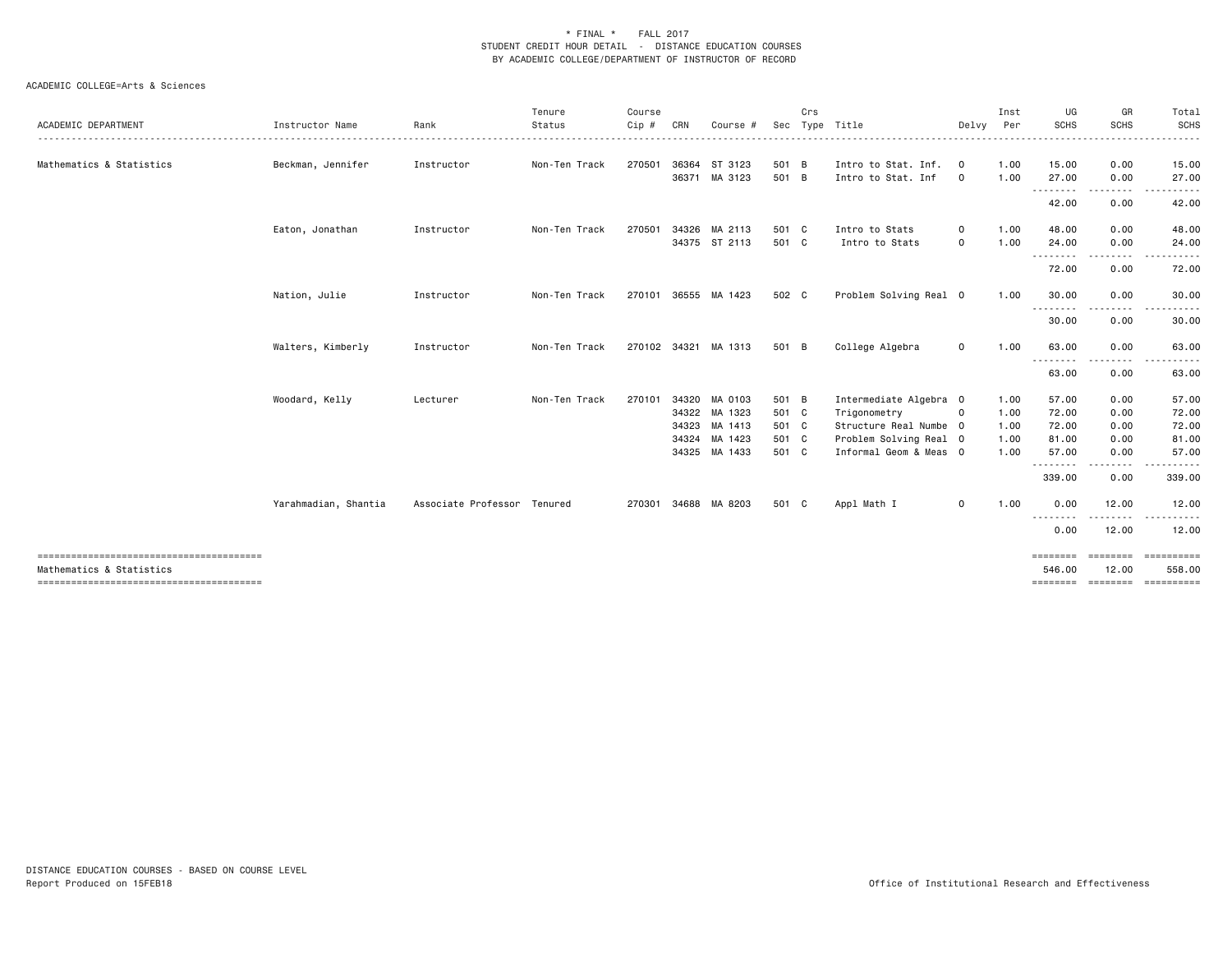| ACADEMIC DEPARTMENT   | Instructor Name      | Rank     | Tenure<br>Status | Course<br>Cip #  | CRN            | Course #             | Sec          | Crs          | Type Title                        | Delvy                        | Inst<br>Per  | UG<br>SCHS                              | GR<br><b>SCHS</b>            | Total<br>SCHS<br>------                            |
|-----------------------|----------------------|----------|------------------|------------------|----------------|----------------------|--------------|--------------|-----------------------------------|------------------------------|--------------|-----------------------------------------|------------------------------|----------------------------------------------------|
| Philosophy & Religion | Codling, James       | Lecturer | Non-Ten Track    | 380201           |                | 35162 REL 1103       | 501 C        |              | Intro To Religion                 | $\mathbf{0}$                 | 1.00         | 81.00<br>---------                      | 0.00<br>.                    | 81.00<br>.                                         |
|                       |                      |          |                  |                  |                |                      |              |              |                                   |                              |              | 81.00                                   | 0.00                         | 81.00                                              |
|                       | Hammons, Christopher | Lecturer | Non-Ten Track    | 380102<br>380103 | 34625<br>34347 | PHI 1113<br>PHI 1123 | 501<br>501 C | $\mathbf{C}$ | Intro To Logic<br>Intro To Ethics | $\mathbf{0}$<br>$\mathbf{0}$ | 1.00<br>1.00 | 45.00<br>45.00<br>--------<br>90.00     | 0.00<br>0.00<br>.<br>0.00    | 45.00<br>45.00<br>. <b>.</b> .<br>$- - -$<br>90.00 |
| Philosophy & Religion |                      |          |                  |                  |                |                      |              |              |                                   |                              |              | $=$ = = = = = = =<br>171.00<br>======== | ========<br>0.00<br>======== | ==========<br>171.00<br>==========                 |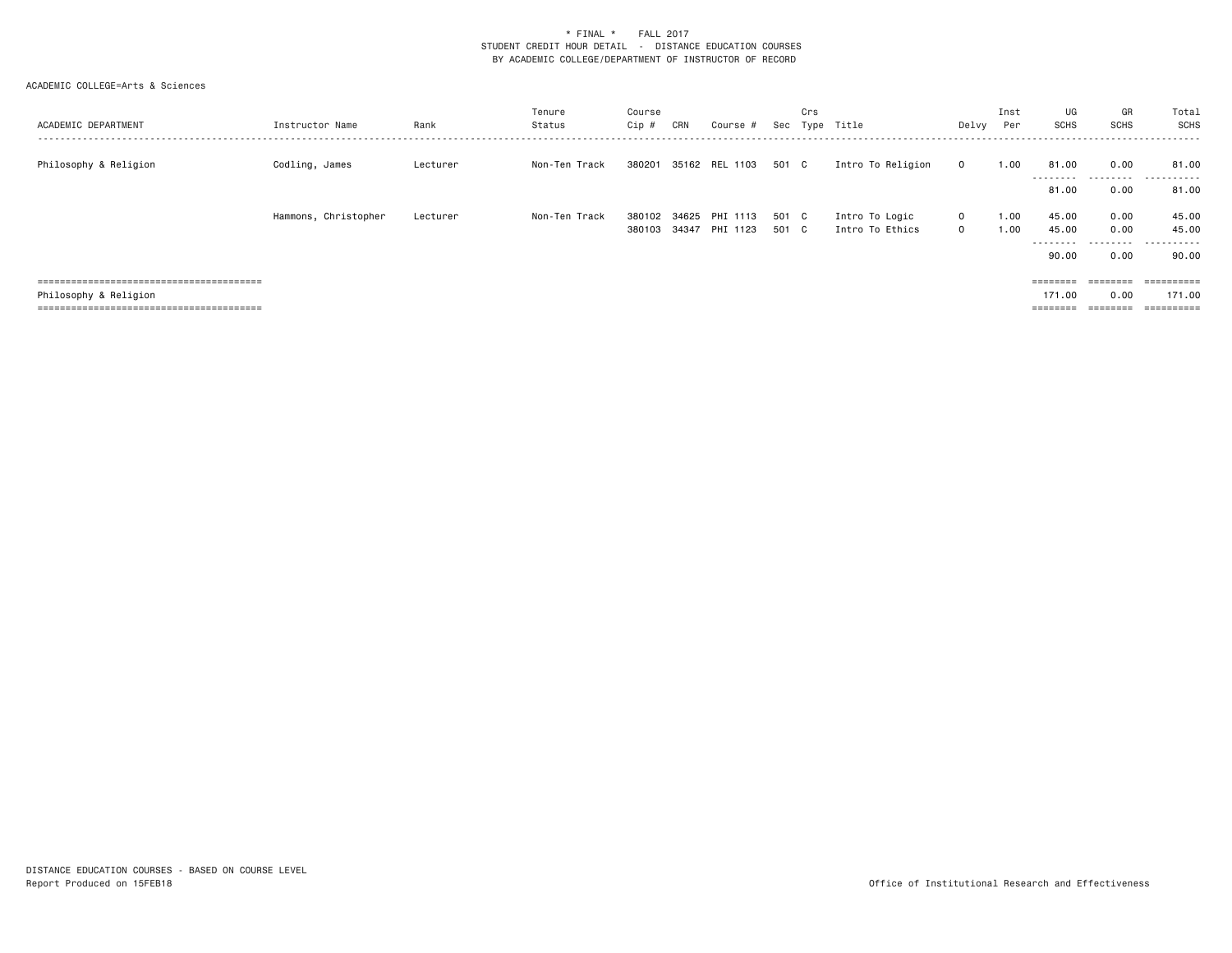| ACADEMIC DEPARTMENT<br> | Instructor Name | Rank        | Tenure<br>Status | Course<br>Cip# | CRN | Course #             | Sec   | Crs<br>Type | Title                  | Delvy   | Inst<br>Per | UG<br>SCHS         | GR<br>SCHS        | Total<br>SCHS             |
|-------------------------|-----------------|-------------|------------------|----------------|-----|----------------------|-------|-------------|------------------------|---------|-------------|--------------------|-------------------|---------------------------|
| Physics & Astronomy     | Clark, Shane    | Non-Faculty | Not Applicable   |                |     | 400801 34345 PH 1021 | 501 L |             | Physical Science Lab O |         | 1.00        | 19.00              | 0.00              | 19.00                     |
|                         |                 |             |                  |                |     |                      |       |             |                        |         |             | --------<br>19.00  | 0.00              | .<br>19.00                |
|                         | Moody, Judith   | Lecturer    | Non-Ten Track    | 400801         |     | 34346 PH 1023        | 501 C |             | Physical Sci Survey    | $\circ$ | 1.00        | 78.00<br>--------- | 0.00<br>.         | 78.00<br>.                |
|                         |                 |             |                  |                |     |                      |       |             |                        |         |             | 78.00              | 0.00              | 78.00                     |
|                         |                 |             |                  |                |     |                      |       |             |                        |         |             | $=$ = = = = = = =  | $=$ = = = = = = = | ==========                |
| Physics & Astronomy     |                 |             |                  |                |     |                      |       |             |                        |         |             | 97.00              | 0.00              | 97.00                     |
|                         |                 |             |                  |                |     |                      |       |             |                        |         |             | $=$ = = = = = = =  | $=$ = = = = = = = | -----------<br>---------- |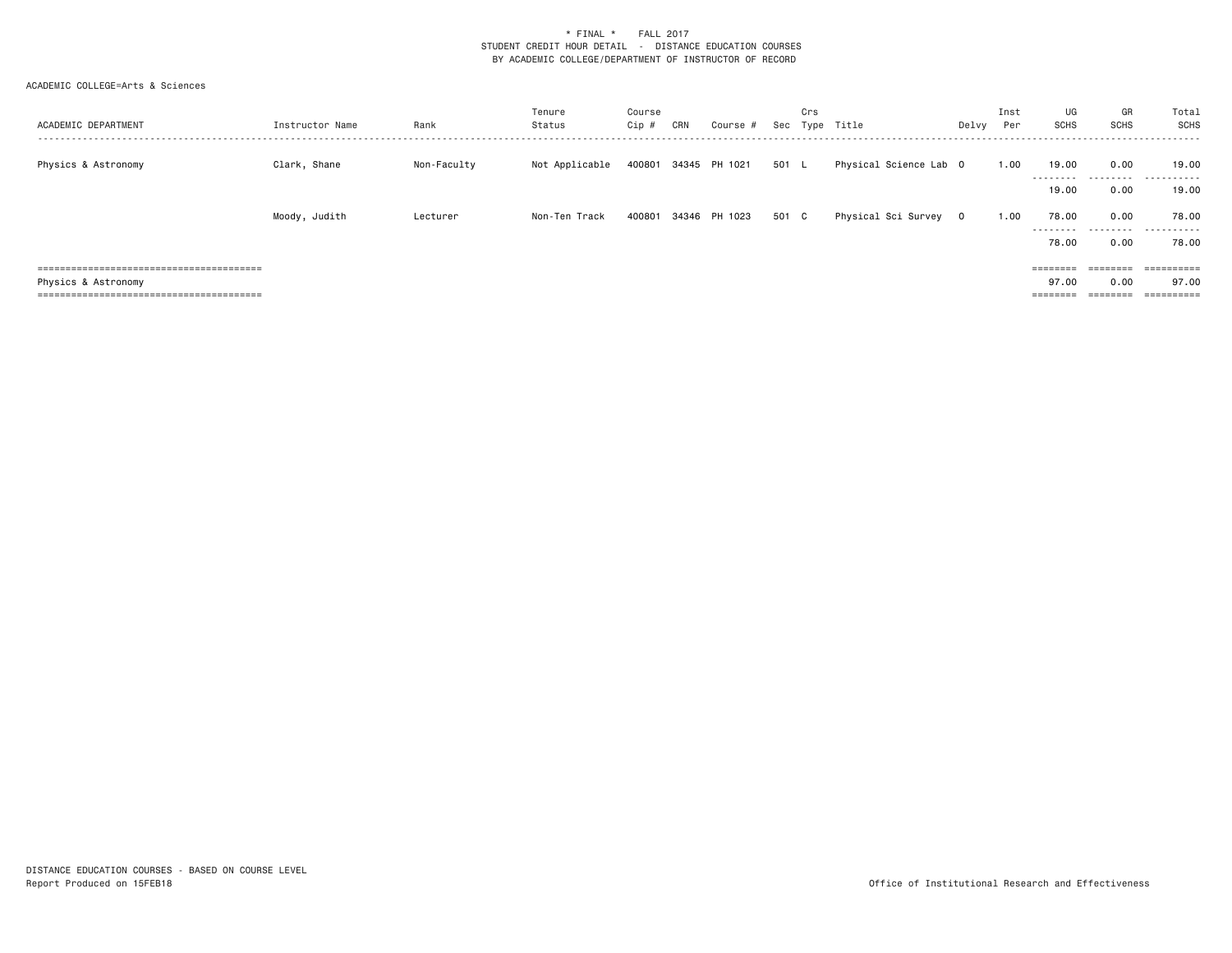| ACADEMIC DEPARTMENT                                    | Instructor Name  | Rank                              | Tenure<br>Status | Course<br>Cip # | CRN   | Course #                 | Sec            | Crs | Type Title                                       | Delvy Per | Inst         | UG<br><b>SCHS</b>       | GR<br><b>SCHS</b> | Total<br><b>SCHS</b>             |
|--------------------------------------------------------|------------------|-----------------------------------|------------------|-----------------|-------|--------------------------|----------------|-----|--------------------------------------------------|-----------|--------------|-------------------------|-------------------|----------------------------------|
| Political Science & Public Administratio Breen, Joseph |                  | Research Assist Pro Non-Ten Track |                  | 440401          |       | 35083 PPA 8103           | 501 S          |     | Seminar In Pub Admin 0                           |           | 1.00         | 0.00                    | 33.00             | 33.00                            |
|                                                        |                  |                                   |                  |                 |       |                          |                |     |                                                  |           |              | - - - - - - - -<br>0.00 | 33.00             | 33.00                            |
|                                                        | Nukpezah, Julius | Assistant Professor Ten Track     |                  | 440401          |       | 34996 PPA 8903           | 501 S          |     | Public Policy                                    | F.        | 1.00         | 0.00                    | 39.00             | 39.00                            |
|                                                        |                  |                                   |                  |                 |       |                          |                |     |                                                  |           |              | 0.00                    | .<br>39.00        | 39.00                            |
|                                                        | Shoup, Brian     | Associate Professor               | Tenured          | 451001          | 35552 | PS 4000<br>35901 PS 4000 | 501 I<br>502 I |     | Directed Indiv Study 0<br>Directed Indiv Study 0 |           | 1.00<br>1.00 | 3.00<br>3.00            | 0.00<br>0.00      | 3.00<br>3.00                     |
|                                                        |                  |                                   |                  |                 |       |                          |                |     |                                                  |           |              | 6.00                    | 0.00              | 6.00                             |
|                                                        | Wall, Diane      | Lecturer                          | Non-Ten Track    |                 |       | 451002 34350 PS 1113     | 501 C          |     | American Government                              | $\Omega$  | 1.00         | 72.00                   | 0.00              | 72.00                            |
|                                                        |                  |                                   |                  |                 |       |                          |                |     |                                                  |           |              | .<br>72.00              | 0.00              | 72.00                            |
| Political Science & Public Administratio               |                  |                                   |                  |                 |       |                          |                |     |                                                  |           |              | ========<br>78.00       | 72.00             | =========<br>150.00<br>========= |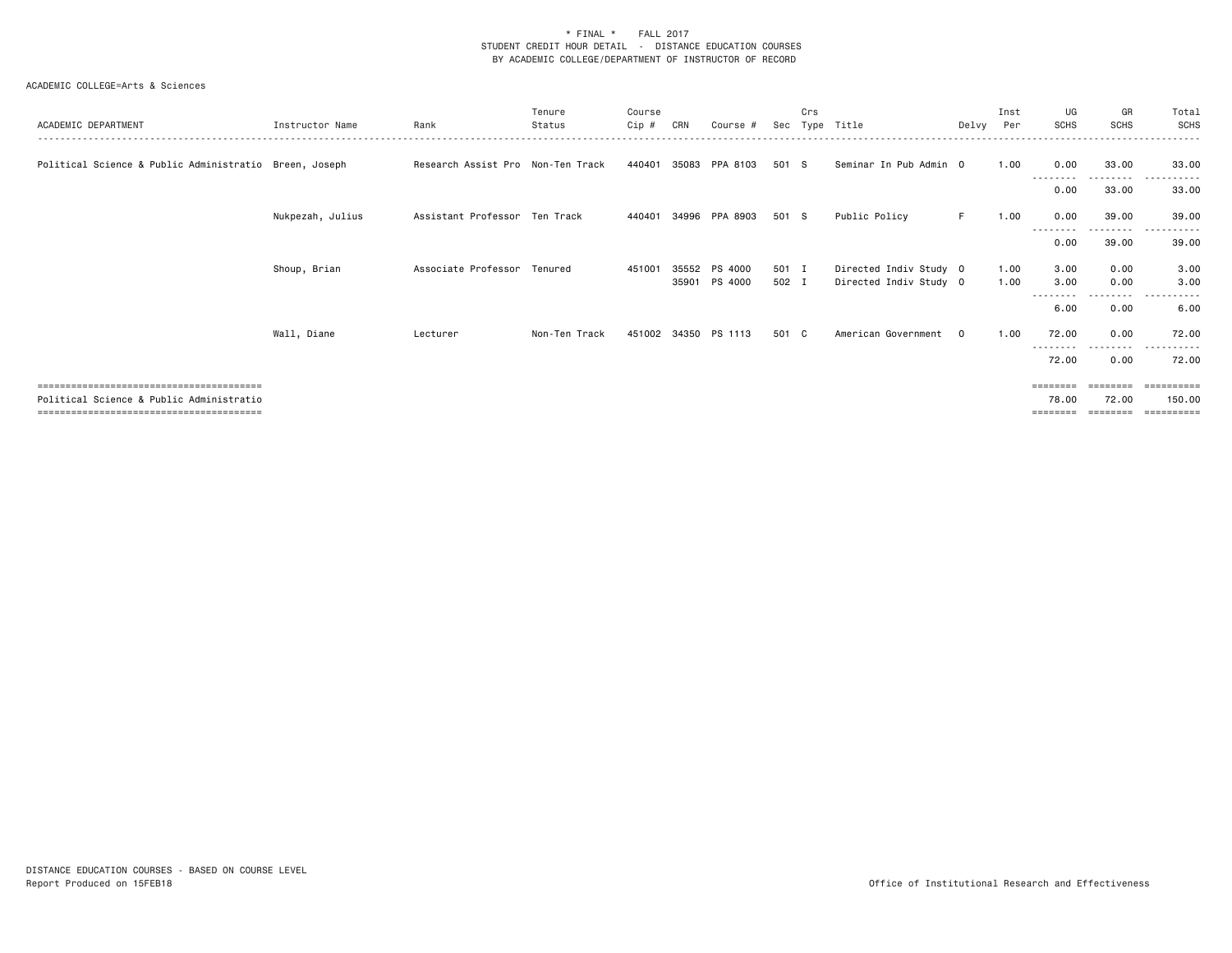| ACADEMIC DEPARTMENT | Instructor Name    | Rank        | Tenure<br>Status | Course<br>Cip # | CRN   | Course #              | Sec   | Crs<br>Type | Title                  | Delvy       | Inst<br>Per | UG<br><b>SCHS</b>  | GR<br><b>SCHS</b> | Total<br><b>SCHS</b>              |
|---------------------|--------------------|-------------|------------------|-----------------|-------|-----------------------|-------|-------------|------------------------|-------------|-------------|--------------------|-------------------|-----------------------------------|
| Psychology          | Campbell, Kristen  | Lecturer    | Non-Ten Track    | 420101          | 34351 | PSY 3213              | 501 C |             | Psych Of Ab Behavior 0 |             | 1.00        | 90.00              | 0.00              | 90.00                             |
|                     |                    |             |                  |                 |       |                       |       |             |                        |             |             | --------<br>90.00  | --------<br>0.00  | .<br>90.00                        |
|                     | Gresham, Courtney  | Non-Faculty | Not Applicable   |                 |       | 422707 34354 PSY 4353 | 501 C |             | Psychology and the L 0 |             | 1.00        | 84.00              | 0.00              | 84.00                             |
|                     |                    |             |                  |                 |       |                       |       |             |                        |             |             | 84.00              | .<br>0.00         | 84.00                             |
|                     | Tan, Elaine        | Lecturer    | Non-Ten Track    | 422701          |       | 34352 PSY 3713        | 501 C |             | Cognitive Psychology 0 |             | 1.00        | 84.00              | 0.00              | 84.00                             |
|                     |                    |             |                  |                 |       |                       |       |             |                        |             |             | --------<br>84.00  | ---------<br>0.00 | -------<br>---<br>84.00           |
|                     | Valentine, Michael | Instructor  | Non-Ten Track    |                 |       | 422803 34353 PSY 4223 | 501 C |             | Drug Use And Abuse     | $\mathbf 0$ | 1.00        | 90.00              | 0.00              | 90.00                             |
|                     |                    |             |                  |                 |       |                       |       |             |                        |             |             | ---------<br>90.00 | ---------<br>0.00 | .<br>90.00                        |
| Psychology          |                    |             |                  |                 |       |                       |       |             |                        |             |             | ========<br>348.00 | ========<br>0.00  | =========<br>348.00<br>========== |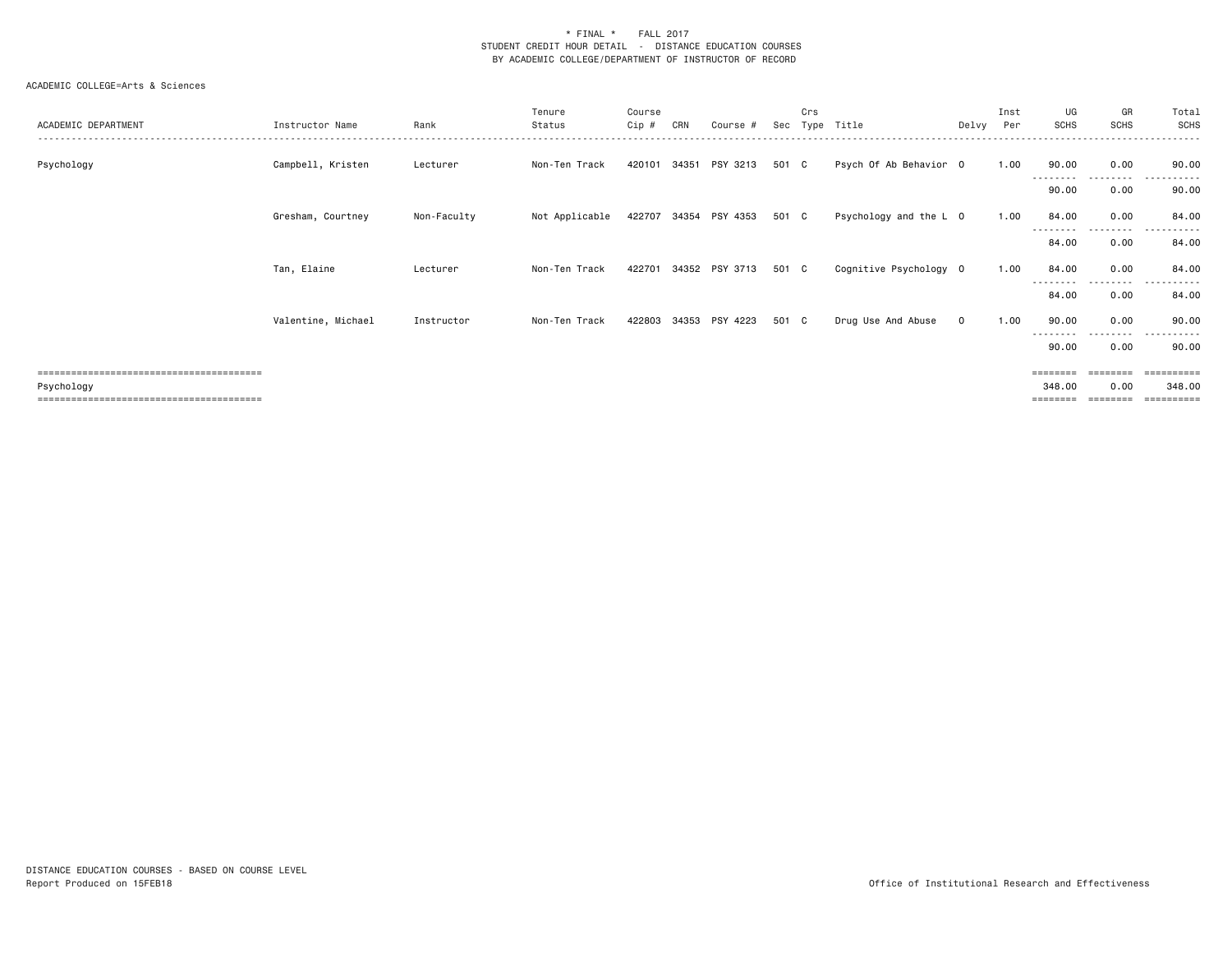|                                                     |                    |                             | Tenure        | Course       |     |                |       | Crs |                         |              | Inst | UG                 | GR                   | Total                 |
|-----------------------------------------------------|--------------------|-----------------------------|---------------|--------------|-----|----------------|-------|-----|-------------------------|--------------|------|--------------------|----------------------|-----------------------|
| ACADEMIC DEPARTMENT                                 | Instructor Name    | Rank                        | Status        | $Cip$ #      | CRN | Course #       |       |     | Sec Type Title          | Delvy        | Per  | <b>SCHS</b>        | <b>SCHS</b>          | <b>SCHS</b><br>------ |
| Sociology                                           | Bryant, Natalie    | Lecturer                    | Non-Ten Track | 440701       |     | 34377 SW 3023  | 501 C |     | Hum Beh Soc Envir II 0  |              | 1.00 | 63.00              | 0.00                 | 63.00                 |
|                                                     |                    |                             |               |              |     | 35904 SW 3033  | 501 S |     | Seminar in Resilienc 0  |              | 0.95 | 28.50              | 0.00                 | 28.50                 |
|                                                     |                    |                             |               |              |     |                |       |     |                         |              |      | .<br>91.50         | 0.00                 | 91.50                 |
|                                                     | Cheek, Jennifer    | Lecturer                    | Non-Ten Track | 450201       |     | 34852 SO 2203  | 501 C |     | Racial Minorities       | 0            | 1.00 | 39.00              | 0.00                 | 39.00                 |
|                                                     |                    |                             |               | 451101       |     | 34370 SO 1003  | 501 C |     | Intro To Sociology      | $\mathsf{o}$ | 1.00 | 72.00              | 0.00                 | 72.00                 |
|                                                     |                    |                             |               |              |     | 34374 SO 4333  | 501 C |     | Sociology Of Sports     | $\mathbf 0$  | 1.00 | 63.00              | 0.00                 | 63.00                 |
|                                                     |                    |                             |               |              |     |                |       |     |                         |              |      | .<br>174.00        | 0.00                 | 174.00                |
|                                                     | Cooper, Melissa    | Lecturer                    | Non-Ten Track | 440701       |     | 34854 SW 4533  | 501 C |     | Sub Abuse in SW Svcs 0  |              | 1.00 | 54.00<br>--------  | 0.00                 | 54.00                 |
|                                                     |                    |                             |               |              |     |                |       |     |                         |              |      | 54.00              | 0.00                 | 54.00                 |
|                                                     | May, David         | Professor                   | Tenured       | 300000 34391 |     | TKT 4403       | 501 C |     | Campus Transition fo 0  |              | 1.00 | 12.00              | 0.00                 | 12.00                 |
|                                                     |                    |                             |               |              |     | 34399 TKT 6403 | 501 C |     | Campus Transition fo 0  |              | 1.00 | 0.00               | 18.00                | 18.00                 |
|                                                     |                    |                             |               |              |     |                |       |     |                         |              |      | .<br>12.00         | .<br>18.00           | .<br>30.00            |
|                                                     | Nolen, Amelia      | Lecturer                    | Non-Ten Track | 440701       |     | 35903 SW 3003  | 501 C |     | Populations at-risk 0   |              | 1.00 | 51.00<br>.         | 0.00<br>.            | 51.00                 |
|                                                     |                    |                             |               |              |     |                |       |     |                         |              |      | 51.00              | 0.00                 | 51.00                 |
|                                                     | Pilkinton, Melinda | Associate Professor Tenured |               | 440701       |     | 35904 SW 3033  | 501 S |     | Seminar in Resilienc 0  |              | 0.05 | 1.50<br>.          | 0.00                 | 1.50                  |
|                                                     |                    |                             |               |              |     |                |       |     |                         |              |      | 1.50               | 0.00                 | 1.50                  |
|                                                     | Rogers, Sarah      | Lecturer                    | Non-Ten Track | 450401       |     | 34853 CRM 3343 | 501 C |     | Gender, Crime & Justi 0 |              | 1.00 | 69.00<br>.         | 0.00                 | 69.00                 |
|                                                     |                    |                             |               |              |     |                |       |     |                         |              |      | 69.00              | 0.00                 | 69.00                 |
|                                                     | Wells, Makeela     | Lecturer                    | Non-Ten Track | 450401       |     | 34138 CRM 3503 | 501 C |     | Violence in the US      | $\mathbf 0$  | 1.00 | 60.00<br>--------  | 0.00                 | 60.00                 |
|                                                     |                    |                             |               |              |     |                |       |     |                         |              |      | 60.00              | 0.00                 | 60.00                 |
| --------------------------------------<br>Sociology |                    |                             |               |              |     |                |       |     |                         |              |      | ========<br>513.00 | ========<br>18.00    | ==========<br>531.00  |
|                                                     |                    |                             |               |              |     |                |       |     |                         |              |      | ========           | --------- ---------- |                       |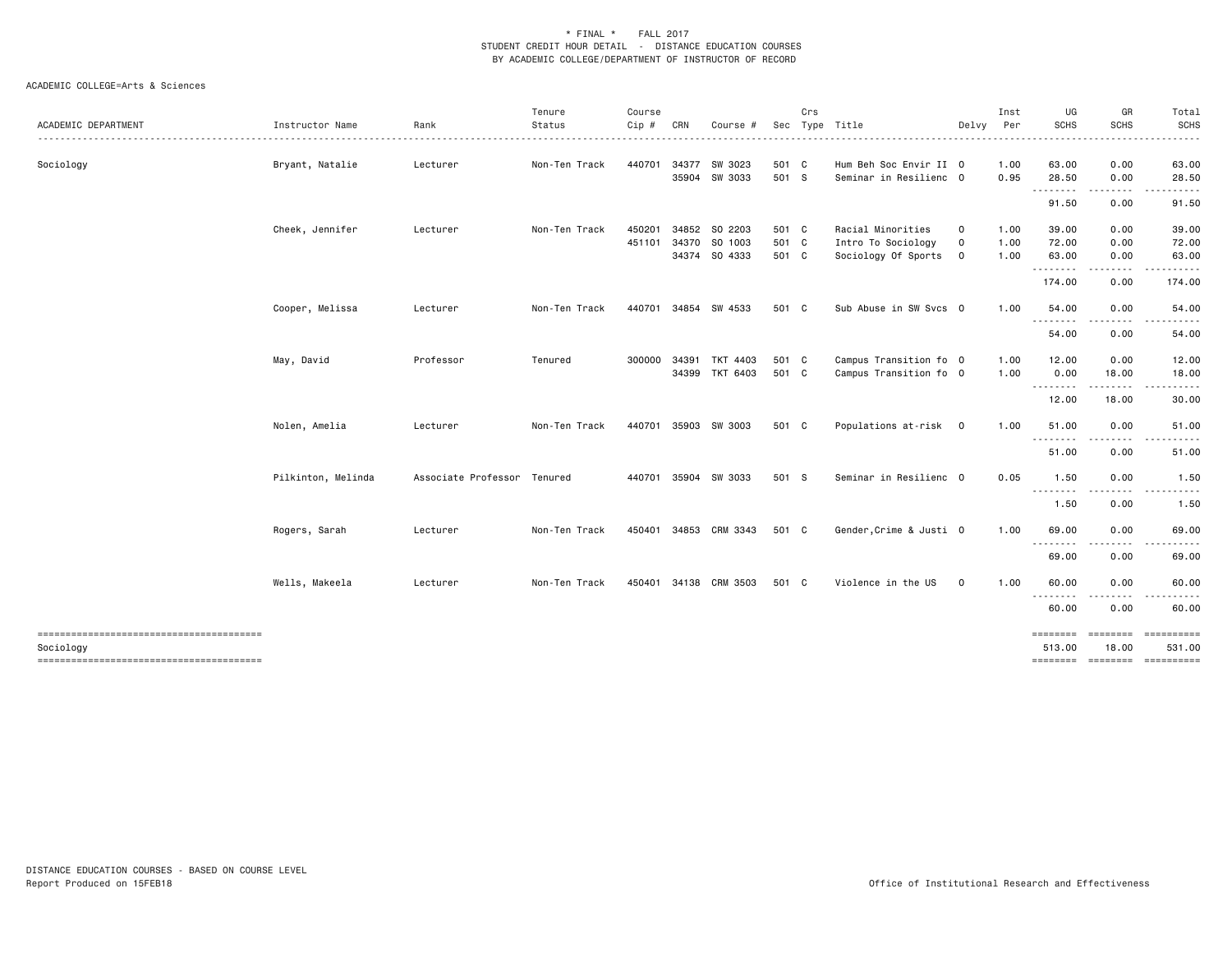| ACADEMIC DEPARTMENT | Instructor Name    | Rank                        | Tenure<br>Status | Course<br>Cip # | CRN   | Course                         | Sec            | Crs | Type Title                             | Delvy        | Inst<br>Per  | UG<br>SCHS                     | GR<br><b>SCHS</b>                                                                                                       | Total<br><b>SCHS</b>           |
|---------------------|--------------------|-----------------------------|------------------|-----------------|-------|--------------------------------|----------------|-----|----------------------------------------|--------------|--------------|--------------------------------|-------------------------------------------------------------------------------------------------------------------------|--------------------------------|
| Finance & Economics | Anderson, Stephen  | Lecturer                    | Non-Ten Track    |                 |       | 520804 35085 INS 2003          | 506 C          |     | Personal Money Manag 0                 |              | 1.00         | 57.00                          | 0.00                                                                                                                    | 57.00                          |
|                     |                    |                             |                  |                 |       |                                |                |     |                                        |              |              | --------<br>57.00              | 0.00                                                                                                                    | 57.00                          |
|                     | He, Wei            | Instructor                  | Non-Ten Track    |                 |       | 520801 34221 FIN 3113          | 506 C          |     | Financial Systems                      | $\circ$      | 1.00         | 105.00                         | 0.00                                                                                                                    | 105.00                         |
|                     |                    |                             |                  |                 |       |                                |                |     |                                        |              |              | .<br>105.00                    | 0.00                                                                                                                    | 105.00                         |
|                     | Henry, Thomas      | Lecturer                    | Non-Ten Track    | 450601          |       | 34143 EC 2113<br>34144 EC 2123 | 504 C<br>504 C |     | Prin Of Macroecon<br>Prin Of Microecon | $\circ$<br>0 | 1.00<br>1.00 | 99.00<br>51.00                 | 0.00<br>0.00                                                                                                            | 99.00<br>51.00                 |
|                     |                    |                             |                  |                 |       |                                |                |     |                                        |              |              | .<br>150.00                    | $\begin{array}{cccccccccccccc} \bullet & \bullet & \bullet & \bullet & \bullet & \bullet & \bullet \end{array}$<br>0.00 | 150.00                         |
|                     | Houston, Caleb     | Grad Teach Assist           | Not Applicable   |                 |       | 520801 34222 FIN 3123          | 504 C          |     | Financial Management 0                 |              | 1.00         | 87.00                          | 0.00                                                                                                                    | 87.00                          |
|                     |                    |                             |                  |                 |       |                                |                |     |                                        |              |              | --------<br>87.00              | 0.00                                                                                                                    | 87.00                          |
|                     | Metz, Tammi        | Instructor                  | Non-Ten Track    | 521701          | 34314 | INS 3103<br>34315 INS 3303     | 506 C<br>506 C |     | Prin Of Insurance<br>Life Insurance    | $\circ$<br>0 | 1.00<br>1.00 | 144,00<br>123.00               | 0.00<br>0.00                                                                                                            | 144.00<br>123.00               |
|                     |                    |                             |                  |                 |       |                                |                |     |                                        |              |              | .<br>267.00                    | 0.00                                                                                                                    | 267.00                         |
|                     | Roskelley, Kenneth | Associate Professor Tenured |                  |                 |       | 520801 34453 FIN 8113          | 501 C          |     | Corporate Finance                      | $\mathsf{o}$ | 1.00         | 0.00                           | 84.00                                                                                                                   | 84.00                          |
|                     |                    |                             |                  |                 |       |                                |                |     |                                        |              |              | .<br>0.00                      | 84.00                                                                                                                   | 84.00                          |
|                     | Spurlin, William   | Associate Professor Tenured |                  | 520601          |       | 34145 EC 8103                  | 501 C          |     | Econ for Managers                      | 0            | 1.00         | 0.00<br>.                      | 87.00                                                                                                                   | 87.00                          |
|                     |                    |                             |                  |                 |       |                                |                |     |                                        |              |              | 0.00                           | 87.00                                                                                                                   | 87.00                          |
| Finance & Economics |                    |                             |                  |                 |       |                                |                |     |                                        |              |              | ========<br>666,00<br>======== | 171.00                                                                                                                  | 837.00<br>========= ========== |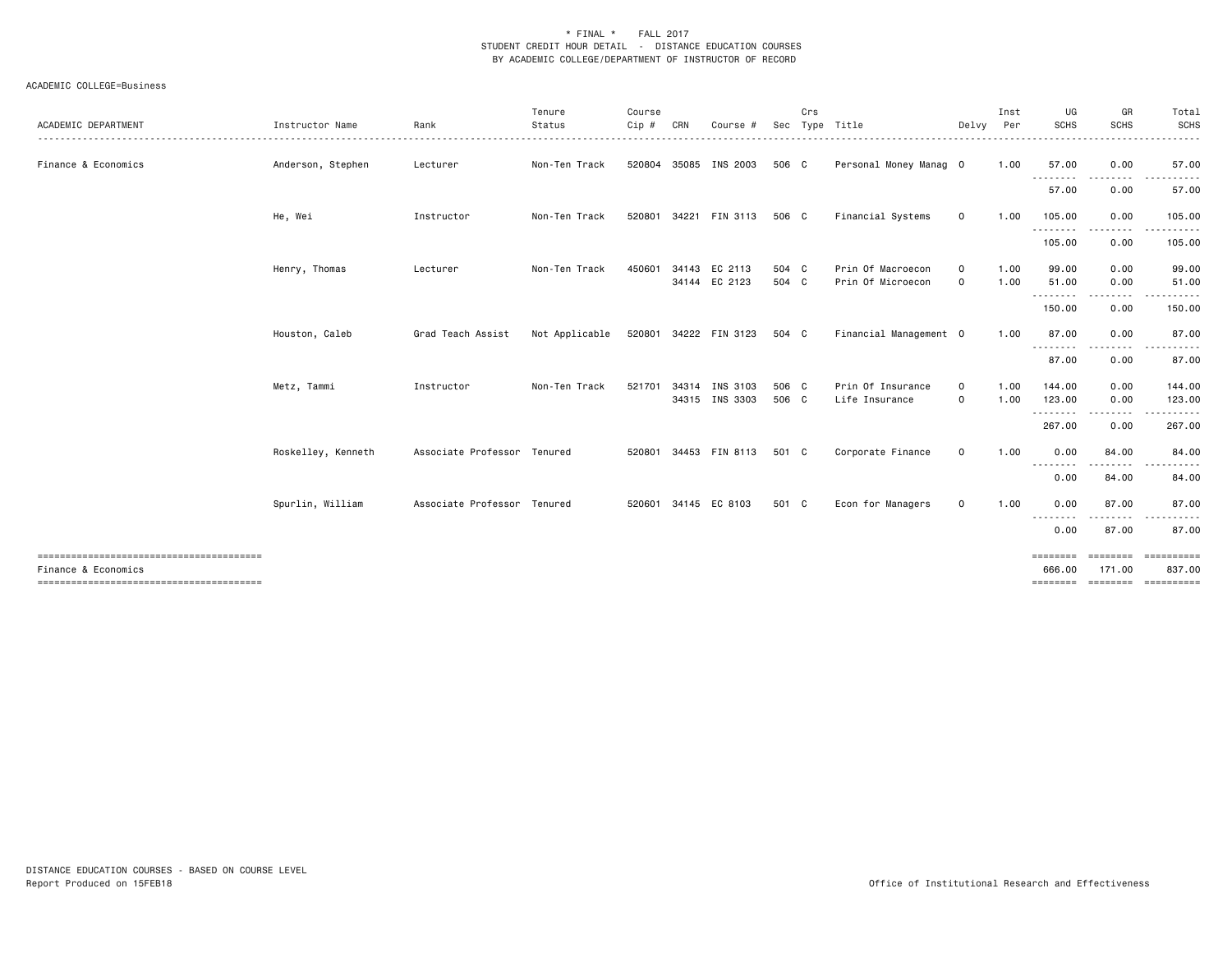| ACADEMIC DEPARTMENT              | Instructor Name    | Rank<br>.                   | Tenure<br>Status<br>. | Course<br>$C$ ip $#$ | CRN   | Course #       | Sec   | Crs | Type Title<br><u></u>  | Delvv       | Inst<br>Per<br>. | UG<br><b>SCHS</b>  | GR<br><b>SCHS</b><br>. | Total<br>SCHS<br>.                 |
|----------------------------------|--------------------|-----------------------------|-----------------------|----------------------|-------|----------------|-------|-----|------------------------|-------------|------------------|--------------------|------------------------|------------------------------------|
| Management & Information Systems | Marett, Lawrence   | Associate Professor Tenured |                       | 521201               |       | 34098 BIS 8613 | 501 C |     | MIS Administration     | $\mathbf 0$ | 1.00             | 0.00               | 24.00                  | 24.00                              |
|                                  |                    |                             |                       |                      |       |                |       |     |                        |             |                  | . <b>.</b><br>0.00 | .<br>24.00             | .<br>24.00                         |
|                                  | Otondo, Robert     | Associate Professor Tenured |                       | 521201               | 34097 | BIS 8513       | 501 C |     | Bus Telecommunicatio 0 |             | 1.00             | 0.00<br>.          | 21.00<br>.             | 21.00                              |
|                                  |                    |                             |                       |                      |       |                |       |     |                        |             |                  | 0.00               | 21.00                  | 21.00                              |
|                                  | Pearson, Rodney    | Professor                   | Tenured               | 521201               |       | 34094 BIS 6523 | 501 C |     | Business Programming 0 |             | 1.00             | 0.00<br>--------   | 21.00<br>.             | 21.00<br>.                         |
|                                  |                    |                             |                       |                      |       |                |       |     |                        |             |                  | 0.00               | 21.00                  | 21.00                              |
|                                  | Spencer, Barbara   | Lecturer                    | Non-Ten Track         | 520201               |       | 34334 MGT 8123 | 501 C |     | Strategic Bus Consul 0 |             | 1.00             | 0.00<br>--------   | 81.00<br>.             | 81.00                              |
|                                  |                    |                             |                       |                      |       |                |       |     |                        |             |                  | 0.00               | 81.00                  | 81.00                              |
|                                  | Templeton, Gary    | Associate Professor Tenured |                       | 521201               |       | 34095 BIS 8113 | 501 C |     | Mgt Info Tech & Sys 0  |             | 1.00             | 0.00<br>--------   | 78.00                  | 78.00                              |
|                                  |                    |                             |                       |                      |       |                |       |     |                        |             |                  | 0.00               | 78.00                  | 78.00                              |
|                                  | Vardaman, James    | Associate Professor Tenured |                       | 520201               |       | 34333 MGT 8113 | 501 C |     | Leadership Skills      | $\mathbf 0$ | 1.00             | 0.00<br>--------   | 69.00<br>.             | 69.00<br>.                         |
|                                  |                    |                             |                       |                      |       |                |       |     |                        |             |                  | 0.00               | 69.00                  | 69.00                              |
|                                  | Warkentin, Merrill | Professor                   | Tenured               | 521201               |       | 34096 BIS 8213 | 501 C |     | Adv Sys Anal & Des     | $\mathbf 0$ | 1.00             | 0.00<br>--------   | 21.00<br>.             | 21.00                              |
|                                  |                    |                             |                       |                      |       |                |       |     |                        |             |                  | 0.00               | 21.00                  | 21.00                              |
| Management & Information Systems |                    |                             |                       |                      |       |                |       |     |                        |             |                  | 0.00<br>========   | 315.00<br>========     | ==========<br>315.00<br>========== |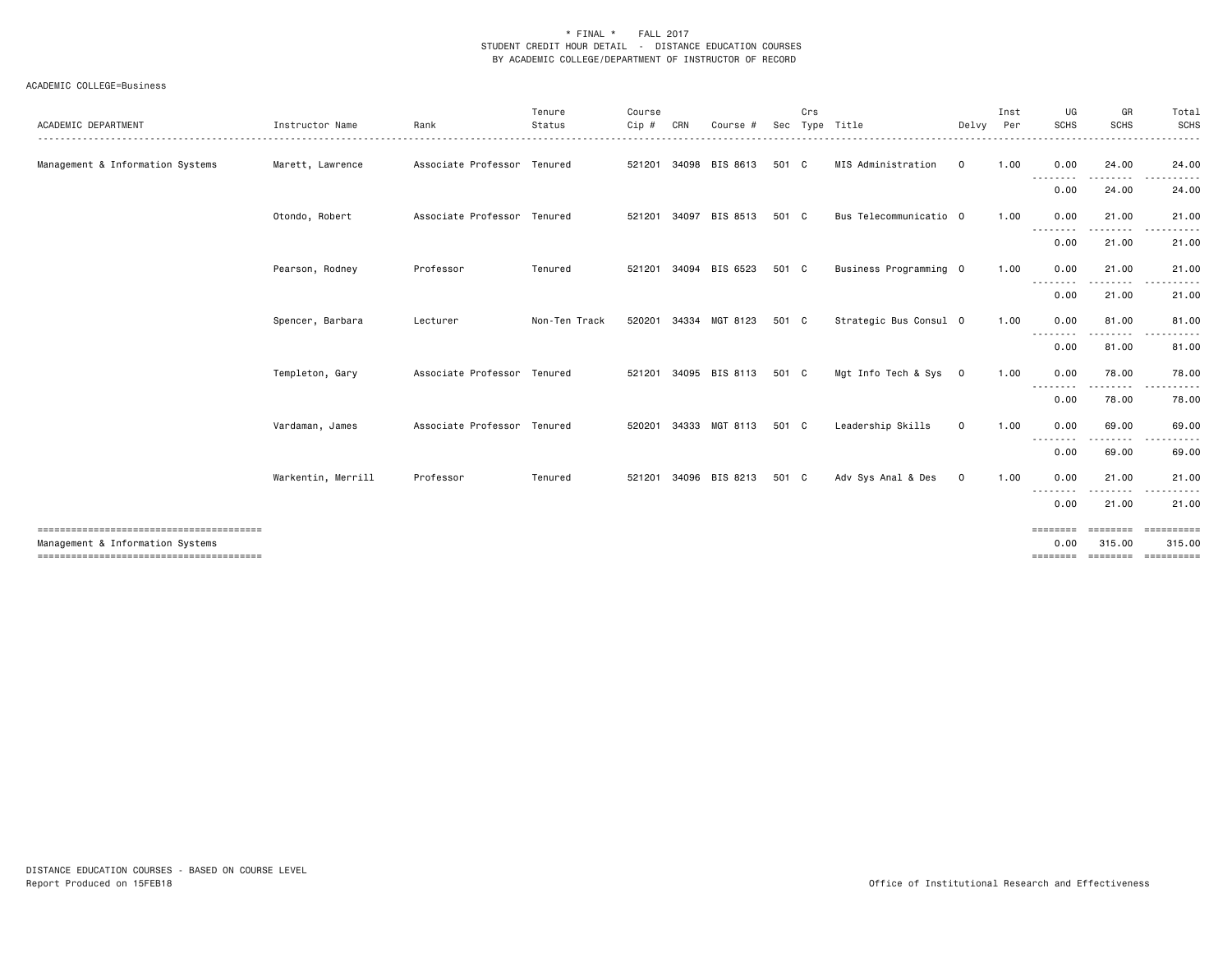| ACADEMIC DEPARTMENT                                    | Instructor Name     | Rank                          | Tenure<br>Status | Course<br>Cip # | CRN   | Course #              | Sec   | Crs | Type Title             | Delvy          | Inst<br>Per | UG<br><b>SCHS</b>         | GR<br>SCHS                                                                                                                                                                              | Total<br><b>SCHS</b> |
|--------------------------------------------------------|---------------------|-------------------------------|------------------|-----------------|-------|-----------------------|-------|-----|------------------------|----------------|-------------|---------------------------|-----------------------------------------------------------------------------------------------------------------------------------------------------------------------------------------|----------------------|
|                                                        |                     |                               |                  |                 |       |                       |       |     |                        |                |             |                           |                                                                                                                                                                                         |                      |
| Marketing, Quantitative Analysis & Busin Collier, Joel |                     | Professor                     | Tenured          | 521401          | 34336 | MKT 8153              | 521 C |     | Strategic Marketing    | $\overline{0}$ | 1.00        | 0.00                      | 93.00<br>-------                                                                                                                                                                        | 93.00                |
|                                                        |                     |                               |                  |                 |       |                       |       |     |                        |                |             | 0.00                      | 93.00                                                                                                                                                                                   | 93.00                |
|                                                        | Dunlap, Kali        | Non-Faculty                   | Not Applicable   |                 |       | 240102 34304 IDS 4111 | 502 C |     | Professional Seminar 0 |                | 1.00        | 21.00                     | 0.00<br>$\frac{1}{2} \left( \frac{1}{2} \right) \left( \frac{1}{2} \right) \left( \frac{1}{2} \right) \left( \frac{1}{2} \right) \left( \frac{1}{2} \right) \left( \frac{1}{2} \right)$ | 21.00                |
|                                                        |                     |                               |                  |                 |       |                       |       |     |                        |                |             | 21.00                     | 0.00                                                                                                                                                                                    | 21.00                |
|                                                        | Jones, Carol        | Assistant Professor Ten Track |                  | 521302          | 34101 | BQA 8233              | 501 C |     | Quant Analysis & Bus 0 |                | 1.00        | 0.00                      | 75.00                                                                                                                                                                                   | 75.00                |
|                                                        |                     |                               |                  |                 |       |                       |       |     |                        |                |             | ----<br>0.00              | 75.00                                                                                                                                                                                   | 75.00                |
|                                                        | Mallette, Stephanie | Instructor                    | Non-Ten Track    | 220205          | 34099 | BL 6243               | 511 C |     | Entrepreneur Law       | $\Omega$       | 1.00        | 0.00                      | 33.00                                                                                                                                                                                   | 33.00                |
|                                                        |                     |                               |                  | 229999          |       | 34100 BL 8113         | 521 C |     | Law Ethics Disp Res    | $\mathbf 0$    | 1.00        | 0.00                      | 69.00<br>.                                                                                                                                                                              | 69.00<br>.           |
|                                                        |                     |                               |                  |                 |       |                       |       |     |                        |                |             | 0.00                      | 102.00                                                                                                                                                                                  | 102.00               |
|                                                        | Stevens, Jennifer   | Grad Teach Assist             | Not Applicable   |                 |       | 521401 34335 MKT 3013 | 504 C |     | Principles Of Mkt      | $\mathsf{o}$   | 1.00        | 102.00<br><u>--------</u> | 0.00                                                                                                                                                                                    | 102.00               |
|                                                        |                     |                               |                  |                 |       |                       |       |     |                        |                |             | 102.00                    | 0.00                                                                                                                                                                                    | 102.00               |
|                                                        |                     |                               |                  |                 |       |                       |       |     |                        |                |             | ========                  | ========                                                                                                                                                                                | ==========           |
| Marketing, Quantitative Analysis & Busin               |                     |                               |                  |                 |       |                       |       |     |                        |                |             | 123,00                    | 270.00                                                                                                                                                                                  | 393.00               |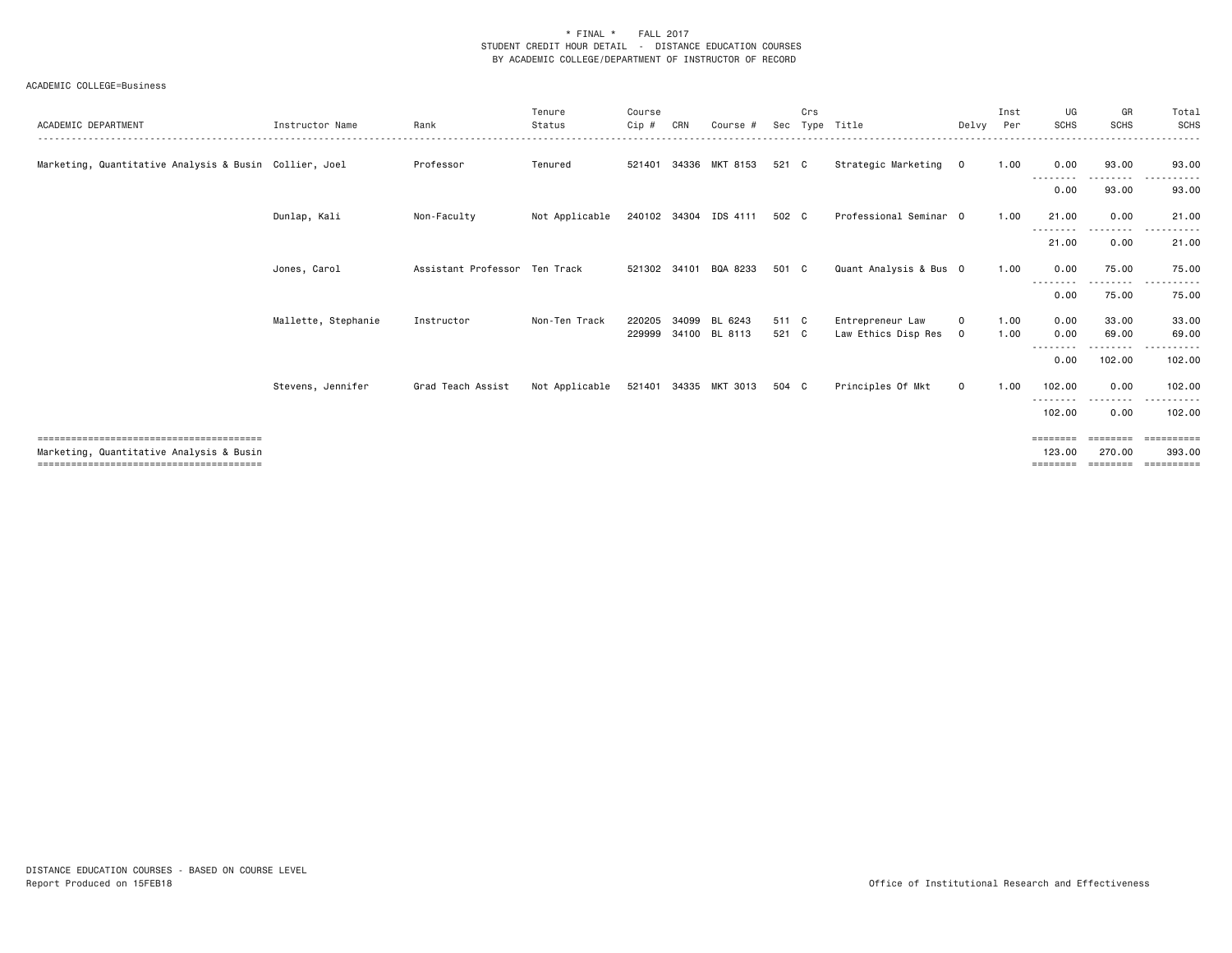| ACADEMIC DEPARTMENT   | Instructor Name   | Rank                              | Tenure<br>Status | Course<br>Cip # | CRN | Course #                    |       | Crs | Sec Type Title         | Delvy    | Inst<br>Per | UG<br>SCHS         | GR<br>SCHS         | Total<br>SCHS |
|-----------------------|-------------------|-----------------------------------|------------------|-----------------|-----|-----------------------------|-------|-----|------------------------|----------|-------------|--------------------|--------------------|---------------|
| School of Accountancy | Addy, Noel        | Associate Professor Tenured       |                  |                 |     | 520301 34082 ACC 8213 511 C |       |     | Fin & Acc Report Ana O |          | 1.00        | 0.00<br>--------   | 84.00<br>--------- | 84.00<br>.    |
|                       |                   |                                   |                  |                 |     |                             |       |     |                        |          |             | 0.00               | 84.00              | 84.00         |
|                       | Gardner, Virginia | Non-Faculty                       | Not Applicable   |                 |     | 520301 34081 ACC 2203 501 C |       |     | Survey of Accounting O |          | 1.00        | 63.00              | 0.00               | 63.00         |
|                       |                   |                                   |                  |                 |     |                             |       |     |                        |          |             | 63.00              | 0.00               | 63.00         |
|                       | Herring, Clyde    | Clinical Assoc Prof Non-Ten Track |                  | 520301          |     | 36424 ACC 2013              | 506 C |     | Prin Financial Acct    | $\Omega$ | 1.00        | 66.00<br>--------- | 0.00<br>.          | 66.00<br>.    |
|                       |                   |                                   |                  |                 |     |                             |       |     |                        |          |             | 66.00              | 0.00               | 66.00         |
|                       |                   |                                   |                  |                 |     |                             |       |     |                        |          |             |                    |                    | =======       |
| School of Accountancy |                   |                                   |                  |                 |     |                             |       |     |                        |          |             | 129.00             | 84.00              | 213.00        |
|                       |                   |                                   |                  |                 |     |                             |       |     |                        |          |             |                    |                    | ==========    |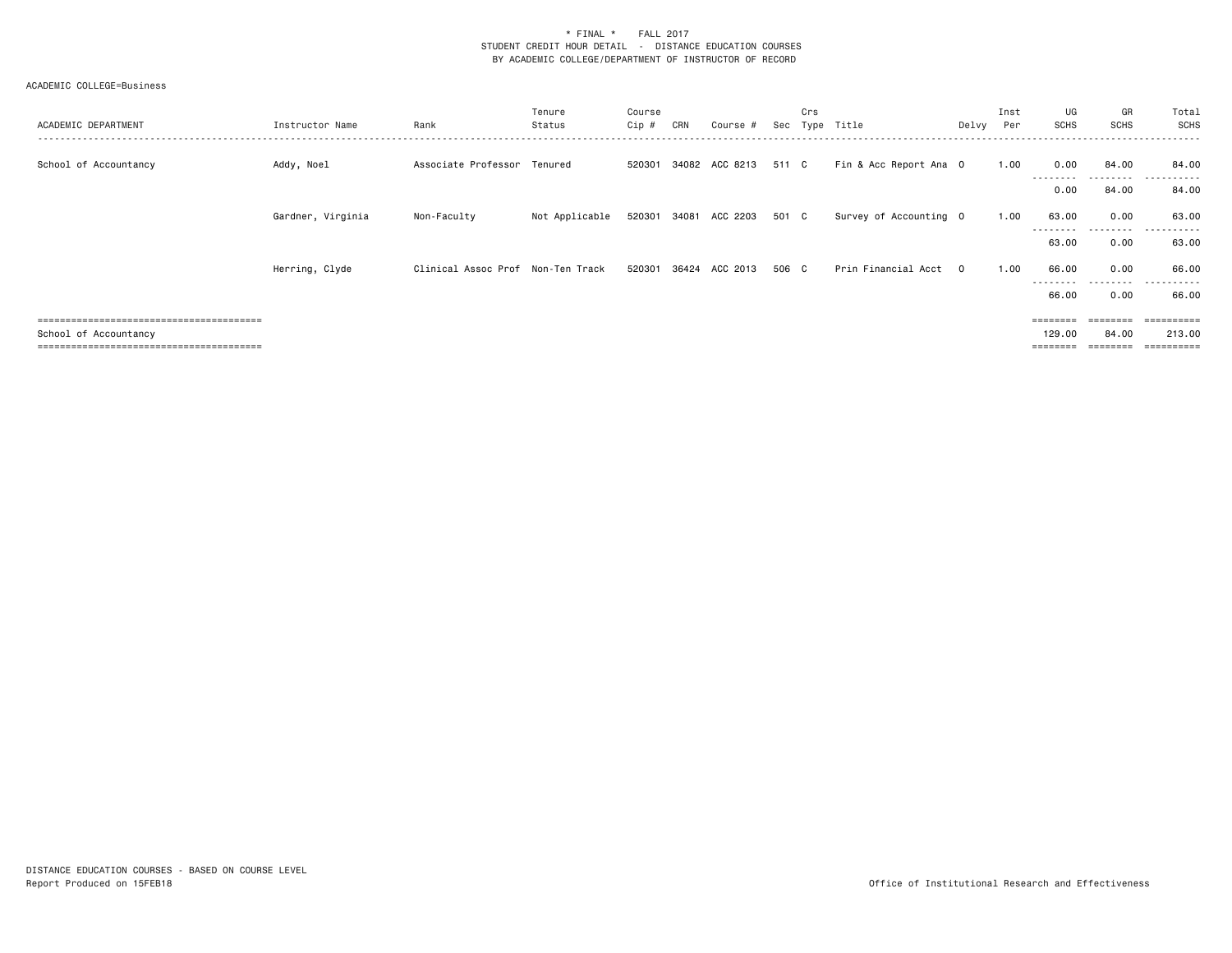| ACADEMIC DEPARTMENT                     | Instructor Name  | Rank        | Tenure<br>Status | Course<br>Cip # | CRN   | Course #              | Sec   | Crs | Type Title             |             | Inst<br>Delvy Per | UG<br><b>SCHS</b>  | GR<br><b>SCHS</b>             | Total<br><b>SCHS</b>  |
|-----------------------------------------|------------------|-------------|------------------|-----------------|-------|-----------------------|-------|-----|------------------------|-------------|-------------------|--------------------|-------------------------------|-----------------------|
| Counseling, Educational Psychology, and | Ball, Kimberly   | Lecturer    | Non-Ten Track    | 130901          |       | 34178 EDF 3333        | 501 C |     | Social Foundation Ed 0 |             | 1.00              | 78.00              | 0.00                          | 78.00                 |
|                                         |                  |             |                  |                 |       |                       |       |     |                        |             |                   | ---------<br>78.00 | --------<br>0.00              | 78.00                 |
|                                         | Golson, Angela   | Instructor  | Non-Ten Track    | 420101          | 35468 | PSY 1013              | 501 C |     | Gen Psychology         | $\mathbf 0$ | 1.00              | 84.00              | 0.00                          | 84.00                 |
|                                         |                  |             |                  |                 |       |                       |       |     |                        |             |                   | --------<br>84.00  | --------<br>0.00              | $\cdots$<br>84.00     |
|                                         | Seymour, Dana    | Non-Faculty | Not Applicable   |                 |       | 130604 34220 EPY 8473 | 501 C |     | Mid Level Assessment 0 |             | 1.00              | 0.00               | 66.00                         | 66.00                 |
|                                         |                  |             |                  |                 |       |                       |       |     |                        |             |                   | 0.00               | 66.00                         | 66.00                 |
|                                         | Wang, Chih-Hsuan | Lecturer    | Non-Ten Track    | 130603          | 34218 | EPY 6214              | 501 B |     | Ed & Psy Statistics 0  |             | 1.00              | 0.00               | 40.00                         | 40.00                 |
|                                         |                  |             |                  |                 |       | 34219 EPY 8214        | 501 B |     | Adv Ed & Psy Stat      | $\mathbf 0$ | 1.00              | 0.00               | 28.00<br>- - - - - - <b>-</b> | 28.00                 |
|                                         |                  |             |                  |                 |       |                       |       |     |                        |             |                   | --------<br>0.00   | 68.00                         | ----------<br>68.00   |
|                                         |                  |             |                  |                 |       |                       |       |     |                        |             |                   | ========           | ========                      | $=$ = = = = = = = = = |
| Counseling, Educational Psychology, and |                  |             |                  |                 |       |                       |       |     |                        |             |                   | 162.00             | 134,00                        | 296.00                |
|                                         |                  |             |                  |                 |       |                       |       |     |                        |             |                   | ========           |                               | =========             |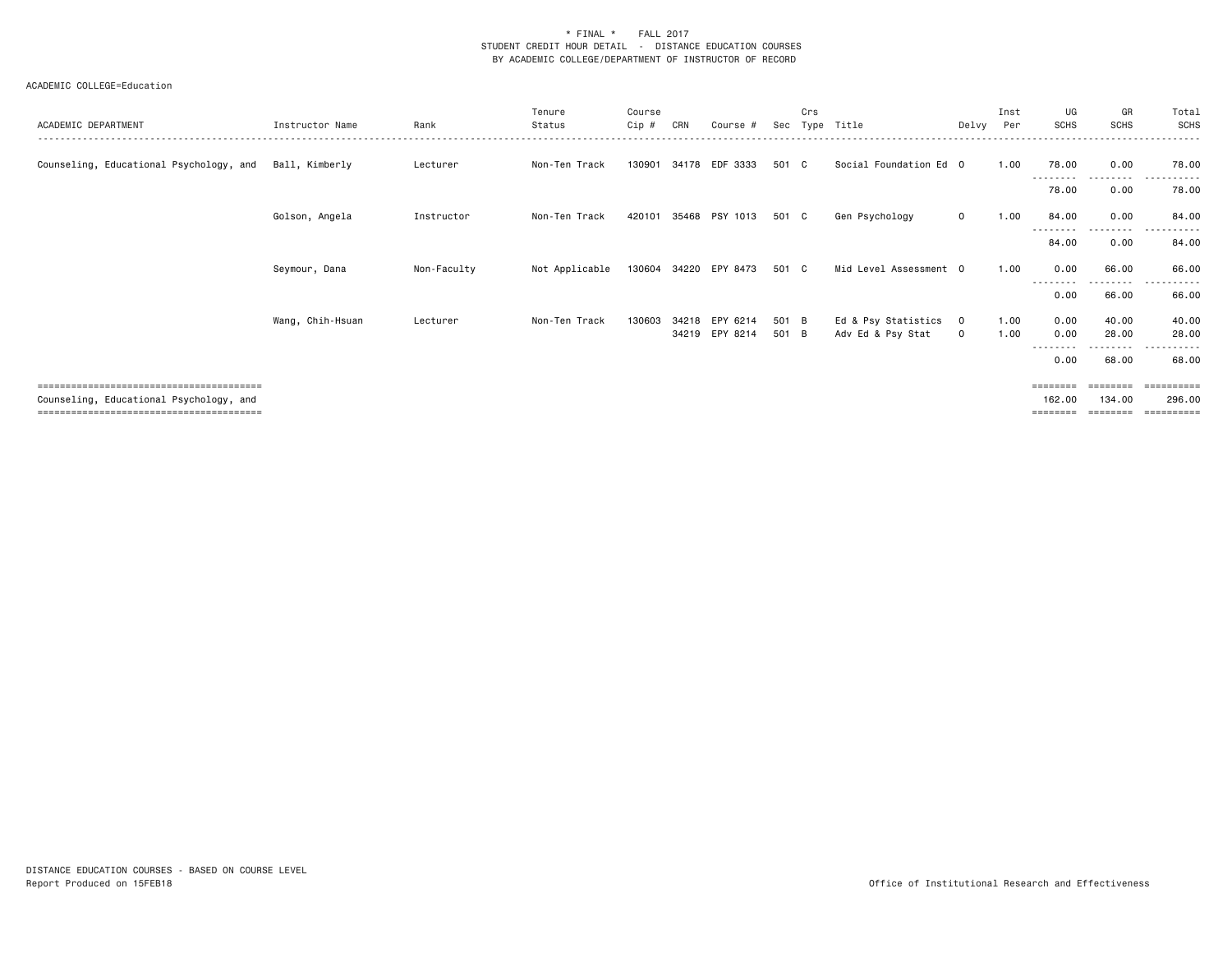| ACADEMIC DEPARTMENT                                           | Instructor Name    | Rank                          | Tenure<br>Status | Course<br>Cip #  | CRN   | Course #                          |                | Crs | Sec Type Title                                   | Delvy                       | Inst<br>Per  | UG<br><b>SCHS</b> | GR<br><b>SCHS</b>                                                                                                                                             | Total<br><b>SCHS</b> |
|---------------------------------------------------------------|--------------------|-------------------------------|------------------|------------------|-------|-----------------------------------|----------------|-----|--------------------------------------------------|-----------------------------|--------------|-------------------|---------------------------------------------------------------------------------------------------------------------------------------------------------------|----------------------|
| Curriculum, Instruction & Special Educat Atterberry, Tiffiney |                    | Instructor                    | Non-Ten Track    |                  |       | 131316 34163 EDE 4113             | 501 C          |     | Teach Elem/Mid Level 0                           |                             | 1.00         | 39.00             | 0.00                                                                                                                                                          | 39.00                |
|                                                               |                    |                               |                  |                  |       |                                   |                |     |                                                  |                             |              | 39.00             | 0.00                                                                                                                                                          | 39.00                |
|                                                               | Binford, Paul      | Assistant Professor Ten Track |                  |                  |       | 131203 34189 EDS 8243             | 501 C          |     | Adv. Plan Manage Lea 0                           |                             | 1.00         | 0.00<br>د د د د د | 57.00<br>بالالالالا                                                                                                                                           | 57.00<br>.           |
|                                                               |                    |                               |                  |                  |       |                                   |                |     |                                                  |                             |              | 0.00              | 57.00                                                                                                                                                         | 57.00                |
|                                                               | Chappell, Manya    | Lecturer                      | Non-Ten Track    | 131315           | 34355 | RDG 3113<br>34357 RDG 3123        | 501 C<br>501 C |     | Early Literacy Instr 0<br>Early Lit Instruct I 0 |                             | 1.00<br>1.00 | 63.00<br>63.00    | 0.00<br>0.00                                                                                                                                                  | 63.00<br>63.00       |
|                                                               |                    |                               |                  |                  |       |                                   |                |     |                                                  |                             |              | .<br>126.00       | .<br>0.00                                                                                                                                                     | .<br>126.00          |
|                                                               | Crissey, Jennifer  | Lecturer                      | Non-Ten Track    |                  |       | 131311 34161 EDE 3523             | 501 C          |     | Found EL/ML Math Edu 0                           |                             | 1.00         | 57.00             | 0.00                                                                                                                                                          | 57.00                |
|                                                               |                    |                               |                  |                  |       |                                   |                |     |                                                  |                             |              | .<br>57.00        | .<br>0.00                                                                                                                                                     | .<br>57.00           |
|                                                               | Fondren, Patricia  | Instructor                    | Non-Ten Track    | 131001           | 34199 | EDX 4873<br>422814 34198 EDX 3213 | 501 S<br>502 C |     | Prof Sem In Sp Ed<br>Indiv Inst Except Ch 0      | $\mathbf 0$                 | 1.00<br>1.00 | 12.00<br>57.00    | 0.00<br>0.00                                                                                                                                                  | 12.00<br>57.00       |
|                                                               |                    |                               |                  |                  |       |                                   |                |     |                                                  |                             |              | .<br>69.00        | $\frac{1}{2}$<br>0.00                                                                                                                                         | .<br>69.00           |
|                                                               | Holley, Kenne      | Lecturer                      | Non-Ten Track    |                  |       | 131203 34158 EDE 3223             | 501 C          |     | Middle Level Educati 0                           |                             | 1.00         | 45.00             | 0.00                                                                                                                                                          | 45.00<br>.           |
|                                                               |                    |                               |                  |                  |       |                                   |                |     |                                                  |                             |              | .<br>45.00        | .<br>0.00                                                                                                                                                     | 45.00                |
|                                                               | Hollis, Anitra     | Lecturer                      | Non-Ten Track    |                  |       | 131318 34167 EDE 4143             | 501 C          |     | Teach Elem/Mid Lvl S 0                           |                             | 1.00         | 39.00<br>.        | 0.00                                                                                                                                                          | 39.00                |
|                                                               |                    |                               |                  |                  |       |                                   |                |     |                                                  |                             |              | 39.00             | 0.00                                                                                                                                                          | 39.00                |
|                                                               | Hopper, Peggy      | Professor                     | Tenured          |                  |       | 131315 34369 RDG 8653             | 501 C          |     | Teach Read Sec Sch                               | $\mathbf 0$                 | 1.00         | 0.00<br>.         | 30.00<br>.                                                                                                                                                    | 30.00<br>.           |
|                                                               |                    |                               |                  |                  |       |                                   |                |     |                                                  |                             |              | 0.00              | 30.00                                                                                                                                                         | 30.00                |
|                                                               | McGinnis, Brecken  | Instructor                    | Non-Ten Track    |                  | 34206 | 131001 34205 EDX 8173<br>EDX 8173 | 501 C<br>502 C |     | Sp Ed In Reg Classrm 0                           |                             | 1.00         | 0.00              | 60.00                                                                                                                                                         | 60.00<br>54.00       |
|                                                               |                    |                               |                  | 422814           |       | 34197 EDX 3213                    | 501 C          |     | Sp Ed In Reg Classrm 0<br>Indiv Inst Except Ch 0 |                             | 1.00<br>1.00 | 0.00<br>51.00     | 54.00<br>0.00                                                                                                                                                 | 51.00                |
|                                                               |                    |                               |                  |                  |       |                                   |                |     |                                                  |                             |              | .<br>51.00        | 114.00                                                                                                                                                        | .<br>165.00          |
|                                                               | McKissick, Bethany | Assistant Professor Ten Track |                  |                  |       | 131001 34202 EDX 6173             | 501 C          |     | Intro Contingency Ma 0                           |                             | 1.00         | 0.00              | 42.00                                                                                                                                                         | 42.00                |
|                                                               |                    |                               |                  |                  | 34804 | EDX 8023                          | 501 C          |     | Fundamentals of Teac 0                           |                             | 1.00         | 0.00<br>.         | 30.00<br>$\frac{1}{2} \left( \frac{1}{2} \right) \left( \frac{1}{2} \right) \left( \frac{1}{2} \right) \left( \frac{1}{2} \right) \left( \frac{1}{2} \right)$ | 30.00<br>.           |
|                                                               |                    |                               |                  |                  |       |                                   |                |     |                                                  |                             |              | 0.00              | 72.00                                                                                                                                                         | 72.00                |
|                                                               | Miller, Nicole     | Assistant Professor Ten Track |                  | 131202           | 36963 | EDE 7000<br>131203 34175 EDE 8153 | 501 I<br>501 C |     | Directed Indiv Study 0<br>Prof Roles Mid Lev E 0 |                             | 1.00<br>1.00 | 0.00<br>0.00      | 1.00<br>63.00                                                                                                                                                 | 1.00<br>63.00        |
|                                                               |                    |                               |                  |                  |       |                                   |                |     |                                                  |                             |              | .<br>0.00         | .<br>64.00                                                                                                                                                    | .<br>64.00           |
|                                                               | Moser, Kelly       | Assistant Professor Ten Track |                  | 130101<br>131205 |       | 34187 EDS 8103<br>34190 EDS 8613  | 501 C<br>501 C |     | Adv Meth in Mid/Sec<br>Mdle & Sec Sch Curr       | $\mathbf 0$<br>$\mathbf{0}$ | 1.00<br>1.00 | 0.00<br>0.00      | 42.00<br>36.00                                                                                                                                                | 42.00<br>36.00       |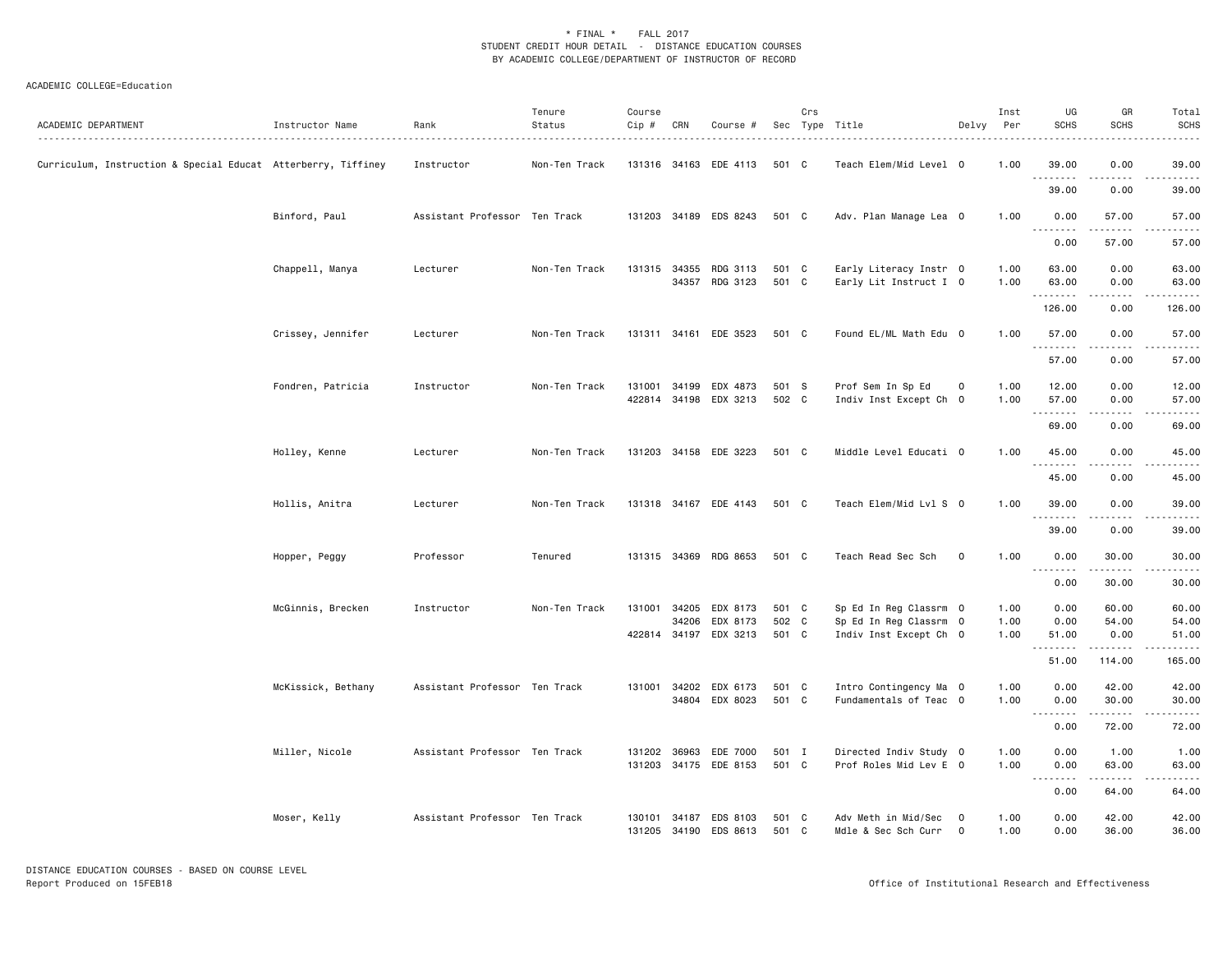| ACADEMIC DEPARTMENT                                      | Instructor Name   | Rank                        | Tenure<br>Status | Course<br>Cip # | CRN   | Course #              |                | Crs | Sec Type Title                                   | Delvy                   | Inst<br>Per  | UG<br><b>SCHS</b>          | GR<br><b>SCHS</b> | Total<br><b>SCHS</b>  |
|----------------------------------------------------------|-------------------|-----------------------------|------------------|-----------------|-------|-----------------------|----------------|-----|--------------------------------------------------|-------------------------|--------------|----------------------------|-------------------|-----------------------|
|                                                          |                   |                             |                  |                 |       |                       |                |     |                                                  |                         |              | <u> - - - - - - - -</u>    | .                 |                       |
|                                                          |                   |                             |                  |                 |       |                       |                |     |                                                  |                         |              | 0.00                       | 78.00             | 78.00                 |
| Curriculum, Instruction & Special Educat Mulkana, Angela |                   | Lecturer                    | Non-Ten Track    | 131203          | 34359 | RDG 3413              | 501 C          |     | Middle Lvl Lit I                                 | $\mathbf 0$             | 1.00         | 48.00                      | 0.00              | 48.00                 |
|                                                          |                   |                             |                  |                 | 34361 | RDG 3423              | 501 C          |     | Middle Lvl Lit II                                | $\mathbf 0$             | 1.00         | 60.00                      | 0.00              | 60.00                 |
|                                                          |                   |                             |                  |                 | 34365 | RDG 8113              | 501 C          |     | Mid Level Literacy I 0                           |                         | 1.00         | 0.00                       | 21.00             | 21.00                 |
|                                                          |                   |                             |                  |                 |       | 34366 RDG 8123        | 501 C          |     | Sup MidSch Lit Learn 0                           |                         | 1.00         | 0.00<br>.                  | 54.00<br>.        | 54.00                 |
|                                                          |                   |                             |                  |                 |       |                       |                |     |                                                  |                         |              | 108.00                     | 75.00             | 183.00                |
|                                                          | Parker, Sarah     | Instructor                  | Non-Ten Track    |                 |       | 131311 34165 EDE 4123 | 501 C          |     | Teach Elem/Mid Level 0                           |                         | 1.00         | 45.00                      | 0.00              | 45.00                 |
|                                                          |                   |                             |                  |                 |       |                       |                |     |                                                  |                         |              | 45.00                      | <u>.</u><br>0.00  | 45.00                 |
|                                                          | Ratliff, Lindon   | Associate Professor Tenured |                  | 131205          |       | 34184 EDS 4873        | 501 C          |     | Managing Secondary C 0                           |                         | 1.00         | 21.00                      | 0.00              | 21.00                 |
|                                                          |                   |                             |                  |                 |       |                       |                |     |                                                  |                         |              | . <b>.</b><br>21.00        | 0.00              | 21.00                 |
|                                                          | Sanders, Jennifer | Lecturer                    | Non-Ten Track    |                 |       | 131305 34363 RDG 4133 | 501 C          |     | Integrat Lang Art In 0                           |                         | 1.00         | 39.00                      | 0.00              | 39.00                 |
|                                                          |                   |                             |                  |                 |       |                       |                |     |                                                  |                         |              | .<br>39.00                 | <u>.</u><br>0.00  | 39.00                 |
|                                                          |                   |                             |                  |                 |       |                       |                |     |                                                  |                         |              |                            |                   |                       |
|                                                          | Shea, Donna       | Non-Faculty                 | Not Applicable   | 131001 34194    |       | EDS 8886              | 501 H          |     | Dimensions of Learni 0                           |                         | 1.00         | 0.00                       | 144.00            | 144.00                |
|                                                          |                   |                             |                  |                 | 34195 | EDS 8896              | 501 H          |     | Dimensions of Learni F                           |                         | 1.00         | 0.00                       | 30.00             | 30.00                 |
|                                                          |                   |                             |                  |                 | 34200 | EDX 4886              | 501 F          |     | Teach Internship in 0                            |                         | 1.00         | 24.00                      | 0.00              | 24.00                 |
|                                                          |                   |                             |                  |                 | 34201 | EDX 4896              | 501 F          |     | Teach Internship in 0                            |                         | 1.00         | 24.00                      | 0.00              | 24.00                 |
|                                                          |                   |                             |                  | 131202 34170    | 34208 | EDX 8233<br>EDE 4886  | 501 H<br>501 E |     | Special Education In 0                           |                         | 1.00<br>1.00 | 0.00                       | 42.00             | 42.00                 |
|                                                          |                   |                             |                  |                 | 34171 | EDE 4896              | 501 E          |     | Elem.Mid Lvl Interns F<br>Elem/Mid Levl Intern F |                         | 1.00         | 114.00<br>114.00           | 0.00<br>0.00      | 114.00<br>114.00      |
|                                                          |                   |                             |                  | 131203 34172    |       | EDE 8133              | 501 H          |     | Mid Level Intership                              | $\overline{\mathbf{0}}$ | 1.00         | 0.00                       | 57.00             | 57.00                 |
|                                                          |                   |                             |                  | 131205 34185    |       | EDS 4886              | 501 F          |     | Teach Intern in Sec                              | $\overline{0}$          | 1.00         | 42.00                      | 0.00              | 42.00                 |
|                                                          |                   |                             |                  |                 | 34186 | EDS 4896              | 501 F          |     | Teach Intern in Sec                              | $\overline{0}$          | 1.00         | 42.00                      | 0.00              | 42.00                 |
|                                                          |                   |                             |                  | 131314 34343    |       | PE 4886               | 501 F          |     | Teach Intern in PE                               | -F                      | 1.00         | 24.00                      | 0.00              | 24.00                 |
|                                                          |                   |                             |                  |                 |       | 34344 PE 4896         | 501 F          |     | Teach Intern in PE                               | F.                      | 1.00         | 24.00                      | 0.00              | 24.00                 |
|                                                          |                   |                             |                  |                 |       |                       |                |     |                                                  |                         |              | .<br>408.00                | 273.00            | 681.00                |
|                                                          | Slater, Latonya   | Lecturer                    | Non-Ten Track    |                 |       | 131202 34160 EDE 3343 | 501 C          |     | Teach Adoles Lit                                 | $\mathsf 0$             | 1.00         | 54.00                      | 0.00              | 54.00                 |
|                                                          |                   |                             |                  |                 |       |                       |                |     |                                                  |                         |              | . <b>.</b><br>54.00        | 0.00              | 54.00                 |
|                                                          | Yuan, Ruiping     | Instructor                  | Non-Ten Track    |                 |       | 131202 34156 EDE 3123 | 501 C          |     | Early Childhood Ed                               | 0                       | 1.00         | 60.00                      | 0.00              | 60.00                 |
|                                                          |                   |                             |                  |                 |       |                       |                |     |                                                  |                         |              | $- - -$<br>60.00           | 0.00              | 60.00                 |
| Curriculum, Instruction & Special Educat                 |                   |                             |                  |                 |       |                       |                |     |                                                  |                         |              | <b>EDESSEDE</b><br>1161.00 | 763.00            | ==========<br>1924.00 |
|                                                          |                   |                             |                  |                 |       |                       |                |     |                                                  |                         |              | ========                   | $=$ ========      | ==========            |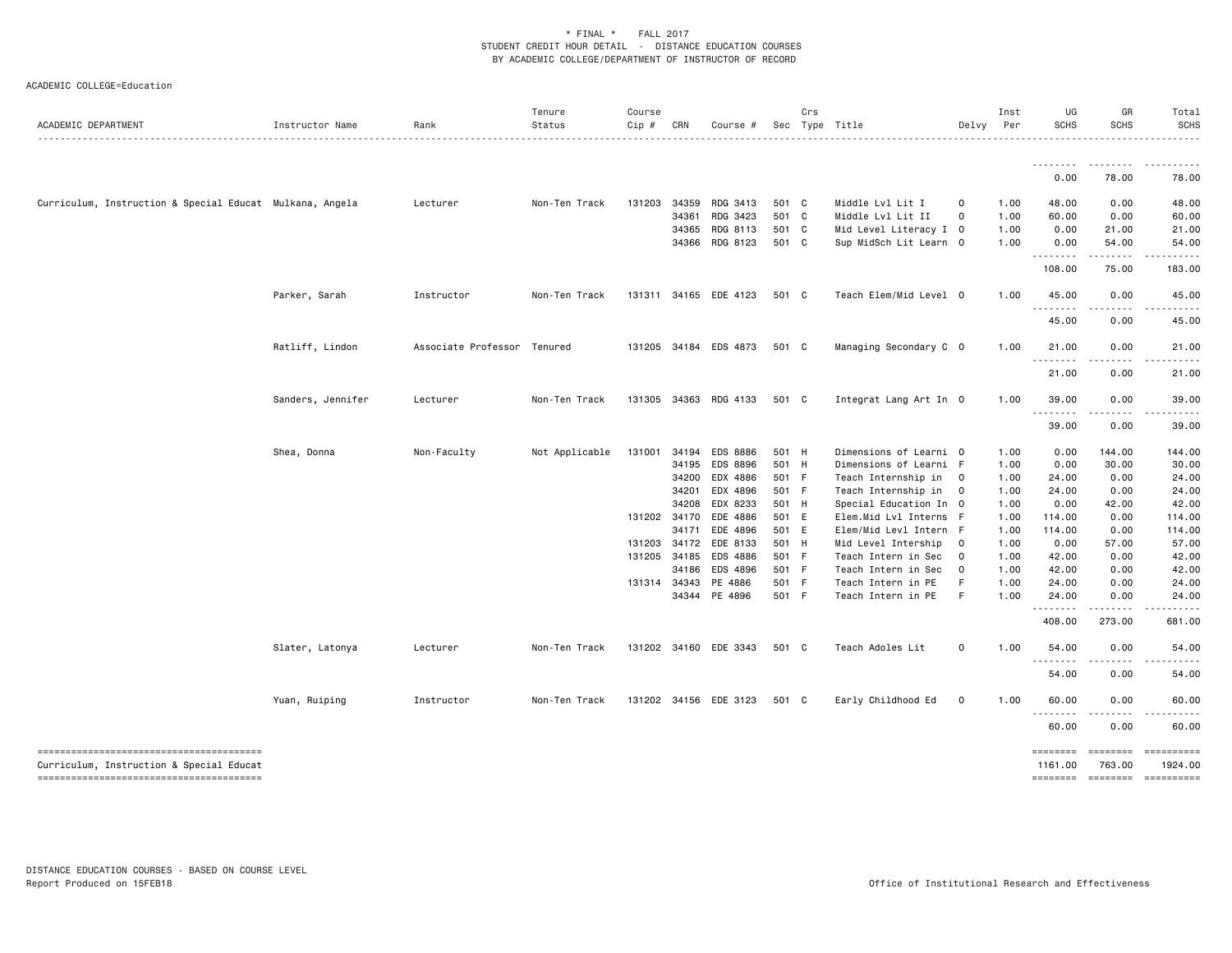| ACADEMIC DEPARTMENT    | Instructor Name | Rank                               | Tenure<br>Status | Course<br>Cip # | CRN   | Course #                   |              | Crs | Sec Type Title                             | Delvy                      | Inst<br>Per  | UG<br><b>SCHS</b>       | GR<br><b>SCHS</b> | Total<br><b>SCHS</b><br>.                                                                                                                                     |
|------------------------|-----------------|------------------------------------|------------------|-----------------|-------|----------------------------|--------------|-----|--------------------------------------------|----------------------------|--------------|-------------------------|-------------------|---------------------------------------------------------------------------------------------------------------------------------------------------------------|
| Educational Leadership | Baham, Jeremy   | Non-Faculty                        | Not Applicable   | 300000          | 34392 | TKT 4413<br>34400 TKT 6413 | 501<br>501 C | C   | Veterans Benefits &<br>Veterans'Benefits & | $\mathbf 0$<br>$\mathbf 0$ | 1.00<br>1.00 | 21.00<br>0.00           | 0.00<br>24.00     | 21.00<br>24.00                                                                                                                                                |
|                        |                 |                                    |                  |                 |       |                            |              |     |                                            |                            |              | .<br>21.00              | 24.00             | $\frac{1}{2} \left( \frac{1}{2} \right) \left( \frac{1}{2} \right) \left( \frac{1}{2} \right) \left( \frac{1}{2} \right) \left( \frac{1}{2} \right)$<br>45.00 |
|                        | Coats, Linda    | Professor                          | Tenured          | 130407          | 34103 | CCL 8113                   | 501 C        |     | Comm Col Hist/Philos 0                     |                            | 1.00         | 0.00                    | 27.00             | 27.00                                                                                                                                                         |
|                        |                 |                                    |                  |                 | 34104 | CCL 8113                   | 502 C        |     | Comm Col Hist/Philos 0                     |                            | 1.00         | 0.00                    | 27.00             | 27.00                                                                                                                                                         |
|                        |                 |                                    |                  |                 | 34108 | CCL 8283                   | 501 C        |     | Leadership Comm Coll 0                     |                            | 1.00         | 0.00                    | 24.00             | 24.00                                                                                                                                                         |
|                        |                 |                                    |                  |                 |       | 35988 CCL 9000             | 502 D        |     | Diss./Dissertation R 0                     |                            | 1.00         | 0.00<br>.               | 16.00<br>.        | 16.00<br>.                                                                                                                                                    |
|                        |                 |                                    |                  |                 |       |                            |              |     |                                            |                            |              | 0.00                    | 94.00             | 94.00                                                                                                                                                         |
|                        | Farmer, Angela  | Assistant Professor Ten Track      |                  | 130401          |       | 34182 EDL 8523             | 501 C        |     | Educ-Diverse Learner 0                     |                            | 1.00         | 0.00<br>.               | 39.00<br>.        | 39.00<br>.                                                                                                                                                    |
|                        |                 |                                    |                  |                 |       |                            |              |     |                                            |                            |              | 0.00                    | 39.00             | 39.00                                                                                                                                                         |
|                        | Fincher, Mark   | Assistant Professor Ten Track      |                  | 130407          | 34110 | CCL 8333                   | 501 C        |     | Comm Col Admin                             | $\mathbf 0$                | 1.00         | 0.00                    | 24.00             | 24.00                                                                                                                                                         |
|                        |                 |                                    |                  |                 |       | 35989 CCL 9000             | 503 D        |     | Diss./Dissertation R 0                     |                            | 1.00         | 0.00                    | 21.00             | 21.00                                                                                                                                                         |
|                        |                 |                                    |                  |                 |       |                            |              |     |                                            |                            |              | .<br>0.00               | .<br>45.00        | .<br>45.00                                                                                                                                                    |
|                        | Hailey, Leigh   | Clinical Assist Pro Non-Ten Track  |                  | 130401          | 34180 | EDL 8513                   | 501 H        |     | Leadership Intern I 0                      |                            | 1.00         | 0.00                    | 24.00             | 24.00                                                                                                                                                         |
|                        |                 |                                    |                  |                 | 34181 | EDL 8513                   | 502 H        |     | Leadership Intern I                        | $\mathbf 0$                | 1.00         | 0.00                    | 15.00             | 15.00                                                                                                                                                         |
|                        |                 |                                    |                  |                 | 36473 | EDL 7000                   | 501 I        |     | Directed Indiv Study 0                     |                            | 1.00         | 0.00                    | 3.00              | 3.00                                                                                                                                                          |
|                        |                 |                                    |                  |                 | 36544 | EDL 7000                   | 502 I        |     | Directed Indiv Study 0                     |                            | 1.00         | 0.00                    | 3.00              | 3.00                                                                                                                                                          |
|                        |                 |                                    |                  |                 |       | 36654 EDL 7000             | 503 I        |     | Directed Indiv Study 0                     |                            | 1.00         | 0.00<br>.               | 3.00<br>.         | 3.00<br>.                                                                                                                                                     |
|                        |                 |                                    |                  |                 |       |                            |              |     |                                            |                            |              | 0.00                    | 48.00             | 48.00                                                                                                                                                         |
|                        | King, Stephanie | Associate Professor Tenured        |                  | 130407          | 34106 | CCL 8173                   | 501 C        |     | Comm College Teachin 0                     |                            | 1.00         | 0.00                    | 69.00             | 69.00                                                                                                                                                         |
|                        |                 |                                    |                  |                 | 34109 | CCL 8313                   | 501 C        |     | Comm Coll Instrl Ass 0                     |                            | 1.00         | 0.00                    | 54.00             | 54.00                                                                                                                                                         |
|                        |                 |                                    |                  |                 |       | 35987 CCL 9000             | 501 D        |     | Diss./Dissertation R 0                     |                            | 1.00         | 0.00                    | 76.00             | 76.00                                                                                                                                                         |
|                        |                 |                                    |                  |                 |       |                            |              |     |                                            |                            |              | - - - - - - - -<br>0.00 | .<br>199.00       | .<br>199.00                                                                                                                                                   |
|                        | McGregor, Shane | Grad Research Assis Not Applicable |                  |                 |       | 131202 34169 EDE 4883      | 501 C        |     | Manag Elem/Mid Lvl C 0                     |                            | 1.00         | 57.00                   | 0.00              | 57.00                                                                                                                                                         |
|                        |                 |                                    |                  |                 |       |                            |              |     |                                            |                            |              | .<br>57.00              | .<br>0.00         | .<br>57.00                                                                                                                                                    |
|                        | McKellar, Lucy  | Lecturer                           | Non-Ten Track    | 130301          |       | 34318 LSK 2010             | 501 C        |     | Praxis: Acad Core En 0                     |                            | 1.00         | 28,00                   | 0.00              | 28,00                                                                                                                                                         |
|                        |                 |                                    |                  |                 |       |                            |              |     |                                            |                            |              | <u>.</u><br>28.00       | .<br>0.00         | .<br>28.00                                                                                                                                                    |
|                        | Oswalt, Katie   | Lecturer                           | Non-Ten Track    |                 |       | 131315 34317 LSK 1023      | 501 C        |     | Col Read/Study Skill 0                     |                            | 1.00         | 126.00                  | 0.00              | 126.00                                                                                                                                                        |
|                        |                 |                                    |                  |                 |       |                            |              |     |                                            |                            |              | <u>.</u><br>126.00      | 0.00              | .<br>126.00                                                                                                                                                   |
|                        | Prince, Debra   | Associate Professor Tenured        |                  | 130601          |       | 34179 EDF 8363             | 501 C        |     | Func & Met Res In Ed 0                     |                            | 1.00         | 0.00<br>.               | 63.00<br>.        | 63.00<br><u>.</u>                                                                                                                                             |
|                        |                 |                                    |                  |                 |       |                            |              |     |                                            |                            |              | 0.00                    | 63.00             | 63.00                                                                                                                                                         |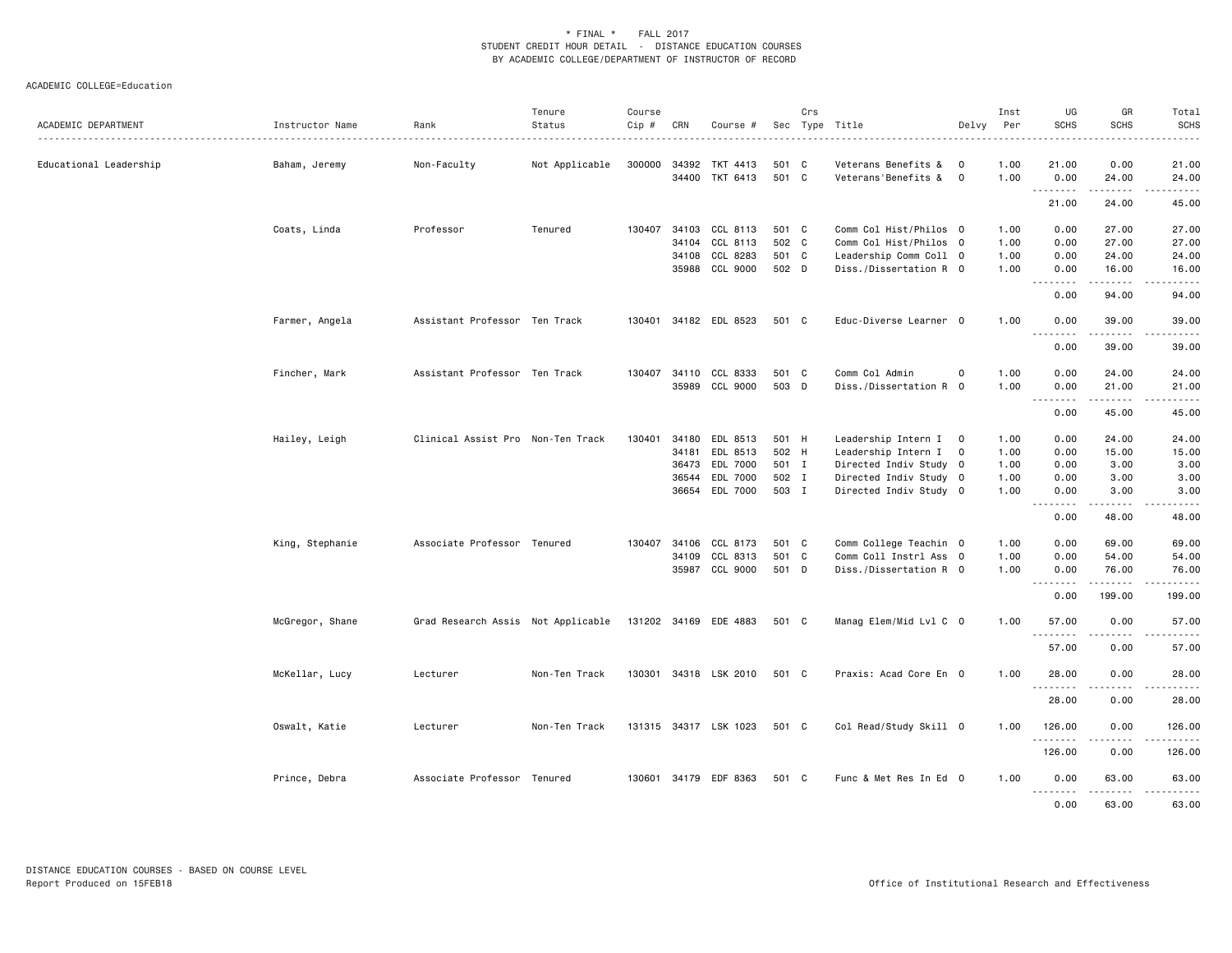#### ACADEMIC COLLEGE=Education

|                     |                 |      | Tenure | Course |                                   | Crs |       | Inst | UG          |      | Total |
|---------------------|-----------------|------|--------|--------|-----------------------------------|-----|-------|------|-------------|------|-------|
| ACADEMIC DEPARTMENT | Instructor Name | Rank | Status |        | Cip # CRN Course # Sec Type Title |     | Delvy | Per  | <b>SCHS</b> | SCHS | SCHS  |
|                     |                 |      |        |        |                                   |     |       |      |             |      |       |

======================================== ======== ======== ==========

======================================== ======== ======== ==========

 $\begin{tabular}{lllllllllllll} \multicolumn{2}{l}{{\color{red}{{\color{red}\boldsymbol{z}}}}\hspace{-0.08in}{{\color{blue}\boldsymbol{z}}}\hspace{-0.08in} & \multicolumn{2}{l}{\color{blue}\boldsymbol{z}}\hspace{-0.08in}{{\color{blue}\boldsymbol{z}}}\hspace{-0.08in}{{\color{blue}\boldsymbol{z}}}\hspace{-0.08in} & \multicolumn{2}{l}{\color{blue}\boldsymbol{z}}\hspace{-0.08in}{{\color{blue}\boldsymbol{z}}}\hspace{-0.08in}{{\color{blue}\boldsymbol{z}}}\hspace{-0.08in}{{\color{$ Educational Leadership 232.00 512.00 744.00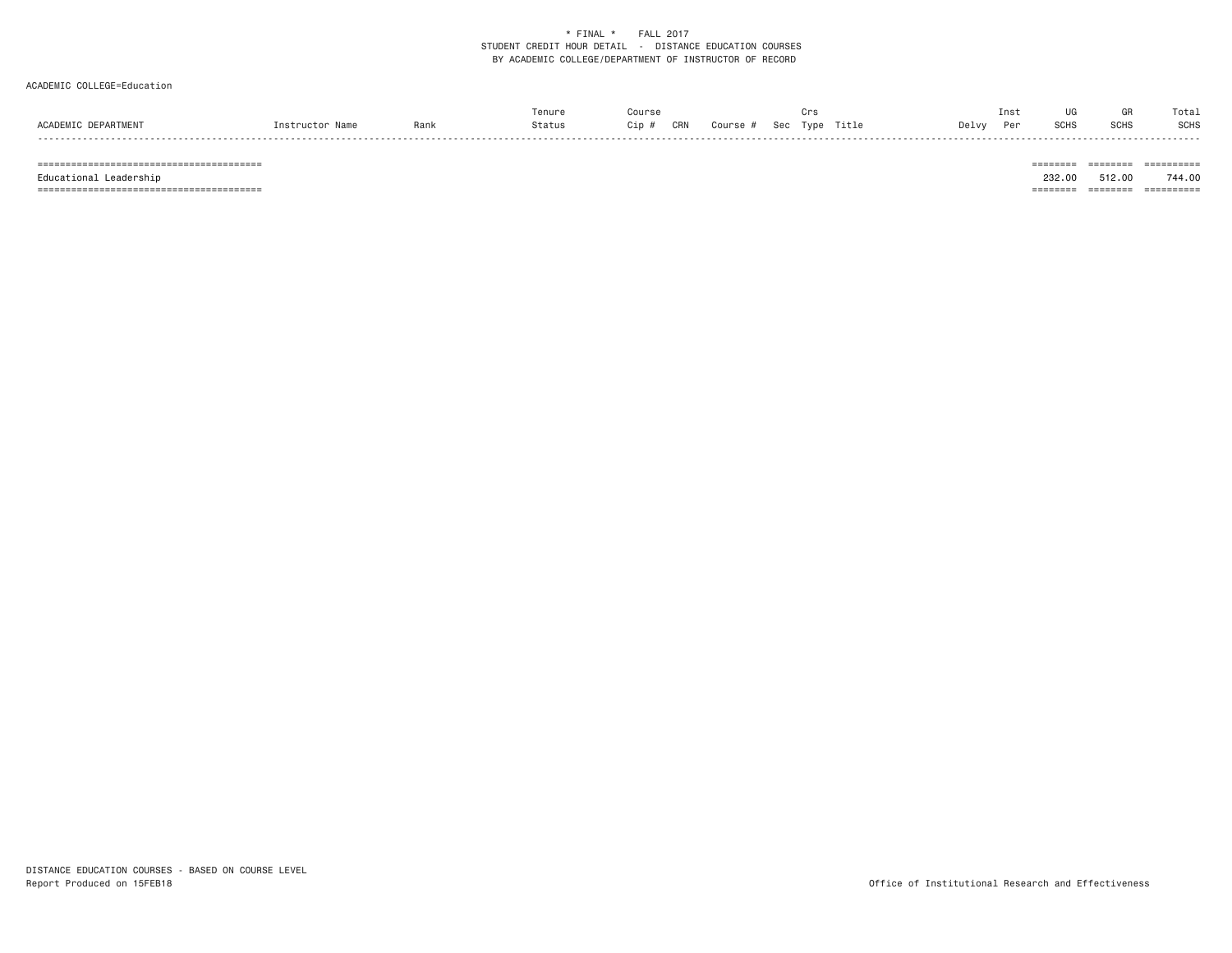| ACADEMIC DEPARTMENT                                   | Instructor Name      | Rank                          | Tenure<br>Status | Course<br>Cip # | CRN          | Course #              |       | Crs          | Sec Type Title         | Delvy                   | Inst<br>Per | UG<br><b>SCHS</b>                                                                                                                                            | GR<br><b>SCHS</b>    | Total<br><b>SCHS</b>   |
|-------------------------------------------------------|----------------------|-------------------------------|------------------|-----------------|--------------|-----------------------|-------|--------------|------------------------|-------------------------|-------------|--------------------------------------------------------------------------------------------------------------------------------------------------------------|----------------------|------------------------|
| Instructional Systems & Workforce Develo Adams, James |                      | Professor                     | Tenured          |                 | 131310 34393 | TKT 4493              | 501 C |              | Meth Tchn Career Pat 0 |                         | 1.00        | 3.00                                                                                                                                                         | 0.00                 | 3.00                   |
|                                                       |                      |                               |                  |                 | 34401        | TKT 6493              | 501 C |              | Meth Tchn Career Pat 0 |                         | 1.00        | 0.00                                                                                                                                                         | 30.00                | 30.00                  |
|                                                       |                      |                               |                  | 131399 34390    |              | TKT 4263              | 501   | C C          | Diverse Wrk & Ed Env 0 |                         | 1.00        | 12.00                                                                                                                                                        | 0.00                 | 12.00                  |
|                                                       |                      |                               |                  |                 | 34398        | TKT 6263              | 501 C |              | Diverse Wrk & Ed Env 0 |                         | 1.00        | 0.00<br>.                                                                                                                                                    | 39.00<br>$- - - - -$ | 39.00<br>$\frac{1}{2}$ |
|                                                       |                      |                               |                  |                 |              |                       |       |              |                        |                         |             | 15.00                                                                                                                                                        | 69.00                | 84.00                  |
|                                                       | Bailey, Melinda      | Non-Faculty                   | Not Applicable   |                 |              | 240102 34303 IDS 4111 | 501 C |              | Professional Seminar 0 |                         | 0.50        | 9.00<br>$\frac{1}{2} \left( \frac{1}{2} \right) \left( \frac{1}{2} \right) \left( \frac{1}{2} \right) \left( \frac{1}{2} \right) \left( \frac{1}{2} \right)$ | 0.00                 | 9.00                   |
|                                                       |                      |                               |                  |                 |              |                       |       |              |                        |                         |             | 9.00                                                                                                                                                         | 0.00                 | 9.00                   |
|                                                       | Ballard, Iva         | Instructor                    | Non-Ten Track    |                 |              | 521302 34102 BQA 8443 | 501 C |              | Stat Analy Bus Dec     | 0                       | 1.00        | 0.00<br>.                                                                                                                                                    | 105.00               | 105.00                 |
|                                                       |                      |                               |                  |                 |              |                       |       |              |                        |                         |             | 0.00                                                                                                                                                         | 105.00               | 105.00                 |
|                                                       | Beriswill, Joanne    | Associate Professor Tenured   |                  |                 |              | 130501 34995 TKT 8623 | 501 C |              | Instructional Design 0 |                         | 1.00        | 0.00<br><u>.</u>                                                                                                                                             | 21.00                | 21.00                  |
|                                                       |                      |                               |                  |                 |              |                       |       |              |                        |                         |             | 0.00                                                                                                                                                         | 21.00                | 21.00                  |
|                                                       | Dale, Jonathan       | Instructor                    | Non-Ten Track    |                 |              | 150612 34383 TKI 3044 | 501 C |              | Industrial Safety      | $\mathsf{O}\xspace$     | 1.00        | 40.00<br><u>.</u>                                                                                                                                            | 0.00<br>.            | 40.00<br>. <b>.</b> .  |
|                                                       |                      |                               |                  |                 |              |                       |       |              |                        |                         |             | 40.00                                                                                                                                                        | 0.00                 | 40.00                  |
|                                                       | Huang, Kun           | Assistant Professor Ten Track |                  | 110301          | 34394        | TKT 4713              | 501 C |              | Authoring for Instr 0  |                         | 1.00        | 33.00                                                                                                                                                        | 0.00                 | 33.00                  |
|                                                       |                      |                               |                  |                 | 34402        | TKT 6713              | 501 C |              | Authoring for Instr    | $\overline{\mathbf{0}}$ | 1.00        | 0.00                                                                                                                                                         | 9.00                 | 9.00                   |
|                                                       |                      |                               |                  |                 | 130501 34406 | TKT 8693              | 501 C |              | Multiple Perptves on 0 |                         | 1.00        | 0.00                                                                                                                                                         | 33.00                | 33.00                  |
|                                                       |                      |                               |                  |                 | 34410        | TKT 8823              | 501 C |              | Des Deliv Mgt of Dis 0 |                         | 1.00        | 0.00<br>.                                                                                                                                                    | 30.00<br>-----       | 30.00                  |
|                                                       |                      |                               |                  |                 |              |                       |       |              |                        |                         |             | 33.00                                                                                                                                                        | 72.00                | 105.00                 |
|                                                       | Keel, Vicki          | Instructor                    | Non-Ten Track    | 110301          |              | 34386 TKT 1273        | 501 C |              | Computer Application 0 |                         | 1.00        | 90.00<br>.                                                                                                                                                   | 0.00                 | 90.00                  |
|                                                       |                      |                               |                  |                 |              |                       |       |              |                        |                         |             | 90.00                                                                                                                                                        | 0.00                 | 90.00                  |
|                                                       | King, Thomas         | Non-Faculty                   | Not Applicable   |                 |              | 110301 34379 TKB 4283 | 501 B |              | Advanced Office Syst 0 |                         | 1.00        | 75.00                                                                                                                                                        | 0.00<br>.            | 75.00                  |
|                                                       |                      |                               |                  |                 |              |                       |       |              |                        |                         |             | 75.00                                                                                                                                                        | 0.00                 | 75.00                  |
|                                                       | Lee, Sang Joon       | Assistant Professor Ten Track |                  | 110801          | 34380        | TKB 4583              | 501 B |              | Graphics and Web Des 0 |                         | 1.00        | 66.00                                                                                                                                                        | 0.00                 | 66.00                  |
|                                                       |                      |                               |                  | 130501          | 34993        | TKT 8543              | 501   | $\mathbf{C}$ | Multimedia Design I 0  |                         | 1.00        | 0.00                                                                                                                                                         | 33.00                | 33.00                  |
|                                                       |                      |                               |                  |                 |              | 131303 34382 TKB 6583 | 501 B |              | Graphics and Web Des 0 |                         | 1.00        | 0.00<br>.                                                                                                                                                    | 6.00<br>.            | 6.00                   |
|                                                       |                      |                               |                  |                 |              |                       |       |              |                        |                         |             | 66.00                                                                                                                                                        | 39.00                | 105.00                 |
|                                                       | Okojie, Mabel        | Professor                     | Tenured          |                 | 131309 34992 | TKT 8243              | 501 C |              | Resch Probl in ISWD    | $\overline{0}$          | 1.00        | 0.00                                                                                                                                                         | 18.00                | 18.00                  |
|                                                       |                      |                               |                  |                 |              | 34994 TKT 9213        | 501 C |              | Found WF/Tech Ed Adu 0 |                         | 1.00        | 0.00<br>.                                                                                                                                                    | 12.00                | 12.00                  |
|                                                       |                      |                               |                  |                 |              |                       |       |              |                        |                         |             | 0.00                                                                                                                                                         | 30.00                | 30.00                  |
|                                                       | Scott-Bracey, Pamela | Assistant Professor Ten Track |                  | 110301          | 34387        | TKT 1273              | 502 C |              | Computer Application 0 |                         | 1.00        | 81.00                                                                                                                                                        | 0.00                 | 81.00                  |
|                                                       |                      |                               |                  | 131303          | 34991        | BTE 6213              | 501 C |              | Methods of Teaching    | $\overline{0}$          | 1.00        | 0.00                                                                                                                                                         | 3.00                 | 3.00                   |
|                                                       |                      |                               |                  |                 |              | 35161 BTE 4213        | 501 C |              | Methods of Teaching    | $\mathbf 0$             | 1.00        | 3.00                                                                                                                                                         | 0.00                 | 3.00                   |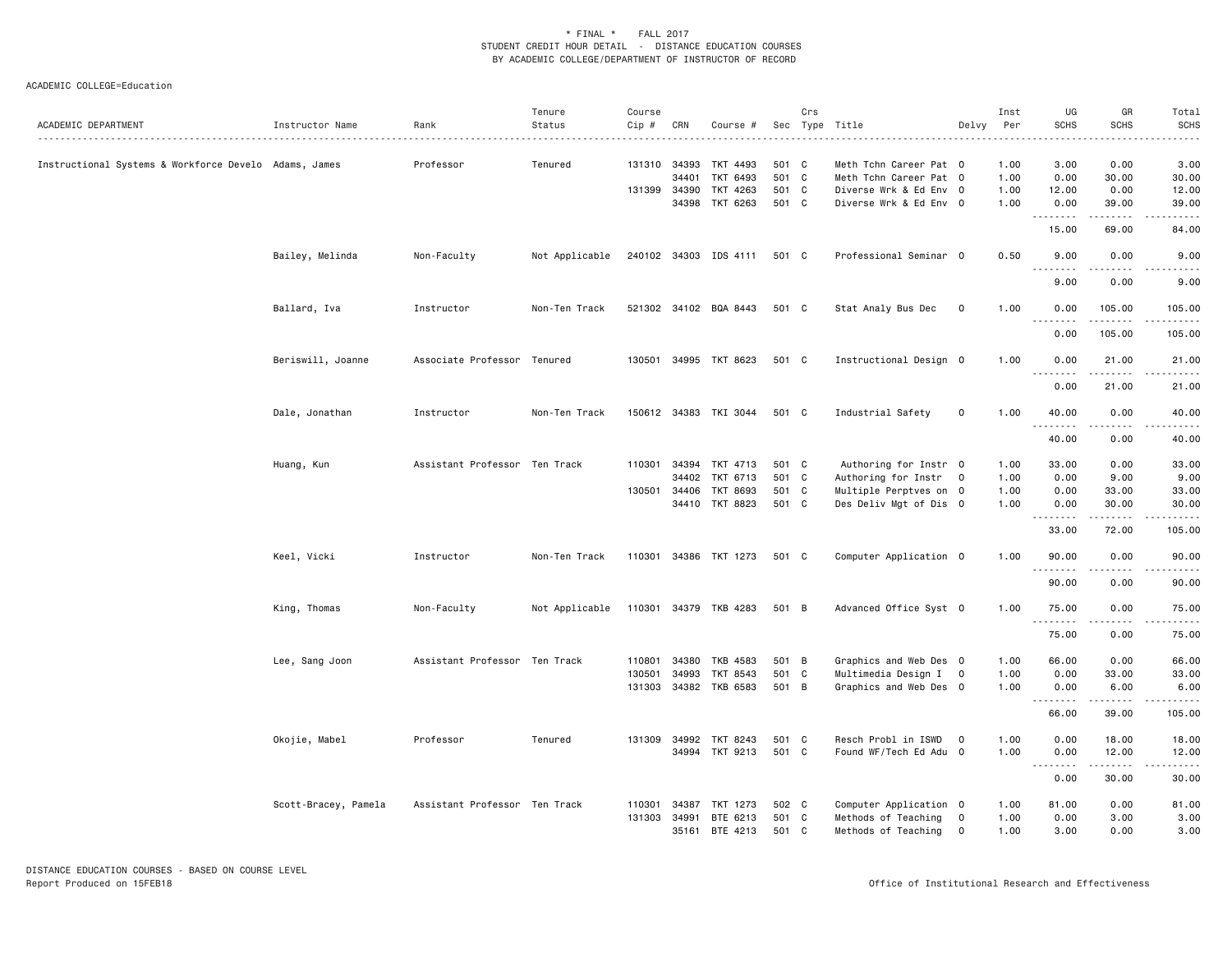| ACADEMIC DEPARTMENT                                    | Instructor Name | Rank                          | Tenure<br>Status | Course<br>Cip # | CRN   | Course #                    | Sec            | Crs          | Type Title                                       | Delvy Per | Inst         | UG<br><b>SCHS</b>              | GR<br><b>SCHS</b>              | Total<br><b>SCHS</b>              |
|--------------------------------------------------------|-----------------|-------------------------------|------------------|-----------------|-------|-----------------------------|----------------|--------------|--------------------------------------------------|-----------|--------------|--------------------------------|--------------------------------|-----------------------------------|
|                                                        |                 |                               |                  |                 |       |                             |                |              |                                                  |           |              |                                |                                |                                   |
|                                                        |                 |                               |                  |                 |       |                             |                |              |                                                  |           |              | 84.00                          | 3.00                           | 87.00                             |
| Instructional Systems & Workforce Develo Sears, Janice |                 | Lecturer                      | Non-Ten Track    | 131321          | 34396 | TKT 4803                    | 501 C          |              | Integ Tech for Learn 0                           |           | 1.00         | 33.00                          | 0.00                           | 33.00                             |
|                                                        |                 |                               |                  |                 | 34404 | TKT 6803                    | 501 C          |              | Integ Tech for Learn 0                           |           | 1.00         | 0.00<br>- - - - - - - -        | 21.00                          | 21.00                             |
|                                                        |                 |                               |                  |                 |       |                             |                |              |                                                  |           |              | 33.00                          | 21.00                          | 54.00                             |
|                                                        | Thomas, Lisa    | Lecturer                      | Non-Ten Track    |                 |       | 131205 34192 EDS 8623       | 501            | $\mathbf{C}$ | Effective Instructio 0                           |           | 1.00         | 0.00<br>--------               | 33.00<br>--------              | 33.00<br>.                        |
|                                                        |                 |                               |                  |                 |       |                             |                |              |                                                  |           |              | 0.00                           | 33.00                          | 33.00                             |
|                                                        | Yu, Chien       | Professor                     | Tenured          | 130501          | 34407 | TKT 8703                    | 501            | $\mathbf{C}$ | Trends & Issues Inst 0                           |           | 1.00         | 0.00<br>--------               | 39.00<br>-----                 | 39.00                             |
|                                                        |                 |                               |                  |                 |       |                             |                |              |                                                  |           |              | 0.00                           | 39.00                          | 39.00                             |
|                                                        | Yu, Wei-Chieh   | Assistant Professor Ten Track |                  | 110301          | 34395 | TKT 4753                    | 501 C          |              | Media for Present In 0                           |           | 1.00         | 57.00                          | 0.00                           | 57.00                             |
|                                                        |                 |                               |                  | 131319 36865    | 34403 | TKT 6753<br><b>TKT 7000</b> | 501 C<br>501 I |              | Media for Present In 0<br>Directed Indiv Study 0 |           | 1.00<br>1.00 | 0.00<br>0.00                   | 3.00<br>3.00                   | 3.00<br>3.00                      |
|                                                        |                 |                               |                  |                 |       |                             |                |              |                                                  |           |              | 57.00                          | 6.00                           | 63.00                             |
|                                                        |                 |                               |                  |                 |       |                             |                |              |                                                  |           |              |                                |                                |                                   |
| Instructional Systems & Workforce Develo               |                 |                               |                  |                 |       |                             |                |              |                                                  |           |              | ========<br>502.00<br>======== | ========<br>438.00<br>======== | EEEEEEEEE<br>940.00<br>========== |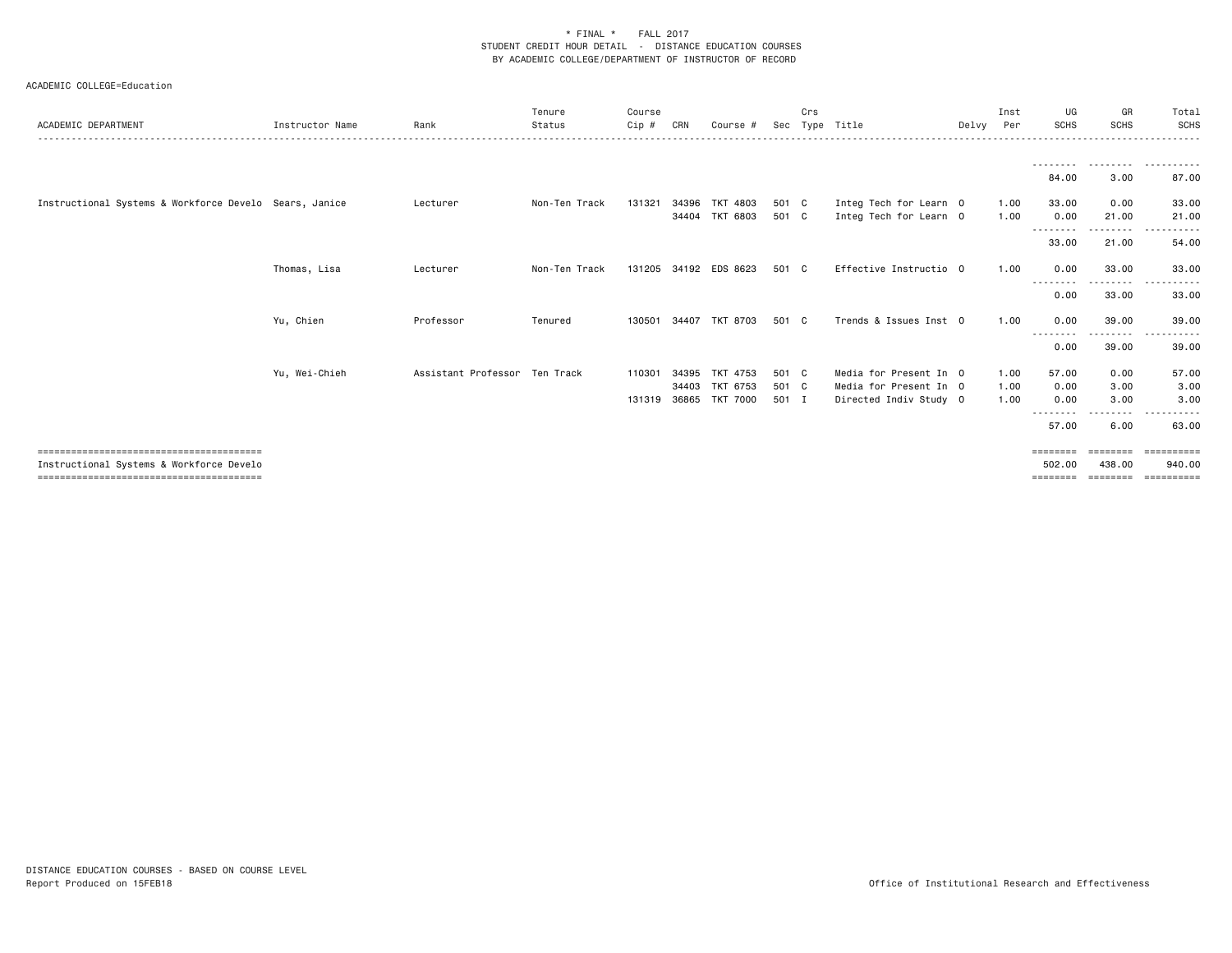| ACADEMIC DEPARTMENT | Instructor Name | Rank       | Tenure<br>Status | Course<br>Cip# | CRN | Course #             |       | Crs | Sec Type Title        | Delvy | Inst<br>Per | UG<br>SCHS                    | GR<br>SCHS                   | Total<br>SCHS                     |
|---------------------|-----------------|------------|------------------|----------------|-----|----------------------|-------|-----|-----------------------|-------|-------------|-------------------------------|------------------------------|-----------------------------------|
| Kinesiology         | Rye, David      | Instructor | Non-Ten Track    |                |     | 131314 34342 PE 4873 | 501 C |     | Prof Sem In Physica F |       | 1.00        | 12.00<br>.<br>12.00           | 0.00<br>.<br>0.00            | 12.00<br>.<br>12.00               |
| Kinesiology         |                 |            |                  |                |     |                      |       |     |                       |       |             | ========<br>12.00<br>======== | ========<br>0.00<br>======== | ==========<br>12.00<br>========== |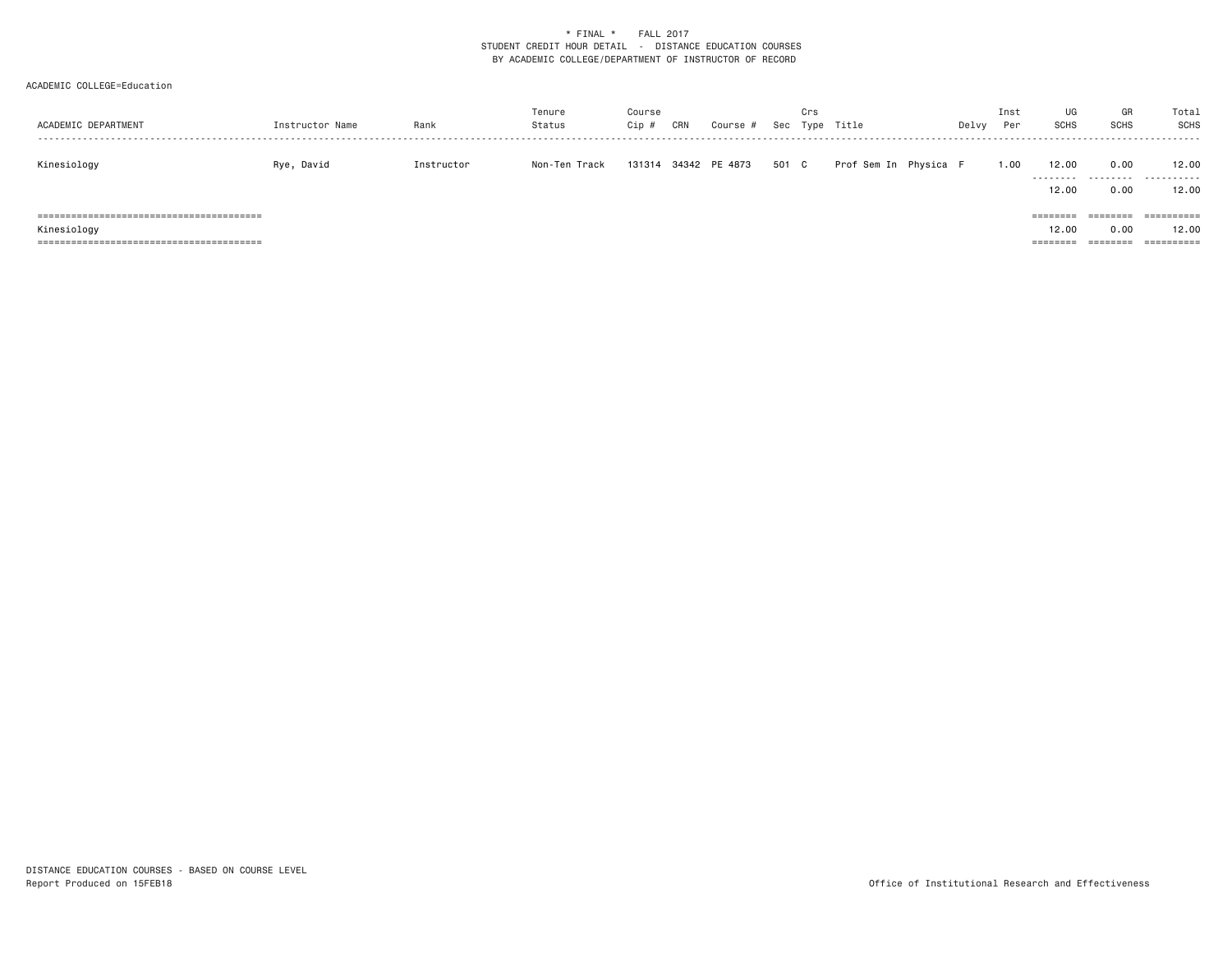| ACADEMIC DEPARTMENT | Instructor Name   | Rank       | Tenure<br>Status | Course<br>Cip # | CRN | Course #                              | Sec            | Crs | Type Title                                      | Delvy | Inst<br>Per  | UG<br>SCHS                 | GR<br><b>SCHS</b>        | Total<br>SCHS                           |
|---------------------|-------------------|------------|------------------|-----------------|-----|---------------------------------------|----------------|-----|-------------------------------------------------|-------|--------------|----------------------------|--------------------------|-----------------------------------------|
| Music               | Haislip, Matthew  | Instructor | Non-Ten Track    | 500901          |     | 131312 34338 MU 1123<br>34337 MU 1113 | 501 C<br>501 C |     | American Music App. 0<br>His & Apprec Of Musi O |       | 1.00<br>1.00 | 45.00<br>75.00             | 0.00<br>0.00             | 45.00<br>75.00                          |
|                     |                   |            |                  |                 |     |                                       |                |     |                                                 |       |              | <u>.</u><br>120.00         | .<br>0.00                | ----------<br>120.00                    |
|                     | Hause, Barry      | Lecturer   | Non-Ten Track    |                 |     | 500902 34339 MU 1133                  | 501 C          |     | The History of Rock 0                           |       | 1.00         | 117.00                     | 0.00                     | 117.00                                  |
|                     |                   |            |                  |                 |     |                                       |                |     |                                                 |       |              | 117.00                     | ---------<br>0.00        | ------<br>117.00                        |
|                     | Kopetz, Catherine | Instructor | Non-Ten Track    | 131312          |     | 34340 MUE 4886<br>34341 MUE 4896      | 501 F<br>501 F |     | Stu Teach Music Ed<br>Stu Teach Music Ed        | F.    | 1.00<br>1.00 | 12.00<br>12.00<br>-------- | 0.00<br>0.00<br>-------- | 12.00<br>12.00<br>. <b>.</b><br>$- - -$ |
|                     |                   |            |                  |                 |     |                                       |                |     |                                                 |       |              | 24.00                      | 0.00                     | 24.00                                   |
|                     |                   |            |                  |                 |     |                                       |                |     |                                                 |       |              | ========                   | ========                 | ==========                              |
| Music               |                   |            |                  |                 |     |                                       |                |     |                                                 |       |              | 261.00                     | 0.00                     | 261.00                                  |
|                     |                   |            |                  |                 |     |                                       |                |     |                                                 |       |              | ========                   | ========                 | ==========                              |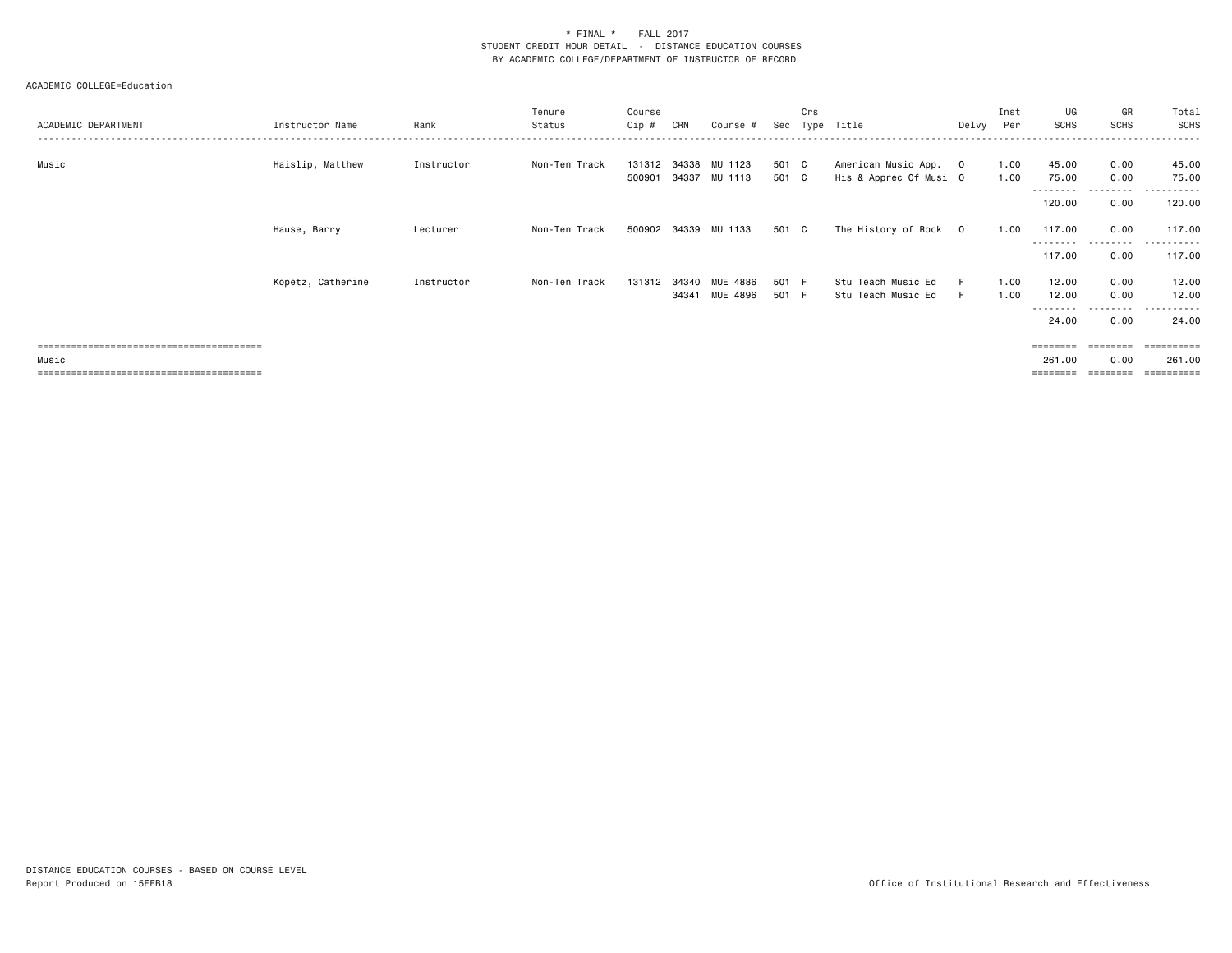| ACADEMIC DEPARTMENT   | Instructor Name | Rank                          | Tenure<br>Status | Course<br>Cip #  | CRN            | Course #                    | Sec            | Crs | Type Title                          | Delvy                        | Inst<br>Per  | UG<br><b>SCHS</b>                     | GR<br><b>SCHS</b>             | Total<br><b>SCHS</b>         |
|-----------------------|-----------------|-------------------------------|------------------|------------------|----------------|-----------------------------|----------------|-----|-------------------------------------|------------------------------|--------------|---------------------------------------|-------------------------------|------------------------------|
| Aerospace Engineering | Bhatia, Manav   | Assistant Professor Ten Track |                  | 309999           | 36646          | CME 9000                    | 503 D          |     | Research/Dis                        | $\mathbf{O}$                 | 1.00         | 0.00                                  | .<br>9.00                     | . <b>.</b><br>9.00           |
|                       |                 |                               |                  |                  |                |                             |                |     |                                     |                              |              | --------<br>0.00                      | --------<br>9.00              | $\cdots$<br>------<br>9.00   |
|                       | Bhushan, Shanti | Assistant Professor Ten Track |                  | 141901           |                | 35082 ME 8813               | 501 C          |     | Viscous Flow I                      | $\mathbf{O}$                 | 1.00         | 0.00                                  | 3.00                          | 3.00                         |
|                       |                 |                               |                  |                  |                |                             |                |     |                                     |                              |              | ----<br>0.00                          | ----<br>3.00                  | 3.00                         |
|                       | Janus, Jonathan | Associate Professor Tenured   |                  | 140201           | 36433          | ASE 8313<br>36845 ASE 9000  | 501 C<br>503 D |     | Adv Comp Aerodyn I<br>Research/Diss | $\mathbf 0$<br>$\mathsf{o}$  | 1.00<br>1.00 | 0.00<br>0.00                          | 9.00<br>1.00                  | 9.00<br>1.00                 |
|                       |                 |                               |                  |                  |                |                             |                |     |                                     |                              |              | --------<br>0.00                      | .<br>10.00                    | ------<br>$\cdots$<br>10.00  |
|                       | Thompson, David | Non-Faculty                   | Tenured          | 140201<br>309999 | 36644<br>36452 | ASE 9000<br><b>CME 9000</b> | 502 D<br>502 D |     | Research/Diss<br>Research/Dis       | $\mathbf{O}$<br>$\mathbf{O}$ | 1.00<br>1.00 | 0.00<br>0.00<br><u>.</u>              | 1.00<br>1.00<br>$\frac{1}{2}$ | 1.00<br>1.00<br>. <b>.</b> . |
|                       |                 |                               |                  |                  |                |                             |                |     |                                     |                              |              | 0.00                                  | 2.00                          | 2.00                         |
|                       | Walker, Calvin  | Instructor                    | Non-Ten Track    | 140201           | 37068          | ASE 7000                    | 501 I          |     | Directed Indiv Study 0              |                              | 1.00         | 0.00                                  | 3.00                          | 3.00                         |
|                       |                 |                               |                  |                  |                |                             |                |     |                                     |                              |              | --------<br>0.00                      | 3.00                          | 3.00                         |
| Aerospace Engineering |                 |                               |                  |                  |                |                             |                |     |                                     |                              |              | ========<br>0.00<br>$=$ = = = = = = = | ========<br>27.00<br>======== | ==========<br>27.00          |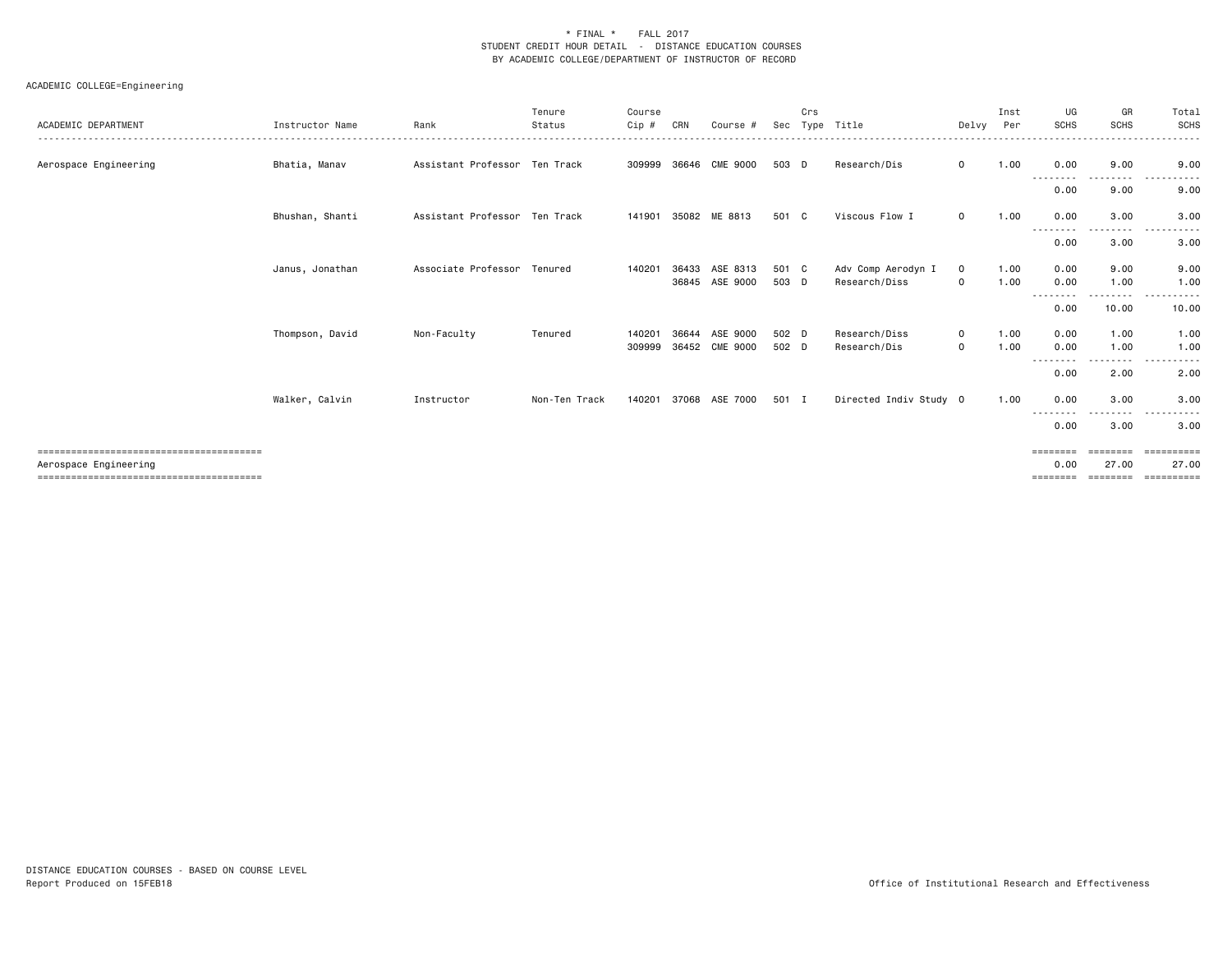| ACADEMIC DEPARTMENT               | Instructor Name     | Rank                          | Tenure<br>Status | Course<br>$Cip \#$ | CRN          | Course #             |       | Crs | Sec Type Title         | Delvy       | Inst<br>Per | UG<br>SCHS                                                  | GR<br>SCHS                                                                                                                                                    | Total<br>SCHS |
|-----------------------------------|---------------------|-------------------------------|------------------|--------------------|--------------|----------------------|-------|-----|------------------------|-------------|-------------|-------------------------------------------------------------|---------------------------------------------------------------------------------------------------------------------------------------------------------------|---------------|
| Civil & Environmental Engineering | Ellithy, Ghada      | Lecturer                      | Non-Ten Track    |                    |              | 140801 36446 CE 6483 | 501 C |     | Geosynthetics          | $\mathbf 0$ | 1.00        | 0.00<br>.                                                   | 24.00<br>. <u>.</u>                                                                                                                                           | 24.00         |
|                                   |                     |                               |                  |                    |              |                      |       |     |                        |             |             | 0.00                                                        | 24.00                                                                                                                                                         | 24.00         |
|                                   | Freyne, Seamus      | Associate Professor Tenured   |                  | 140801             |              | 35217 CE 8000        | 501 D |     | Research / Thesis      | 0           | 1.00        | 0.00                                                        | 4.00                                                                                                                                                          | 4.00          |
|                                   |                     |                               |                  |                    | 35249        | CE 6993              | 501 C |     | Prestr Concr Structu   | - F         | 1.00        | 0.00                                                        | 45.00                                                                                                                                                         | 45.00         |
|                                   |                     |                               |                  |                    |              | 35278 CE 9000        | 501 D |     | Research / Diss        | 0           | 1.00        | 0.00                                                        | 11.00                                                                                                                                                         | 11.00         |
|                                   |                     |                               |                  |                    |              | 36432 CE 7000        | 503 I |     | Directed Indiv Study 0 |             | 1.00        | 0.00                                                        | 1.00                                                                                                                                                          | 1.00          |
|                                   |                     |                               |                  |                    |              |                      |       |     |                        |             |             | .<br>0.00                                                   | 61.00                                                                                                                                                         | 61.00         |
|                                   | Gonzalez, Carlos    | Lecturer                      | Non-Ten Track    | 140801             |              | 36360 CE 6103        | 501 C |     | Pavement Mat & Des     | $\mathbf 0$ | 1.00        | 0.00<br>$\sim$ $\sim$ $\sim$<br>$\sim$ $\sim$ $\sim$ $\sim$ | 9.00<br>$- - - -$                                                                                                                                             | 9.00          |
|                                   |                     |                               |                  |                    |              |                      |       |     |                        |             |             | 0.00                                                        | 9.00                                                                                                                                                          | 9.00          |
|                                   | Gude, Veera         | Associate Professor Ten Track |                  | 140801             | 35059        | CE 8823              | 501 C |     | Un Pro-Op Env Eng II 0 |             | 1.00        | 0.00                                                        | 15.00                                                                                                                                                         | 15.00         |
|                                   |                     |                               |                  |                    |              | 35264 CE 8000        | 502 D |     | Research / Thesis      | $\mathbf 0$ | 1.00        | 0.00                                                        | 1.00                                                                                                                                                          | 1.00          |
|                                   |                     |                               |                  |                    |              |                      |       |     |                        |             |             | 0.00                                                        | 16.00                                                                                                                                                         | 16.00         |
|                                   |                     |                               |                  |                    |              |                      |       |     |                        |             |             |                                                             |                                                                                                                                                               |               |
|                                   | Gullett, Philip     | Associate Professor Tenured   |                  | 140801             | 35048        | CE 6923              | 501 C |     | Structural Dynamics    | $\circ$     | 1.00        | 0.00                                                        | 30.00                                                                                                                                                         | 30.00         |
|                                   |                     |                               |                  |                    | 35280        | CE 9000              | 503 D |     | Research / Diss        | $\circ$     | 1.00        | 0.00                                                        | 1.00                                                                                                                                                          | 1.00          |
|                                   |                     |                               |                  |                    |              | 36919 CE 7000        | 505 I |     | Directed Indiv Study 0 |             | 1.00        | 0.00<br>.                                                   | 3.00                                                                                                                                                          | 3.00          |
|                                   |                     |                               |                  |                    |              |                      |       |     |                        |             |             | 0.00                                                        | 34.00                                                                                                                                                         | 34.00         |
|                                   | Howard, Isaac       | Professor                     | Tenured          |                    | 140801 35281 | CE 9000              | 504 D |     | Research / Diss        | $\Omega$    | 1.00        | 0.00                                                        | 4.00                                                                                                                                                          | 4.00          |
|                                   |                     |                               |                  |                    | 36282        | CE 7000              | 501 I |     | Directed Indiv Study 0 |             | 1.00        | 0.00                                                        | 3.00                                                                                                                                                          | 3.00          |
|                                   |                     |                               |                  |                    | 36283        | CE 7000              | 502 I |     | Directed Indiv Study 0 |             | 1.00        | 0.00                                                        | 3.00                                                                                                                                                          | 3.00          |
|                                   |                     |                               |                  |                    |              | 140899 35057 CE 8303 | 501 C |     | Mat'l Characterizati 0 |             | 1.00        | 0.00                                                        | 45.00<br>$\frac{1}{2} \left( \frac{1}{2} \right) \left( \frac{1}{2} \right) \left( \frac{1}{2} \right) \left( \frac{1}{2} \right) \left( \frac{1}{2} \right)$ | 45.00         |
|                                   |                     |                               |                  |                    |              |                      |       |     |                        |             |             | .<br>0.00                                                   | 55.00                                                                                                                                                         | 55.00         |
|                                   | Martin, James L.    | Professor                     | Tenured          | 140801             | 35356        | CE 9000              | 507 D |     | Research / Diss        | 0           | 1.00        | 0.00                                                        | 3.00                                                                                                                                                          | 3.00          |
|                                   |                     |                               |                  |                    | 36724        | CE 8000              | 513 D |     | Research / Thesis      | $\circ$     | 1.00        | 0.00                                                        | 4.00                                                                                                                                                          | 4.00          |
|                                   |                     |                               |                  |                    |              | 140805 35044 CE 6533 | 501 C |     | Comp Water Res         | $\Omega$    | 1.00        | 0.00                                                        | 12.00                                                                                                                                                         | 12.00<br>.    |
|                                   |                     |                               |                  |                    |              |                      |       |     |                        |             |             | .<br>0.00                                                   | .<br>19.00                                                                                                                                                    | 19.00         |
|                                   | Pettway, Jacqueline | Lecturer                      | Non-Ten Track    |                    |              | 140805 35058 CE 8533 | 501 C |     | Hydromechanics         | $\mathbf 0$ | 1.00        | 0.00                                                        | 15.00                                                                                                                                                         | 15.00         |
|                                   |                     |                               |                  |                    |              |                      |       |     |                        |             |             | .<br>0.00                                                   | 15.00                                                                                                                                                         | 15.00         |
|                                   | Ramirez Avila, John | Assistant Professor Ten Track |                  | 140801             | 35045        | CE 6583              | 501 C |     | Stream Reconnaissanc 0 |             | 1.00        | 0.00                                                        | 33.00                                                                                                                                                         | 33.00         |
|                                   |                     |                               |                  |                    | 35273        | CE 8000              | 508 D |     | Research / Thesis      | 0           | 1.00        | 0.00                                                        | 7.00                                                                                                                                                          | 7.00          |
|                                   |                     |                               |                  |                    | 35357        | CE 9000              | 508 D |     | Research / Diss        | $\Omega$    | 1.00        | 0.00                                                        | 1.00                                                                                                                                                          | 1.00          |
|                                   |                     |                               |                  |                    |              | 36722 CE 7000        | 504 I |     | Directed Indiv Study 0 |             | 1.00        | 0.00                                                        | 3.00                                                                                                                                                          | 3.00          |
|                                   |                     |                               |                  |                    |              |                      |       |     |                        |             |             | $\omega$ $\omega$ $\omega$<br>.<br>0.00                     | 44.00                                                                                                                                                         | 44.00         |
|                                   | Truax, Dennis       | Professor                     | Tenured          |                    |              | 140801 35358 CE 9000 | 509 D |     | Research / Diss        | $\mathbf 0$ | 1.00        | 0.00                                                        | 6.00                                                                                                                                                          | 6.00          |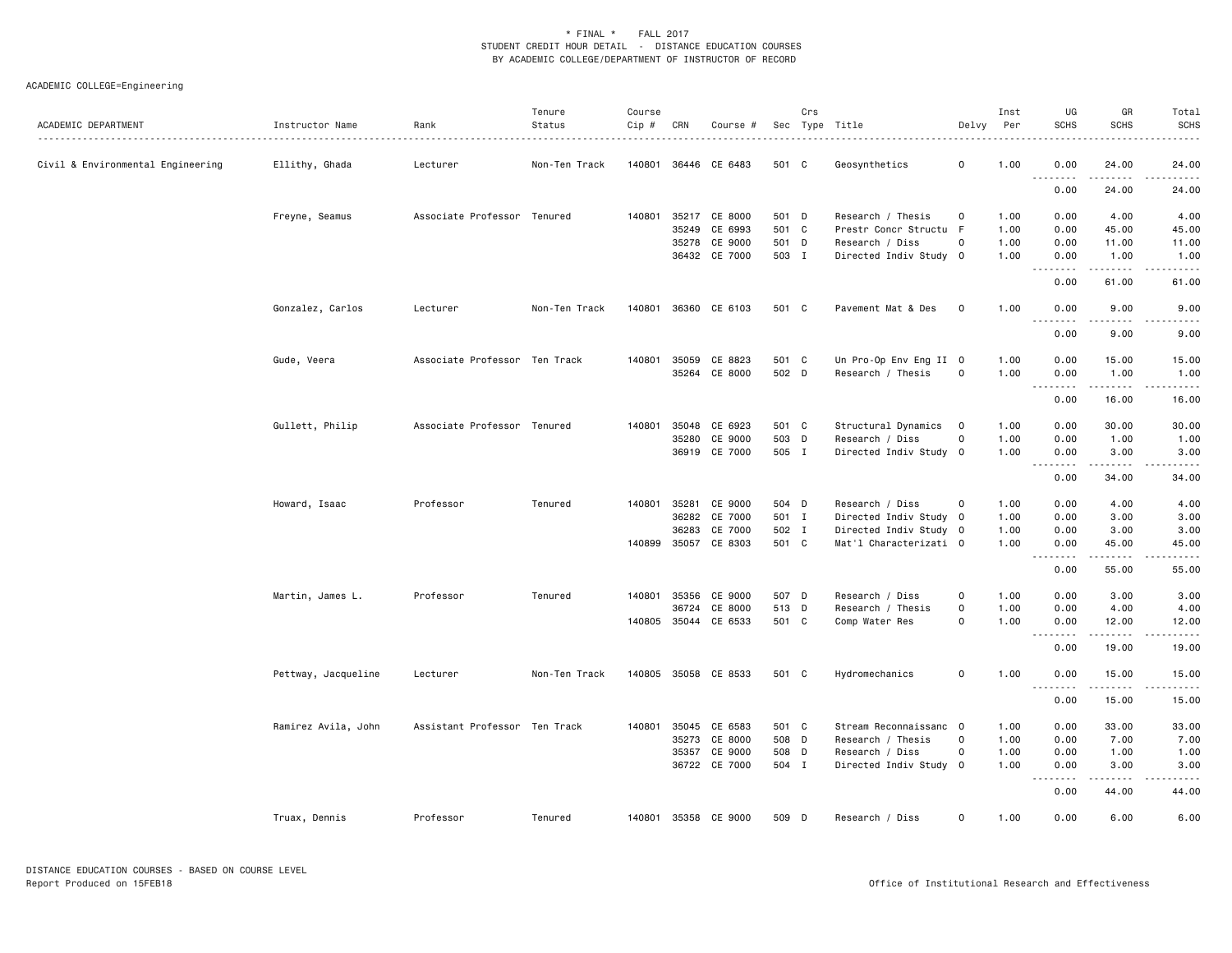| ACADEMIC DEPARTMENT               | Instructor Name     | Rank                          | Tenure<br>Status | Course<br>Cip # | CRN   | Course # | Sec   | Crs | Type Title      | Delvy        | Inst<br>Per | UG<br><b>SCHS</b>         | GR<br><b>SCHS</b>  | Total<br>SCHS                  |
|-----------------------------------|---------------------|-------------------------------|------------------|-----------------|-------|----------|-------|-----|-----------------|--------------|-------------|---------------------------|--------------------|--------------------------------|
|                                   |                     |                               |                  |                 |       |          |       |     |                 |              |             | --------                  | .                  | $  -$                          |
|                                   |                     |                               |                  |                 |       |          |       |     |                 |              |             | 0.00                      | 6.00               | 6.00                           |
| Civil & Environmental Engineering | Vahedifard, Farshid | Associate Professor Ten Track |                  | 140801          | 35359 | CE 9000  | 510 D |     | Research / Diss | $\mathbf{0}$ | 1.00        | 0.00<br>--------          | 6.00<br>.          | 6.00<br>$- - -$<br>.           |
|                                   |                     |                               |                  |                 |       |          |       |     |                 |              |             | 0.00                      | 6.00               | 6.00                           |
|                                   | White, Thomas       | Non-Employee                  | Not Applicable   | 140801          | 35360 | CE 9000  | 511 D |     | Research / Diss | $\circ$      | 1.00        | 0.00                      | 3.00               | 3.00                           |
|                                   |                     |                               |                  |                 |       |          |       |     |                 |              |             | --------<br>0.00          | ---------<br>3.00  | .<br>3.00                      |
|                                   | Zhang, Li           | Associate Professor Tenured   |                  | 140801          | 35361 | CE 9000  | 512 D |     | Research / Diss | $\circ$      | 1.00        | 0.00                      | 1.00               | 1.00                           |
|                                   |                     |                               |                  |                 |       |          |       |     |                 |              |             | --------<br>0.00          | ---------<br>1.00  | .<br>1.00                      |
| Civil & Environmental Engineering |                     |                               |                  |                 |       |          |       |     |                 |              |             | $=$ = = = = = = =<br>0.00 | ========<br>293.00 | ==========<br>293.00<br>====== |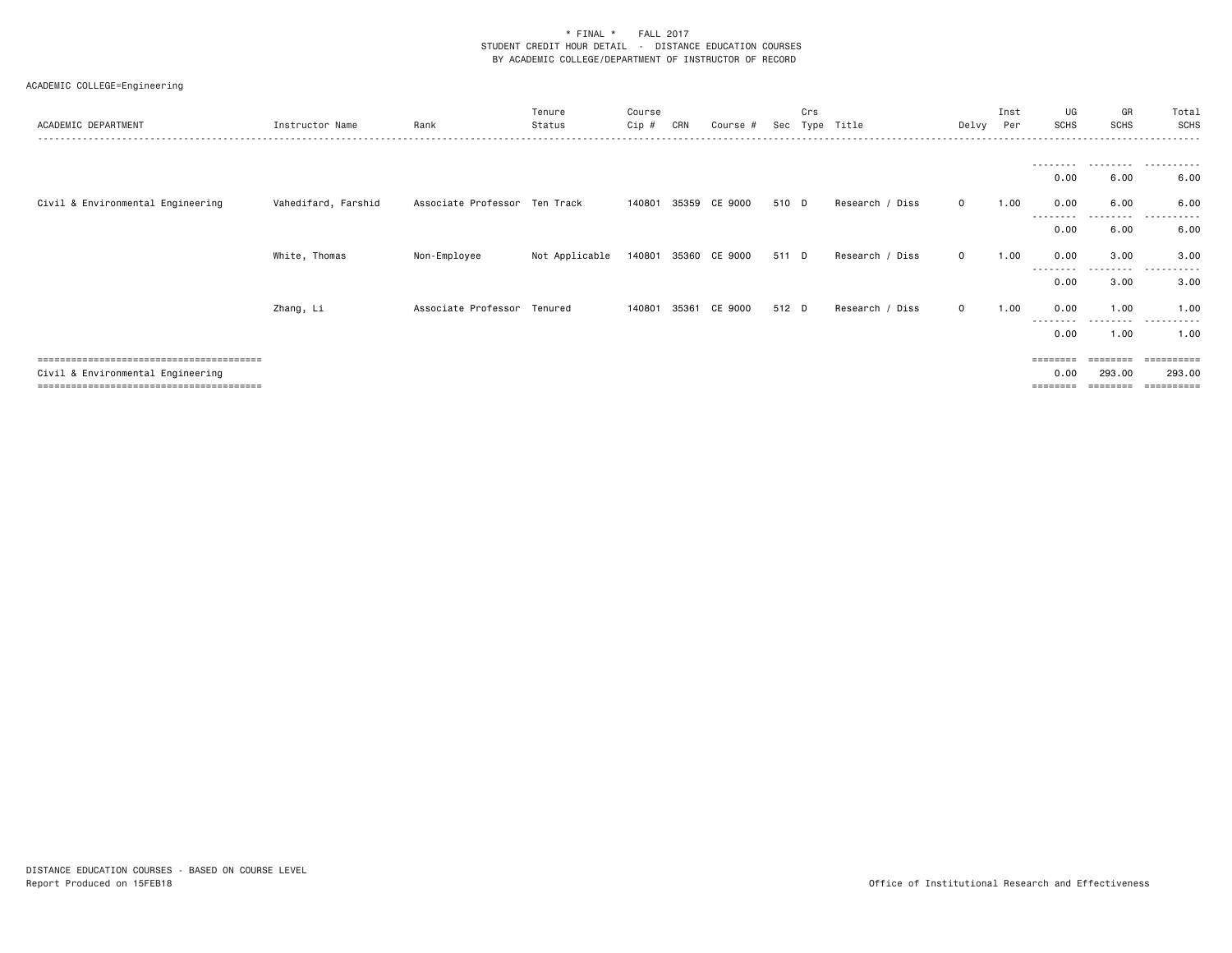| ACADEMIC DEPARTMENT                 | Instructor Name                                      | Rank                        | Tenure<br>Status | Course<br>Cip # | CRN | Course #              | Sec   | Crs<br>Type | Title                  | Delvy        | Inst<br>Per | UG<br>SCHS        | GR<br>SCHS         | Total<br>SCHS |
|-------------------------------------|------------------------------------------------------|-----------------------------|------------------|-----------------|-----|-----------------------|-------|-------------|------------------------|--------------|-------------|-------------------|--------------------|---------------|
| Computer Science & Engineering      | Archibald, Christopher Assistant Professor Ten Track |                             |                  |                 |     | 110101 36697 CSE 8673 | 501 C |             | Machine Learning       | $\mathbf{0}$ | 1.00        | 0.00<br>--------- | 6.00<br>---------  | 6.00<br>.     |
|                                     |                                                      |                             |                  |                 |     |                       |       |             |                        |              |             | 0.00              | 6.00               | 6.00          |
|                                     | Bethel, Cindy                                        | Associate Professor Tenured |                  | 110101          |     | 36408 CSE 7000 501 I  |       |             | Directed Indiv Study 0 |              | 1.00        | 0.00<br>--------  | 3.00<br>------     | 3.00<br>.     |
|                                     |                                                      |                             |                  |                 |     |                       |       |             |                        |              |             | 0.00              | 3.00               | 3.00          |
|                                     | Luke, Edward                                         | Professor                   | Tenured          | 110101          |     | 35995 CSE 6163        | 501 C |             | Des Parallel Alg       | $\mathbf{0}$ | 1.00        | 0.00<br>--------  | 18.00<br>--------- | 18.00<br>.    |
|                                     |                                                      |                             |                  |                 |     |                       |       |             |                        |              |             | 0.00              | 18,00              | 18.00         |
|                                     |                                                      |                             |                  |                 |     |                       |       |             |                        |              |             |                   |                    | ======        |
| Computer Science & Engineering      |                                                      |                             |                  |                 |     |                       |       |             |                        |              |             | 0.00              | 27.00              | 27.00         |
| ;================================== |                                                      |                             |                  |                 |     |                       |       |             |                        |              |             |                   |                    | ========      |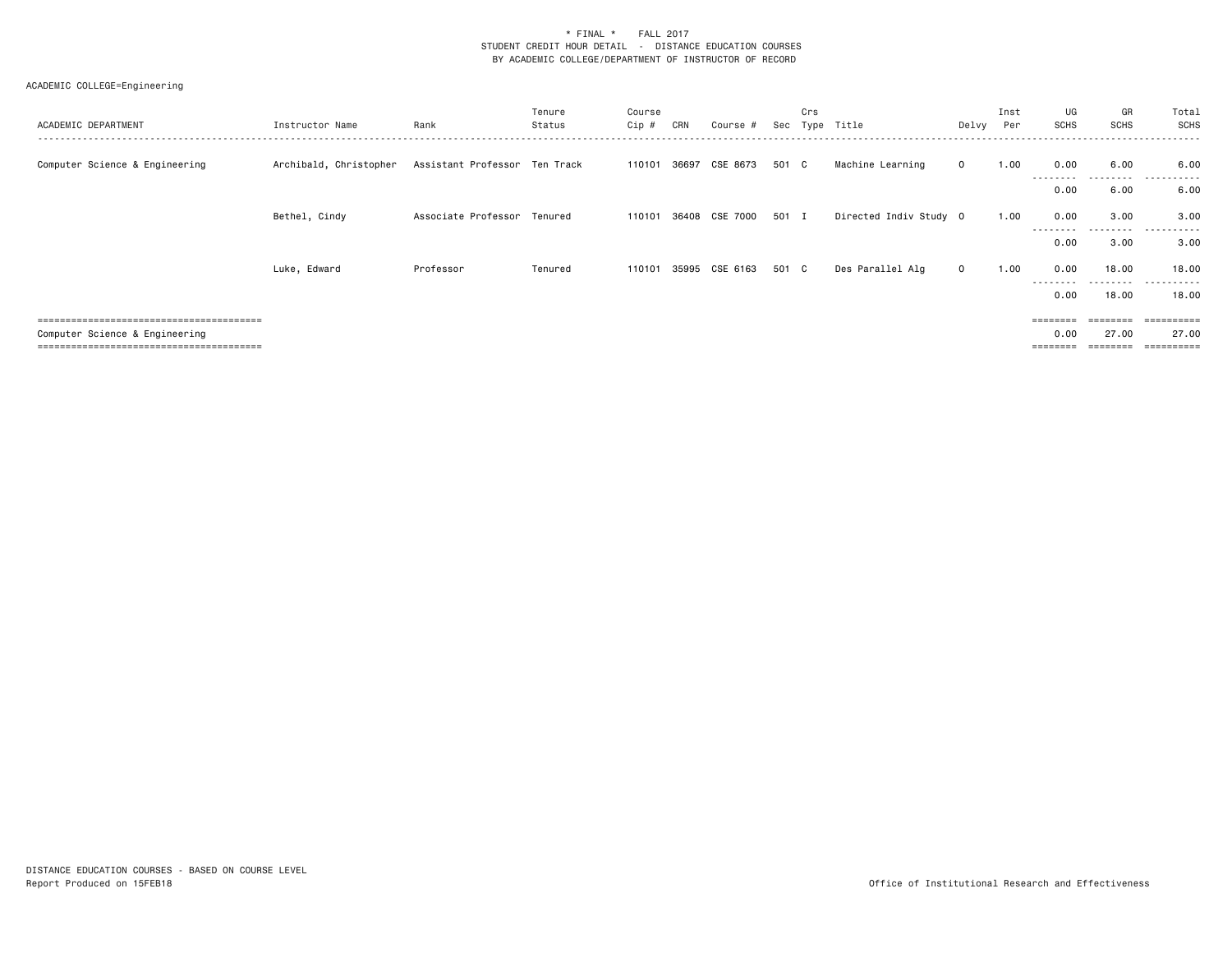| ACADEMIC DEPARTMENT               | Instructor Name                                       | Rank                          | Tenure<br>Status | Course<br>Cip # | CRN          | Course #                                       |                | Crs | Sec Type Title                          | Delvy               | Inst<br>Per  | UG<br>SCHS                            | GR<br><b>SCHS</b>                                                                                                                                                                                                                                                                                                                                                                                               | Total<br><b>SCHS</b> |
|-----------------------------------|-------------------------------------------------------|-------------------------------|------------------|-----------------|--------------|------------------------------------------------|----------------|-----|-----------------------------------------|---------------------|--------------|---------------------------------------|-----------------------------------------------------------------------------------------------------------------------------------------------------------------------------------------------------------------------------------------------------------------------------------------------------------------------------------------------------------------------------------------------------------------|----------------------|
| Electrical & Computer Engineering | Anderson, Derek                                       | Associate Professor Tenured   |                  |                 | 141001 34147 | ECE 6413                                       | 501 C          |     | Digital Signal Proce 0                  |                     | 1.00         | 0.00                                  | 9.00                                                                                                                                                                                                                                                                                                                                                                                                            | 9.00                 |
|                                   |                                                       |                               |                  |                 | 35371        | ECE 9000                                       | 502 D          |     | Research/Diss                           | $\mathsf{O}\xspace$ | 1.00         | 0.00                                  | 3.00                                                                                                                                                                                                                                                                                                                                                                                                            | 3.00                 |
|                                   |                                                       |                               |                  |                 |              | 309999 35980 CME 9000                          | 501 D          |     | Research/Dis                            | $\mathbf 0$         | 1.00         | 0.00<br>.                             | 3.00<br>.                                                                                                                                                                                                                                                                                                                                                                                                       | 3.00                 |
|                                   |                                                       |                               |                  |                 |              |                                                |                |     |                                         |                     |              | 0.00                                  | 15.00                                                                                                                                                                                                                                                                                                                                                                                                           | 15.00                |
|                                   | Ball, John                                            | Assistant Professor Ten Track |                  | 141001          |              | 35050 ECE 8433                                 | 501 C          |     | Statistical Signal P 0                  |                     | 1.00         | 0.00                                  | 27.00                                                                                                                                                                                                                                                                                                                                                                                                           | 27.00<br>.           |
|                                   |                                                       |                               |                  |                 |              |                                                |                |     |                                         |                     |              | .<br>0.00                             | .<br>27.00                                                                                                                                                                                                                                                                                                                                                                                                      | 27.00                |
|                                   | Bruce, Lori                                           | Non-Faculty                   | Tenured          |                 |              | 240102 36027 GRD 9010                          | 501 K          |     | Graduate Degree Comp F                  |                     | 1.00         | 0.00                                  | 0.00                                                                                                                                                                                                                                                                                                                                                                                                            | 0.00                 |
|                                   |                                                       |                               |                  |                 |              |                                                |                |     |                                         |                     |              | .<br>0.00                             | 0.00                                                                                                                                                                                                                                                                                                                                                                                                            | 0.00                 |
|                                   | Donohoe, John                                         | Professor                     | Tenured          |                 |              | 141001 35365 ECE 8000                          | 505 D          |     | Research/Thesis                         | $\mathsf{o}\,$      | 1.00         | 0.00                                  | 1.00                                                                                                                                                                                                                                                                                                                                                                                                            | 1.00                 |
|                                   |                                                       |                               |                  |                 |              |                                                |                |     |                                         |                     |              | .<br>0.00                             | $- - - - -$<br>1.00                                                                                                                                                                                                                                                                                                                                                                                             | .<br>1.00            |
|                                   |                                                       |                               |                  |                 |              |                                                |                |     |                                         |                     |              |                                       |                                                                                                                                                                                                                                                                                                                                                                                                                 |                      |
|                                   | Du, Qian                                              | Professor                     | Tenured          |                 |              | 140901 36146 ECE 8473<br>141001 35374 ECE 9000 | 501 C<br>506 D |     | Digital Image Proces 0<br>Research/Diss | $\mathsf{O}\xspace$ | 1.00<br>1.00 | 0.00<br>0.00                          | 21.00<br>3.00                                                                                                                                                                                                                                                                                                                                                                                                   | 21.00<br>3.00        |
|                                   |                                                       |                               |                  |                 |              |                                                |                |     |                                         |                     |              | .                                     | .                                                                                                                                                                                                                                                                                                                                                                                                               | .                    |
|                                   |                                                       |                               |                  |                 |              |                                                |                |     |                                         |                     |              | 0.00                                  | 24.00                                                                                                                                                                                                                                                                                                                                                                                                           | 24.00                |
|                                   | Fowler, James                                         | Professor                     | Tenured          |                 |              | 141001 35051 ECE 8453                          | 501 C          |     | Introduction to Wave 0                  |                     | 1.00         | 0.00                                  | 12.00                                                                                                                                                                                                                                                                                                                                                                                                           | 12.00                |
|                                   |                                                       |                               |                  |                 |              | 35375 ECE 9000                                 | 507 D          |     | Research/Diss                           | $\mathsf{O}\xspace$ | 1.00         | 0.00<br>.                             | 3.00<br>.                                                                                                                                                                                                                                                                                                                                                                                                       | 3.00<br>.            |
|                                   |                                                       |                               |                  |                 |              |                                                |                |     |                                         |                     |              | 0.00                                  | 15.00                                                                                                                                                                                                                                                                                                                                                                                                           | 15.00                |
|                                   | Fu, Yong                                              | Associate Professor Tenured   |                  | 141001          | 34148        | ECE 6613                                       | 501 C          |     | Pwr Transmission Sys 0                  |                     | 1.00         | 0.00                                  | 9.00                                                                                                                                                                                                                                                                                                                                                                                                            | 9.00                 |
|                                   |                                                       |                               |                  |                 | 35376        | ECE 9000                                       | 509 D          |     | Research/Diss                           | 0                   | 1.00         | 0.00                                  | 3.00                                                                                                                                                                                                                                                                                                                                                                                                            | 3.00                 |
|                                   |                                                       |                               |                  |                 |              | 36591 ECE 7000                                 | 501 I          |     | Directed Indiv Study 0                  |                     | 1.00         | 0.00<br><u>.</u>                      | 3.00<br>$\mathbf{L}^{\mathbf{1}}\mathbf{L}^{\mathbf{2}}\mathbf{L}^{\mathbf{3}}\mathbf{L}^{\mathbf{4}}\mathbf{L}^{\mathbf{5}}\mathbf{L}^{\mathbf{6}}\mathbf{L}^{\mathbf{7}}\mathbf{L}^{\mathbf{8}}\mathbf{L}^{\mathbf{8}}\mathbf{L}^{\mathbf{9}}\mathbf{L}^{\mathbf{1}}\mathbf{L}^{\mathbf{1}}\mathbf{L}^{\mathbf{1}}\mathbf{L}^{\mathbf{1}}\mathbf{L}^{\mathbf{1}}\mathbf{L}^{\mathbf{1}}\mathbf{L}^{\mathbf{1$ | 3.00<br>$- - - - -$  |
|                                   |                                                       |                               |                  |                 |              |                                                |                |     |                                         |                     |              | 0.00                                  | 15.00                                                                                                                                                                                                                                                                                                                                                                                                           | 15.00                |
|                                   | Karimi-Ghartemani, Maso Associate Professor Ten Track |                               |                  |                 |              | 141001 34152 ECE 8923                          | 501 C          |     | Non-Linear Con Sys                      | 0                   | 1.00         | 0.00                                  | 12.00                                                                                                                                                                                                                                                                                                                                                                                                           | 12.00                |
|                                   |                                                       |                               |                  |                 |              | 36485 ECE 9000                                 | 511 D          |     | Research/Diss                           | $\mathbf 0$         | 1.00         | 0.00                                  | 1.00                                                                                                                                                                                                                                                                                                                                                                                                            | 1.00                 |
|                                   |                                                       |                               |                  |                 |              |                                                |                |     |                                         |                     |              | $\cdots \cdots \cdots \cdots$<br>0.00 | .<br>13.00                                                                                                                                                                                                                                                                                                                                                                                                      | ------<br>13.00      |
|                                   | Tang, Bo                                              | Assistant Professor Ten Track |                  |                 |              | 141001 36956 ECE 9000                          | 522 D          |     | Research/Diss                           | $\mathsf{O}\xspace$ | 1.00         | 0.00                                  | 1.00                                                                                                                                                                                                                                                                                                                                                                                                            | 1.00                 |
|                                   |                                                       |                               |                  |                 |              |                                                |                |     |                                         |                     |              | .<br>0.00                             | 1.00                                                                                                                                                                                                                                                                                                                                                                                                            | .<br>1.00            |
|                                   | Younan, Nicolas                                       | Professor                     | Tenured          |                 |              | 141001 35379 ECE 9000                          | 521 D          |     | Research/Diss                           | $\mathsf{O}\xspace$ | 1.00         | 0.00                                  | 1.00                                                                                                                                                                                                                                                                                                                                                                                                            | 1.00                 |
|                                   |                                                       |                               |                  |                 |              |                                                |                |     |                                         |                     |              | .<br>0.00                             | 1.00                                                                                                                                                                                                                                                                                                                                                                                                            | 1.00                 |
|                                   |                                                       |                               |                  |                 |              |                                                |                |     |                                         |                     |              | ========                              |                                                                                                                                                                                                                                                                                                                                                                                                                 | 112.00               |
| Electrical & Computer Engineering |                                                       |                               |                  |                 |              |                                                |                |     |                                         |                     |              | 0.00<br>========                      | 112.00                                                                                                                                                                                                                                                                                                                                                                                                          |                      |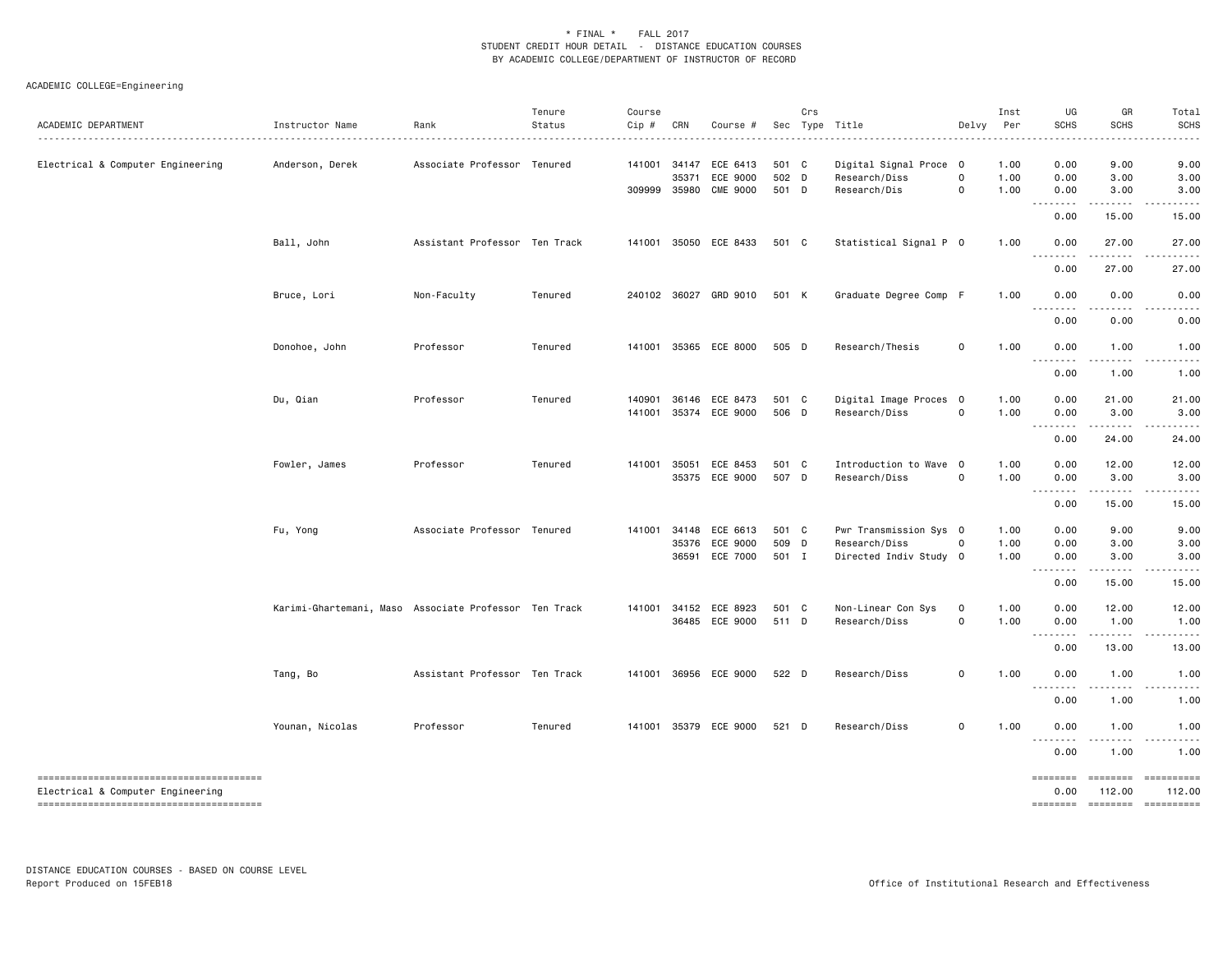| ACADEMIC DEPARTMENT              | Instructor Name        | Rank                          | Tenure<br>Status | Course<br>Cip #  | CRN            | Course #                                  |                         | Crs | Sec Type Title                                                    | Delvy                                      | Inst<br>Per          | UG<br><b>SCHS</b>                           | GR<br>SCHS                                                                                                                                                            | Total<br><b>SCHS</b>                                                                                                                                                  |
|----------------------------------|------------------------|-------------------------------|------------------|------------------|----------------|-------------------------------------------|-------------------------|-----|-------------------------------------------------------------------|--------------------------------------------|----------------------|---------------------------------------------|-----------------------------------------------------------------------------------------------------------------------------------------------------------------------|-----------------------------------------------------------------------------------------------------------------------------------------------------------------------|
| Industrial & Systems Engineering | Bian, Linkan           | Assistant Professor Ten Track |                  | 143501<br>143701 | 35390          | IE 9000<br>35053 IE 8723                  | 501<br>501 C            | D   | Research/DIss<br>Oper Research II                                 | $\mathsf{O}\xspace$<br>0                   | 1.00<br>1.00         | 0.00<br>0.00<br>.                           | 1.00<br>12.00<br>.                                                                                                                                                    | 1.00<br>12.00<br>.                                                                                                                                                    |
|                                  |                        |                               |                  |                  |                |                                           |                         |     |                                                                   |                                            |                      | 0.00                                        | 13.00                                                                                                                                                                 | 13.00                                                                                                                                                                 |
|                                  | Bullington, Stanley    | Professor                     | Tenured          |                  |                | 143501 35055 IE 8913<br>35391 IE 9000     | 501 C<br>502 D          |     | Engr Economy II<br>Research/DIss                                  | $\mathsf{O}\xspace$<br>$\mathsf{o}\xspace$ | 1.00<br>1.00         | 0.00<br>0.00<br>$\sim$ $\sim$ $\sim$<br>.   | 63.00<br>3.00                                                                                                                                                         | 63.00<br>3.00                                                                                                                                                         |
|                                  |                        |                               |                  |                  |                |                                           |                         |     |                                                                   |                                            |                      | 0.00                                        | 66.00                                                                                                                                                                 | 66.00                                                                                                                                                                 |
|                                  | Burch, Reuben          | Assistant Professor Ten Track |                  | 143501           |                | 35392 IE 9000<br>36590 IE 7000            | 503 D<br>502 I          |     | Research/DIss<br>Directed Indiv Study 0                           | 0                                          | 1.00<br>1.00         | 0.00<br>0.00                                | 6.00<br>3.00                                                                                                                                                          | 6.00<br>3.00                                                                                                                                                          |
|                                  |                        |                               |                  |                  |                |                                           |                         |     |                                                                   |                                            |                      | .<br>0.00                                   | 9.00                                                                                                                                                                  | 9.00                                                                                                                                                                  |
|                                  | Jaradat, Raed          | Assistant Professor Ten Track |                  | 143501           | 35393<br>37069 | IE 9000<br>IE 7000                        | 504 D<br>503 I          |     | Research/DIss<br>Directed Indiv Study 0                           | $\mathsf{O}\xspace$                        | 1.00<br>1.00         | 0.00<br>0.00                                | 3.00<br>3.00                                                                                                                                                          | 3.00<br>3.00                                                                                                                                                          |
|                                  |                        |                               |                  |                  |                |                                           |                         |     |                                                                   |                                            |                      | . <b>.</b><br>0.00                          | .<br>6.00                                                                                                                                                             | .<br>6.00                                                                                                                                                             |
|                                  | Ma, Junfeng            | Assistant Professor Ten Track |                  |                  |                | 143501 34310 IE 6653                      | 501 C                   |     | Ind Qual Control I                                                | $\mathbf 0$                                | 1.00                 | 0.00<br>.                                   | 18.00                                                                                                                                                                 | 18.00                                                                                                                                                                 |
|                                  |                        |                               |                  |                  |                |                                           |                         |     |                                                                   |                                            |                      | 0.00                                        | 18.00                                                                                                                                                                 | 18.00                                                                                                                                                                 |
|                                  | Marufuzzaman, Mohammad | Assistant Professor Ten Track |                  | 143501           | 35049<br>35395 | IE 6753<br>IE 9000<br>35977 IE 7000       | 501 C<br>506 D<br>501 I |     | Systems Engr & Analy 0<br>Research/DIss<br>Directed Indiv Study 0 | $\mathsf{O}\xspace$                        | 1.00<br>1.00<br>1.00 | 0.00<br>0.00<br>0.00<br>.                   | 15.00<br>5.00<br>3.00                                                                                                                                                 | 15.00<br>5.00<br>3.00                                                                                                                                                 |
|                                  |                        |                               |                  |                  |                |                                           |                         |     |                                                                   |                                            |                      | 0.00                                        | 23.00                                                                                                                                                                 | 23.00                                                                                                                                                                 |
|                                  | Medal, Hugh            | Assistant Professor Ten Track |                  | 143501<br>143701 | 35396          | IE 9000<br>35054 IE 8753                  | 507 D<br>501 C          |     | Research/DIss<br>Network Flow & Dynam O                           | 0                                          | 1.00<br>1.00         | 0.00<br>0.00<br>$\sim$ $\sim$ $\sim$ $\sim$ | 4.00<br>24.00<br>$\frac{1}{2} \left( \frac{1}{2} \right) \left( \frac{1}{2} \right) \left( \frac{1}{2} \right) \left( \frac{1}{2} \right) \left( \frac{1}{2} \right)$ | 4.00<br>24.00<br>$\frac{1}{2} \left( \frac{1}{2} \right) \left( \frac{1}{2} \right) \left( \frac{1}{2} \right) \left( \frac{1}{2} \right) \left( \frac{1}{2} \right)$ |
|                                  |                        |                               |                  |                  |                |                                           |                         |     |                                                                   |                                            |                      | 0.00                                        | 28.00                                                                                                                                                                 | 28.00                                                                                                                                                                 |
|                                  | Reeves, Kari           | Non-Faculty                   | Tenured          | 143501           |                | 36014 IE 9000                             | 511 D                   |     | Research/DIss                                                     | $\mathsf{O}\xspace$                        | 1.00                 | 0.00<br>.                                   | 11.00<br>.                                                                                                                                                            | 11.00                                                                                                                                                                 |
|                                  |                        |                               |                  |                  |                |                                           |                         |     |                                                                   |                                            |                      | 0.00                                        | 11.00                                                                                                                                                                 | 11.00                                                                                                                                                                 |
|                                  | Smith, Brian           | Assistant Professor Ten Track |                  | 143501           | 34308          | IE 6573<br>35387 IE 8000<br>35397 IE 9000 | 501 C<br>508 D<br>508 D |     | Process Imprvmnt Eng 0<br>Research / Thesis<br>Research/DIss      | $\mathsf{O}\xspace$<br>$\mathsf{O}\xspace$ | 1.00<br>1.00<br>1.00 | 0.00<br>0.00<br>0.00                        | 54.00<br>4.00<br>8.00                                                                                                                                                 | 54.00<br>4.00<br>8.00                                                                                                                                                 |
|                                  |                        |                               |                  |                  |                |                                           |                         |     |                                                                   |                                            |                      | . <b>.</b><br>0.00                          | 66.00                                                                                                                                                                 | 66.00                                                                                                                                                                 |
|                                  | Strawderman, Lesley    | Associate Professor Tenured   |                  | 143501           | 35398          | IE 9000<br>35545 IE 3123                  | 509 D<br>501 C          |     | Research/DIss<br>Industrial Ergonomic 0                           | 0                                          | 1.00<br>1.00         | 0.00<br>18.00                               | 8.00<br>0.00                                                                                                                                                          | 8.00<br>18.00                                                                                                                                                         |
|                                  |                        |                               |                  |                  |                |                                           |                         |     |                                                                   |                                            |                      | .<br>18.00                                  | .<br>8.00                                                                                                                                                             | 26.00                                                                                                                                                                 |
|                                  | Tian, Wenmeng          | Assistant Professor Ten Track |                  | 143501           |                | 34306 IE 6333<br>36012 IE 4333            | 501 C<br>501 C          |     | Prod Control Sys I<br>Prod Control Sys I                          | 0<br>$\mathbf 0$                           | 1.00<br>1.00         | 0.00<br>6.00                                | 51.00<br>0.00                                                                                                                                                         | 51.00<br>6.00                                                                                                                                                         |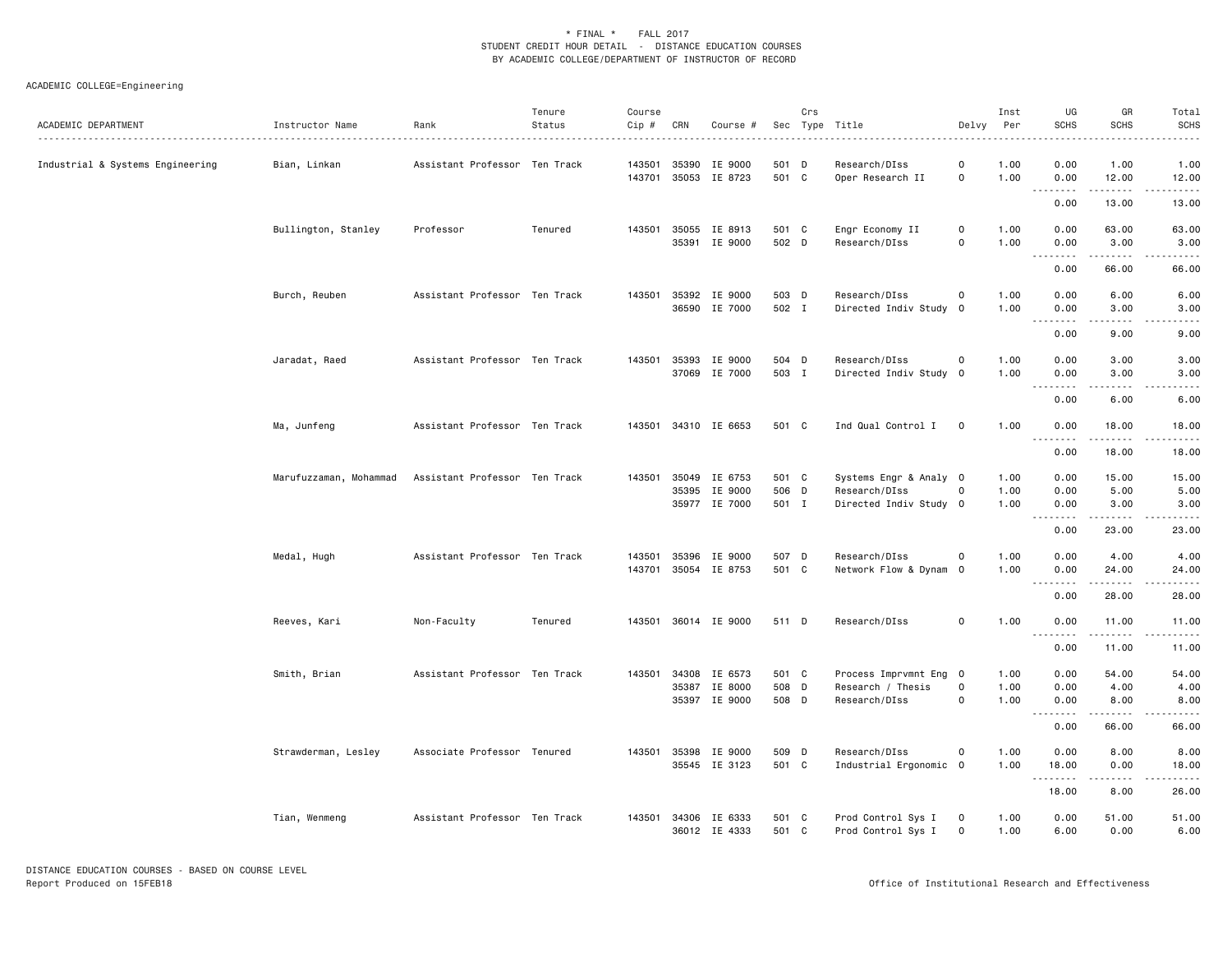| ACADEMIC DEPARTMENT              | Instructor Name | Rank                              | Tenure<br>Status | Course<br>Cip # | CRN   | Course #      | Sec   | Crs<br>Type | Title             | Delvy        | Inst<br>Per | UG<br>SCHS        | GR<br>SCHS | Total<br>SCHS         |
|----------------------------------|-----------------|-----------------------------------|------------------|-----------------|-------|---------------|-------|-------------|-------------------|--------------|-------------|-------------------|------------|-----------------------|
|                                  |                 |                                   |                  |                 |       |               |       |             |                   |              |             | ---------<br>6.00 | 51.00      | 57.00                 |
| Industrial & Systems Engineering | Usher, John     | Professor                         | Tenured          | 143501          |       | 35389 IE 8000 | 510 D |             | Research / Thesis | $\mathbf{0}$ | 1.00        | 0.00              | 1.00       | 1.00                  |
|                                  |                 |                                   |                  |                 |       | 35399 IE 9000 | 510 D |             | Research/DIss     | $\mathbf{O}$ | 1.00        | 0.00              | 2.00       | 2.00                  |
|                                  |                 |                                   |                  |                 |       |               |       |             |                   |              |             | --------          | .          | .                     |
|                                  |                 |                                   |                  |                 |       |               |       |             |                   |              |             | 0.00              | 3.00       | 3.00                  |
|                                  | Young, Glenda   | Visiting Assist Pro Non-Ten Track |                  | 143501          | 34307 | IE 6513       | 501 C |             | Engineering Admin | $\mathbf{0}$ | 1.00        | 0.00              | 54.00      | 54.00                 |
|                                  |                 |                                   |                  | 270301          |       | 34309 IE 6613 | 501 C |             | Eng Statistics I  | $\mathbf{0}$ | 1.00        | 0.00              | 57.00      | 57.00                 |
|                                  |                 |                                   |                  |                 |       |               |       |             |                   |              |             | --------          | .          | .                     |
|                                  |                 |                                   |                  |                 |       |               |       |             |                   |              |             | 0.00              | 111.00     | 111.00                |
|                                  |                 |                                   |                  |                 |       |               |       |             |                   |              |             |                   |            |                       |
|                                  |                 |                                   |                  |                 |       |               |       |             |                   |              |             |                   |            | =========             |
| Industrial & Systems Engineering |                 |                                   |                  |                 |       |               |       |             |                   |              |             | 24.00             | 413,00     | 437.00                |
|                                  |                 |                                   |                  |                 |       |               |       |             |                   |              |             |                   |            | $=$ = = = = = = = = : |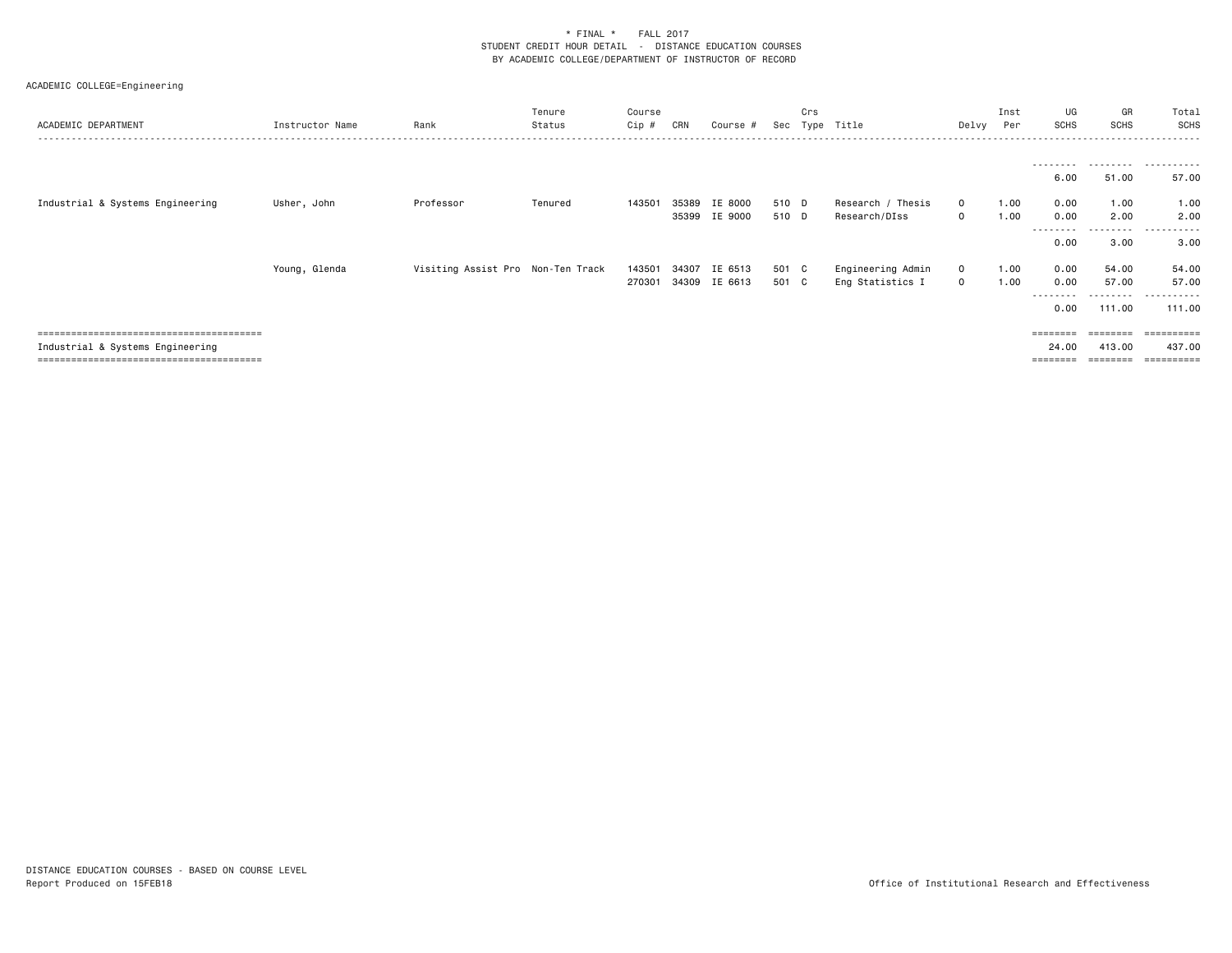| ACADEMIC DEPARTMENT    | Instructor Name   | Rank                          | Tenure<br>Status | Course<br>Cip # | CRN   | Course #      | Sec   | Crs | Type Title             | Delvy       | Inst<br>Per | UG<br><b>SCHS</b> | GR<br><b>SCHS</b>  | Total<br>SCHS |
|------------------------|-------------------|-------------------------------|------------------|-----------------|-------|---------------|-------|-----|------------------------|-------------|-------------|-------------------|--------------------|---------------|
| Mechanical Engineering | Askari, Omid      | Assistant Professor Ten Track |                  | 141901 35081    |       | ME 8333       | 501 C |     | Convective Heat Tr     | $\mathbf 0$ | 1.00        | 0.00              | 18.00              | 18.00         |
|                        |                   |                               |                  |                 |       |               |       |     |                        |             |             | --------<br>0.00  | ---------<br>18.00 | .<br>18.00    |
|                        | Cho, HeeJin       | Assistant Professor Ten Track |                  | 141901          |       | 35056 ME 6373 | 501 C |     | Air Conditioning       | $\circ$     | 1.00        | 0.00<br>-----     | 18.00              | 18.00         |
|                        |                   |                               |                  |                 |       |               |       |     |                        |             |             | 0.00              | 18.00              | 18.00         |
|                        | Horstemeyer, Mark | Professor                     | Tenured          | 141901          | 34328 | ME 6123       | 501 C |     | Failure of Eng. Mat' 0 |             | 1.00        | 0.00              | 21.00              | 21.00         |
|                        |                   |                               |                  |                 |       | 34330 ME 8011 | 501 S |     | Graduate Seminar       | $\circ$     | 1.00        | 0.00              | 14.00              | 14.00         |
|                        |                   |                               |                  |                 | 35401 | ME 8000       | 508 D |     | Research / Thesis      | $\mathbf 0$ | 1.00        | 0.00              | 2.00               | 2.00          |
|                        |                   |                               |                  |                 |       | 35404 ME 9000 | 508 D |     | Research / Diss        | $\circ$     | 1.00        | 0.00              | 4.00               | 4.00          |
|                        |                   |                               |                  |                 |       | 36698 ME 7000 | 501 I |     | Directed Indiv Study 0 |             | 1.00        | 0.00              | 3.00               | 3.00          |
|                        |                   |                               |                  |                 |       | 36730 ME 7000 | 502 I |     | Directed Indiv Study 0 |             | 1.00        | 0.00              | 3.00               | 3.00          |
|                        |                   |                               |                  |                 |       |               |       |     |                        |             |             | ----<br>0.00      | -------<br>47.00   | 47.00         |
|                        | Luck, Rogelio     | Professor                     | Tenured          | 141901          | 34331 | ME 8213       | 501 C |     | Engineering Anal I     | $\mathbf 0$ | 1.00        | 0.00<br>--------  | 18.00<br>.         | 18.00<br>.    |
|                        |                   |                               |                  |                 |       |               |       |     |                        |             |             | 0.00              | 18.00              | 18.00         |
|                        |                   |                               |                  |                 |       |               |       |     |                        |             |             | $=$ = = = = = = = | ========           | ==========    |
| Mechanical Engineering |                   |                               |                  |                 |       |               |       |     |                        |             |             | 0.00              | 101.00             | 101.00        |
|                        |                   |                               |                  |                 |       |               |       |     |                        |             |             |                   |                    | ==========    |